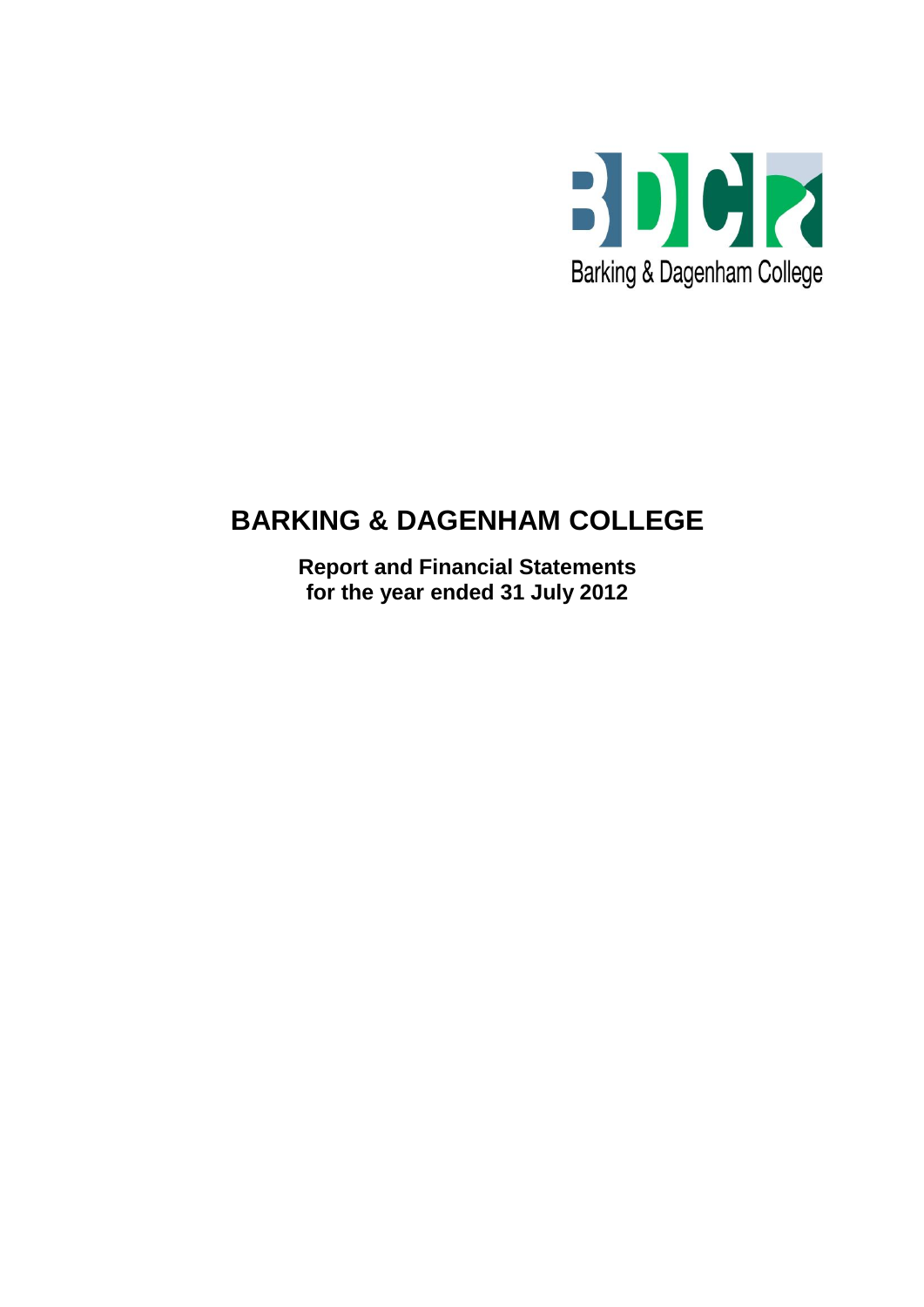### **Contents Page**

| <b>Operating and Financial Review</b>                                                          | 3               |
|------------------------------------------------------------------------------------------------|-----------------|
| Statement of Corporate Governance and Internal Control                                         | 12 <sup>°</sup> |
| Statement of Responsibilities of the Members of the Corporation                                | 16              |
| Independent Auditors' Report on Regularity to the Corporation of<br>Barking & Dagenham College | 17              |
| Independent Auditors' Report to the Corporation of Barking &<br>Dagenham College               | 18              |
| Consolidated Income and Expenditure Account                                                    | 19              |
| Consolidated Statement of Historical Cost Surpluses and Deficits                               | 20              |
| Consolidated Statement of Total Recognised Gains and Losses                                    | 20              |
| Balance Sheet as at 31 July                                                                    | 21              |
| <b>Consolidated Cash Flow Statement</b>                                                        | 22              |
| Notes to the Accounts                                                                          | 23              |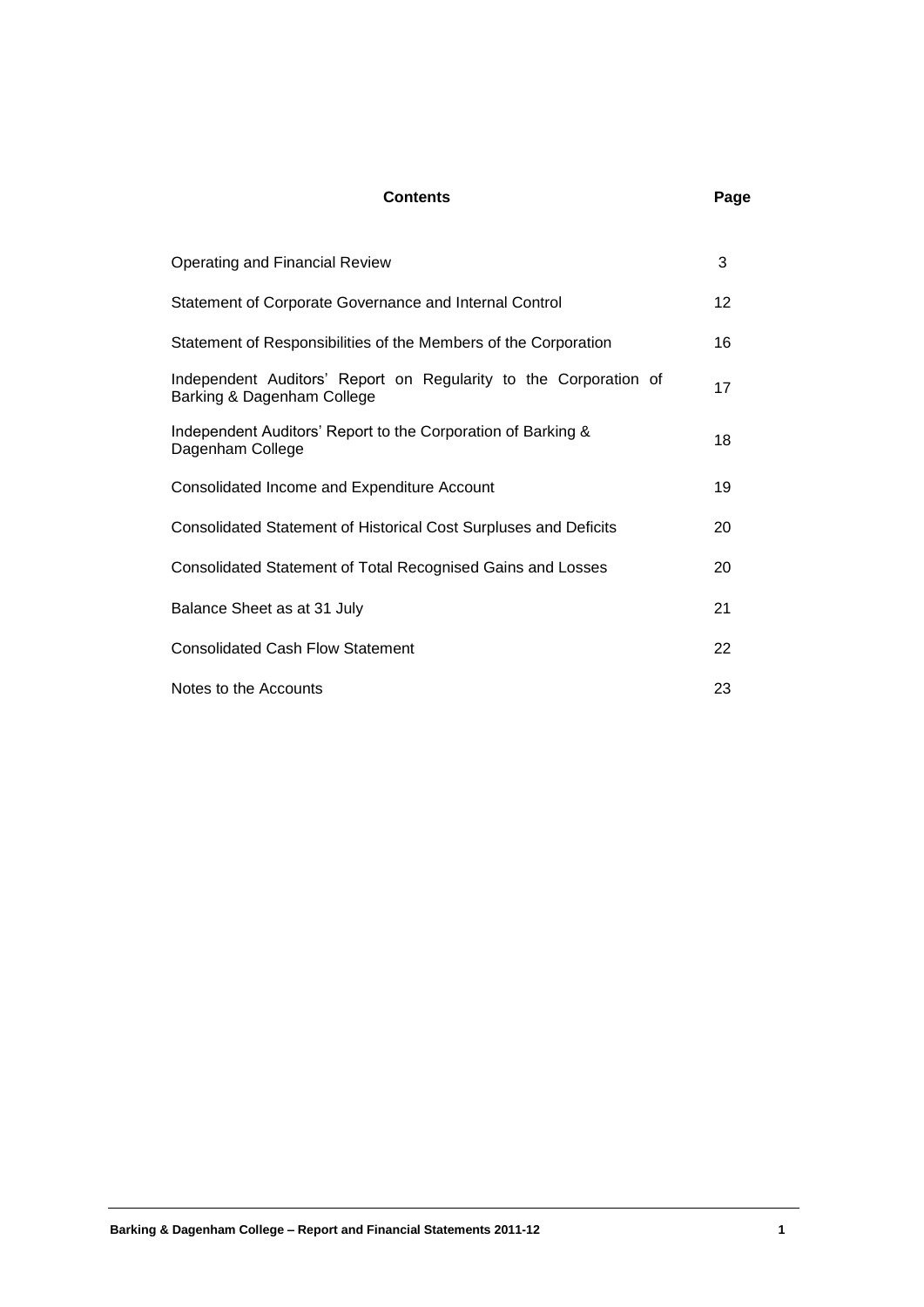## **Operating and Financial Review**

# **NATURE, OBJECTIVES AND STRATEGIES**:

The members present their report and the audited financial statements for the year ended 31 July 2012.

#### **Legal status**

- 1. The Corporation was established under the Further and Higher Education Act 1992 for the purpose of conducting Barking & Dagenham College. The College is an exempt charity for the purposes of the Charities Act 2011.
- 2. The Corporation was incorporated as Barking College on the 1<sup>st</sup> January 1993. On the 1<sup>st</sup> February 2010, the Secretary of State granted consent to the Corporation to change the College's name to Barking & Dagenham College. The Corporation believes that the new name represents a more cross borough working relationship with our community and our stakeholders.

#### **Mission**

3. Governors reviewed the College's mission during 2011/12 and adopted a revised mission statement as follows:

*"A truly great College, passionate about success".*

- 4. The College's values are:
	- Passion
	- Innovation, Creativity and Entrepreneurialism
	- Respect, Social Justice and Fairness
	- High standards and quality
	- Professionalism
	- Friendliness and Commitment
	- Flexibility, Responsiveness and Ability to Change
	- Accountability
	- Risk-taking

The College values are underpinned by the following behaviours:

- Foster excellence in all that we do
- Work together to achieve our goals
- Role model the Barking & Dagenham College values
- Deliver results for our Learners, our Employers and for our People

### **College Strategic Directions**

- 5. The College updated its strategic directions in October 2012 which has been approved for 2012- 2015 by the governing body. The delivery of the following strategic objectives are underpinned by operational deliverables for each of the objectives. The performance of the deliverables are monitored by strategic Key Performance Indicators (KPIs) in a balanced score card. The strategic objectives are:
	- a. Transformational, inclusive and entrepreneurial teaching and learning & assessment.
	- b. Performance above national standards.
	- c. Empowered, motivated and entrepreneurial people.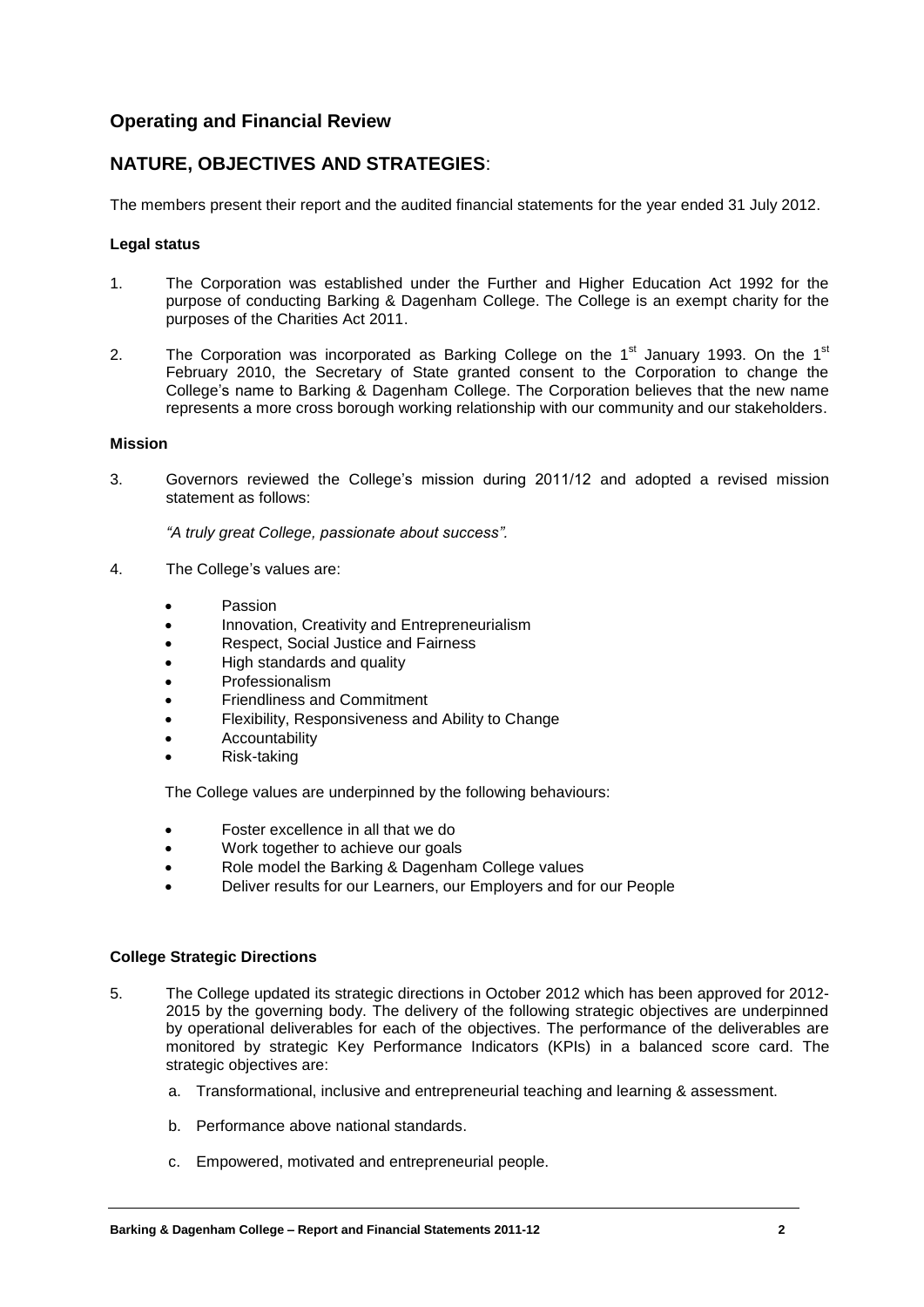- d. Responsive to businesses and communities
- e. 21<sup>st</sup> Century curriculum in industry standard training environments.

### **Financial objectives**

- 6. The College's financial objectives are to:
	- Maintain a sound financial base to enable the College to meet the financial performance criteria needed to maintain a financial health category of **'Good'** to '*Outstanding'* under the Framework for excellence;
	- Continue to improve financial management;
	- Maintain the confidence of funding bodies, suppliers, banks and professional advisors;
	- Protect itself from unforeseen adverse changes in its income stream by maintaining adequate cash reserves;
	- Generate sufficient income to enable maintenance and improvement of its accommodation and equipment;
	- Raise awareness of financial issues.
- 7. A series of performance indicators have been agreed to monitor the successful implementation of the policies.

### **Performance indicators**

- 8. The FE Choices (formerly the "Framework for Excellence") has four key performance indicators:
	- Success rate
	- **•** Learner destinations
	- Satisfaction surveys (formerly "learner views")
	- Satisfaction surveys (formerly "employer views")

The College is committed to observing the importance of the measures and indicators within the Framework and is monitoring these through the completion of the annual Finance Record for the Skills Funding Agency/Education Funding Agency ("EFA"). The current financial health rating of "Outstanding" is considered an acceptable outcome.

## **FINANCIAL POSITION**

### **Financial results**

- 9. The College generated an operating surplus in the year of £1.955m (2010/11 surplus of £1.367m).
- 10. During 2011-12 the College underwent further changes to ensure it was well placed to meet current and future funding challenges. Curriculum areas were subject to realignment and thus the accounts include staff restructuring costs of £0.426m (2010-11 - £0.660m).
- 11. The College has accumulated reserves excluding pension of £17.082m (2010-11 £14.550m), including pension, total reserves of £14.369m (2010-11 £15.692m) and cash balances of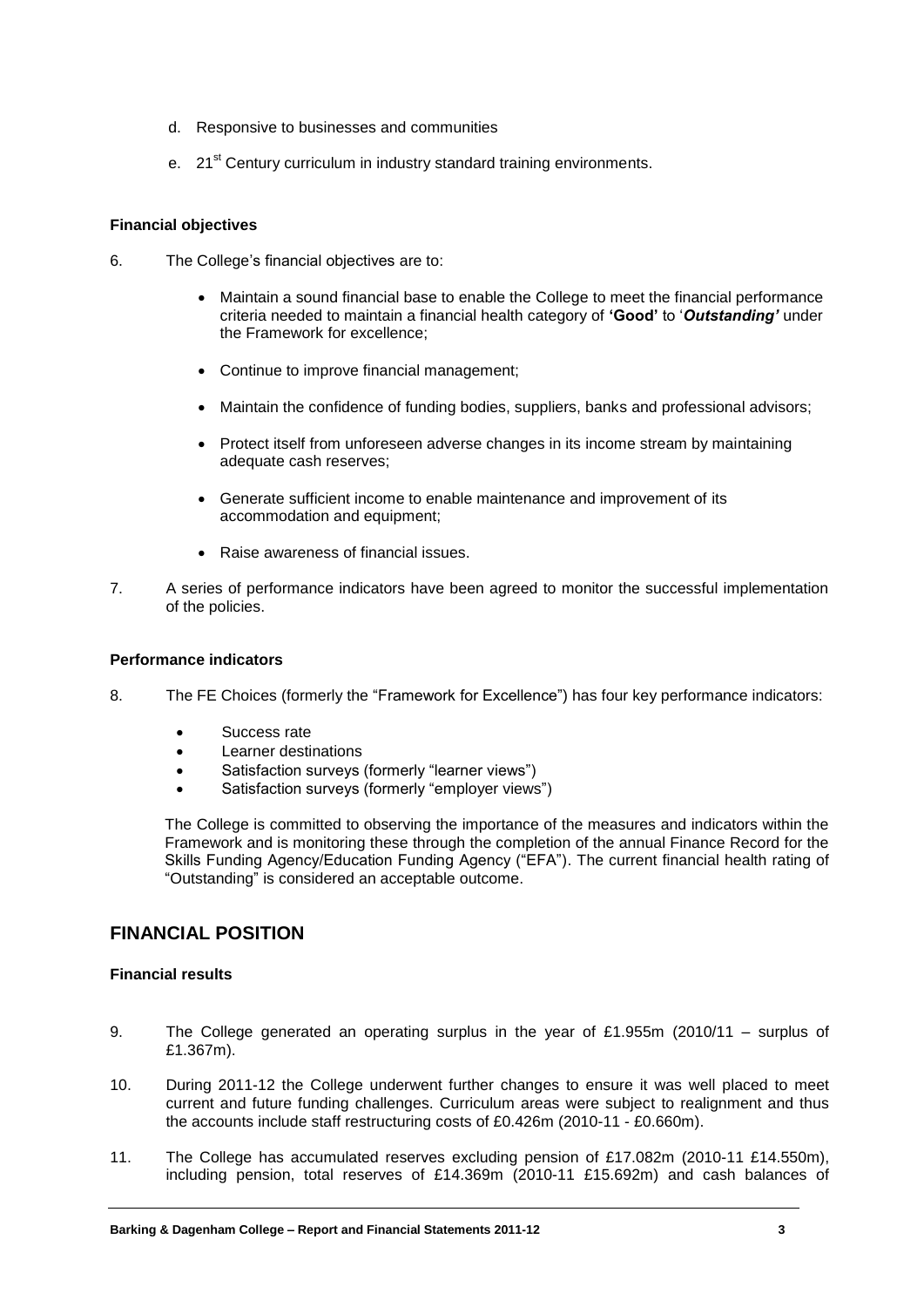£8.216m (2010-11 £6.781m). The College wishes to continue to accumulate reserves and cash balances in order to create a contingency fund.

- 12. Tangible fixed asset additions during the year amounted to £2.885m. This was split between land and buildings acquired of £1.986m and equipment purchased of £0.899m. During 2011/12 the College built a Green Technologies Centre located on the main campus to diversify the curriculum and enhance the learner experience.
- 13. The College has significant reliance on the education sector funding bodies for its principal funding source, largely from recurrent grants. In 2011/12 the funding bodies provided 84.9% of the College's total income.

#### **Treasury policies and objectives**

- 14. Treasury management is the management of the College's cash flows, its banking, money market and capital market transactions; the effective control of the risks associated with those activities; and the pursuit of optimum performance consistent with those risks.
- 15. The College has a separate treasury management policy in place. Short term borrowing for temporary revenue purposes is authorised by the Principal. Such arrangements are restricted by limits in the College's Financial Memorandum previously agreed with the LSC and subsequently transferred to the Skills Funding Agency/EFA. All other borrowing requires the authorisation of the Corporation and shall comply with the requirements of the Financial Memorandum.

#### **Cash flows**

16. There was a cash inflow from operating activities of £4.175m (2010/11 inflow £3.448m). The net cashflow resulted from capital expenditure.

#### **Liquidity**

17. During the year the College took out no loans.

#### **Donation**

18. During the year the college were bequeathed £0.937m from the late Lucinda Symons. The proceeds will be used for the benefit of learners to establish a scholarship programme. The income is reported at note 5 and 19 in the accounts.

### **CURRENT AND FUTURE DEVELOPMENT AND PERFORMANCE**

#### **Student numbers**

19. In 2011/12 the College has delivered activity that has produced £26.203m in funding body main allocation funding  $(2010/11 - \text{\textsterling}23.053m)$ . The College had approximately 27,112 enrolments (10,916 learners) to its programmes. Of these 2,602 learners aged 16 to 18 and 2,056 adult learners attended on a full time basis and 5,212 adults attended part time or evening courses.

#### **Student achievements**

20. Students continue to prosper at the College. Overall Success rates have risen by 15% since 2006/2007 (national average 5%), 2008-09:75%, 2009-10:78%, 80% in 2010-11 and 82% in 2011-12.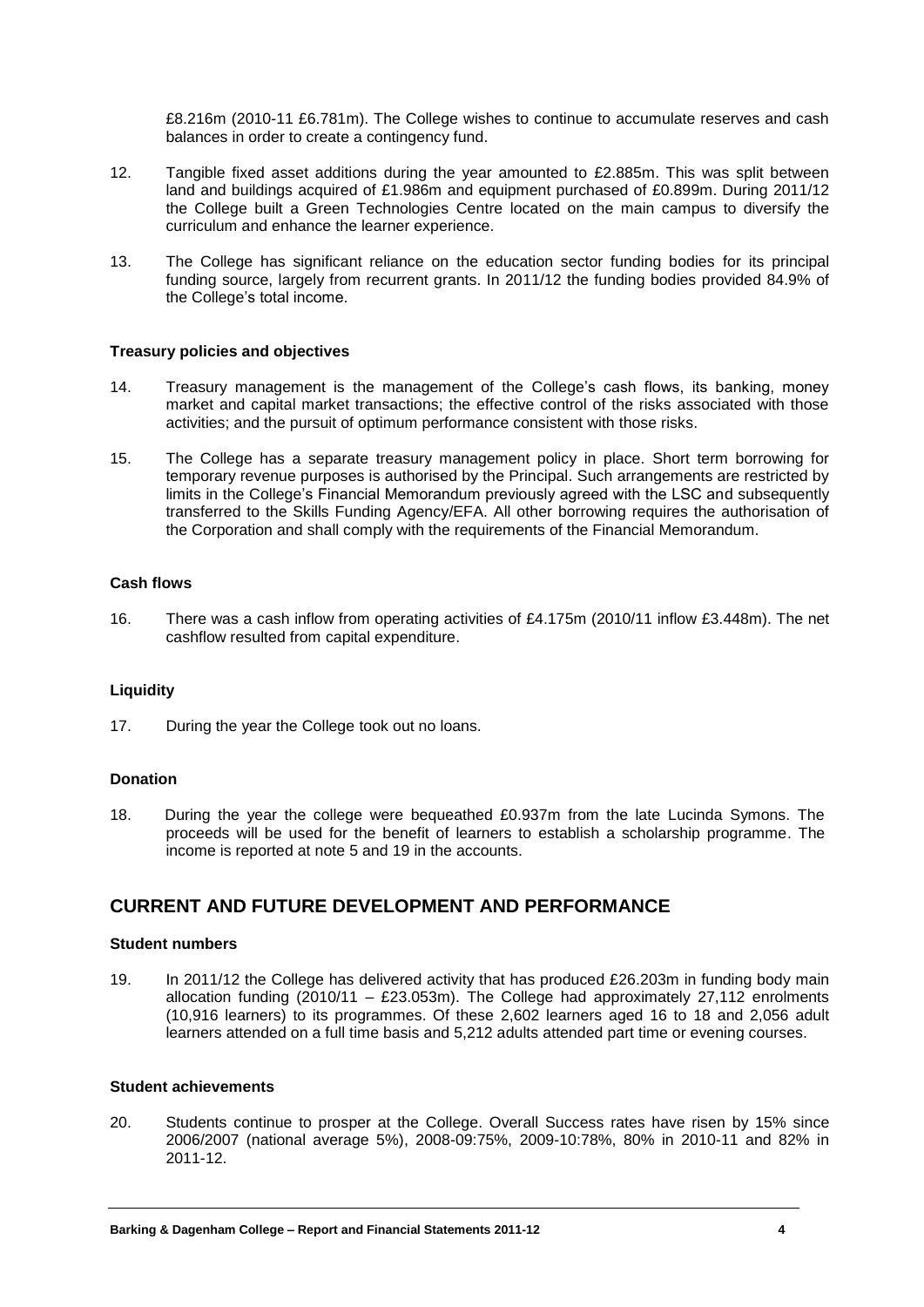#### **Curriculum developments**

- 21. Methods of teaching and learning are under continuous review and development in order that the curriculum meets the needs of the local population. The College is one of very few Colleges that have such a broad range of curriculum offer. A particular strength is the vocational nature of the programmes making learners ready for employment and the next stage of their lives.
- 22. In response to Widening Participation and Social Inclusion agendas, Barking & Dagenham College has established a number of franchise partnerships with community based charities and other not-for–profit organisations.
- 23. Barking & Dagenham College continues to offer a very wide range of courses from Entry Level to Higher Education. In keeping with the College strategic objective of providing an inclusive, learner-centred curriculum, Barking & Dagenham College provided full-time education for disaffected and excluded Year 11 pupils from local schools in 2011-2012, and part-time education for groups of school aged young people from the London Boroughs of Barking and Dagenham and Havering. In addition to this the College also works in partnership with local schools to provide specialist provision for learners with learning difficulties.
- 24. Barking & Dagenham College has an apprenticeships team offering apprenticeships in a number of occupational areas and a Business Innovation and Enterprise team to better meet the training needs of employers. The College delivers all or part of the training for around 700 apprentices each year. During 2011-12 the College made a financial commitment to invest in the subsidiary company Apprenticeship Works Limited. The company was dormant during 2010-11 but has been active in 2011-12 and consolidated into the accounts. The College also purchased in 2011- 12 a commercial salon Hairazors Limited for £0.484m to also enable the College to expand its apprenticeship provision.
- 25. The College worked in partnership with London Borough of Barking & Dagenham (LBBD) to open a training facility, Technical Skills Academy, for young learners in the Barking town centre. The facility opened in September 2012. The Academy's mission will be to offer vocational Education and Training opportunities to young people. It will cater for those young people (14 to 18) in the LBBD, who have an interest and aptitude for applied learning.
- 26. The College also built and opened a Green Technologies Centre at the main campus. A particular focus for the Centre is to develop cohorts of learners at Technician level who will be able to access a growing range of jobs within the Sustainable technologies sector. Sustainability is key to the centre's purpose and is closely aligned with the Borough's strategic regeneration priorities. The Centre will provide a real work environment that resembles a place of employment rather than a traditional education institution.
- 27. During 2011-12 the College was bequeathed £0.937m. It is intended that the proceeds will be used for the benefit of learners.

### **Payment performance**

28. The Late Payment of Commercial Debts (Interest) Act 1998, which came into force on 1 November 1998, requires Colleges, in the absence of agreement to the contrary, to make payments to suppliers within 30 days of either the provision of goods or services or the date on which the invoice was received. The target set by the Treasury for payment to suppliers within 30 days is 95 per cent. During the accounting period 1 August 2011 to 31 July 2012, the College paid 85 per cent of its invoices within 30 days. The College incurred no interest charges in respect of late payment for this period.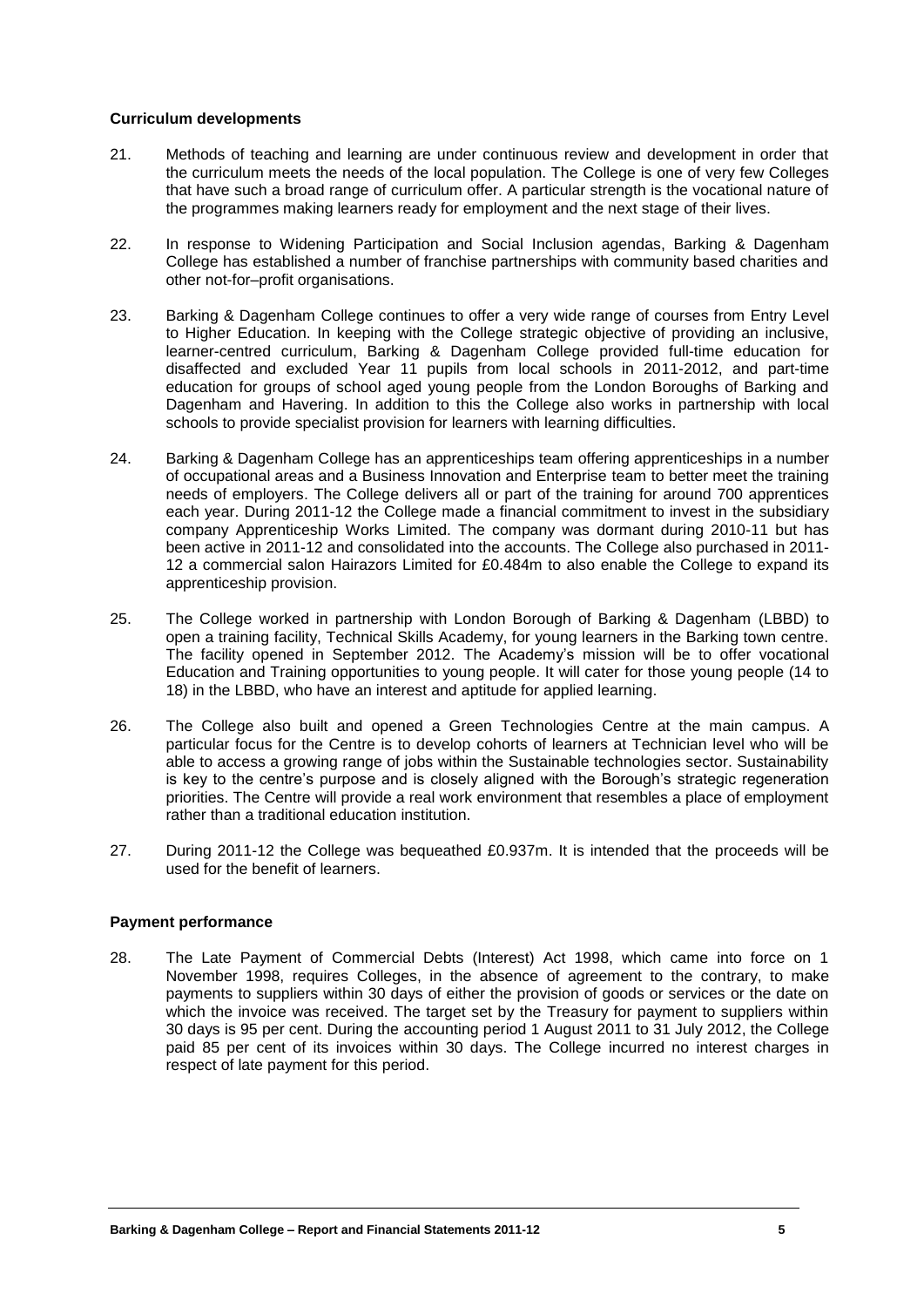#### **Future developments**

- 29. The £1.955m surplus achieved in 2011/12 will enable the College to reinvest in new buildings on its main site. The College will embark on developing the Jubilee Building, a new facility at the main site. This will allow the College's plan to grow its learner numbers over the next 3 years.
- 30. The College aims to significantly increase its contribution by introducing a number of efficiency schemes across the College site. The College would like to reduce dependency on the Skills Funding Agency/EFA and is seeking opportunities particularly in the areas where the College currently performs well such as HEFCE.

# **RESOURCES**

31. The College has various resources that it can deploy in pursuit of its strategic objectives. Tangible resources include the main College site and partnerships including Barking Learning Centre, Broadway Theatre and the Technical Skills Academy.

### *Financial*

32. The College has £18.223m (2010-11 £19.188m) of net assets including a £8.483m pension liability (2010-11 £5.045m) and no long term debt.

### *People*

33. The College employs 394 people (expressed as full time equivalents), of whom 307 are teaching staff.

### *Reputation*

34. The College has a good reputation locally and nationally. Maintaining a quality brand is essential for the College's success at attracting students and external relationships.

## **PRINCIPAL RISKS AND UNCERTAINTIES**

- 35. The College has undertaken further work during the year to develop and embed the system of internal control, including financial, operational and risk management which is designed to protect the College's assets and reputation.
- 36. Based on the strategic plan, the Risk Management Group undertakes a comprehensive review of the risks to which the College is exposed. They identify systems and procedures, including specific preventable actions which should mitigate any potential impact on the College. The internal controls are then implemented and the subsequent year's appraisal will review their effectiveness and progress against risk mitigation actions. In addition to the annual review, the Risk Management Group will also consider any risks which may arise as a result of a new area of work being undertaken by the College.
- 37. A risk register is maintained at the College level which is reviewed at least annually by the Audit Committee and more frequently where necessary. The risk register identifies the key risks, the likelihood of those risks occurring, their potential impact on the College and the actions being taken to reduce and mitigate the risks. Risks are prioritised using a consistent scoring system.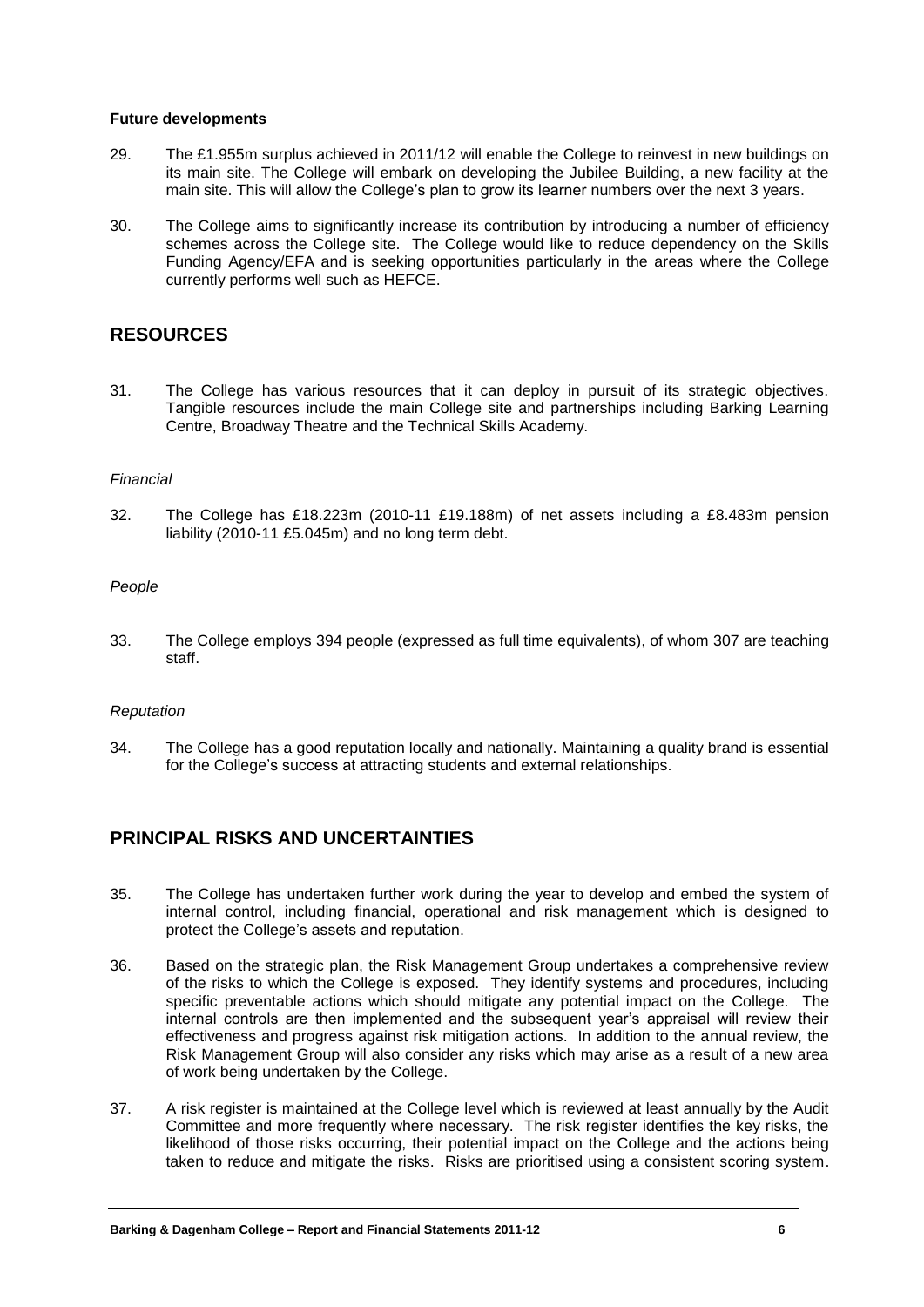This is supported by a risk management training programme to raise awareness of risk throughout the College.

38. Outlined below is a description of the principal risk factors that may affect the College. Not all the factors are within the College's control. Other factors besides those listed below may also adversely affect the College.

#### Government funding

39. The College has considerable reliance on continued government funding through the further education sector funding bodies and HEFCE. In 2011/12, 84.9% of the College's revenue was ultimately public funded and this level of requirement is expected to continue. There are can be no assurance that government policy or practice will remain the same or that public funding will continue at the same levels or on the same terms.

The College is aware of several issues which may impact on future funding,

 The demand led funding system which applies a series of factors such as guided learning hours and success rates to calculate an amount of funding to be received for each learner. Such funding cannot be guaranteed though.

This risk is mitigated in a number of ways:

- Funding is derived through a number of direct and indirect contractual arrangements
- By ensuring the College is rigorous in delivering high quality education and training
- Considerable focus and investment is placed on maintaining and managing key relationships with the various funding bodies
- Ensuring the College is focused on those priority sectors which will continue to benefit from public funding
- Regular dialogue with funding bodies and with the successor bodies in due course
- Focussing on employer engagement and expanding apprenticeship delivery
- Ensuring learners receive an enhanced learner experience

#### Tuition fee policy

40. Ministers confirmed that the fee assumption will remain at 50% in 2011/12. In line with the majority of other Colleges, Barking & Dagenham College will seek to increase tuition fees in accordance with the fee assumptions. The price elasticity of adult learning for the College is not yet fully understood. The risk for the College is that demand falls off as fees increased. This will impact on the growth strategy of the College.

This risk is mitigated in a number of ways:

- By ensuring the College is rigorous in delivering high quality education and training, thus ensuring value for money for students
- Close monitoring of the demand for courses as prices change

Maintain adequate funding of pension liabilities

41. The financial statements report the share of the pension scheme deficit on the College's balance sheet in line with the requirements of FRS 17.

### **STAKEHOLDER RELATIONSHIPS**

42. In line with other Colleges and with universities, Barking & Dagenham College has many stakeholders. These include: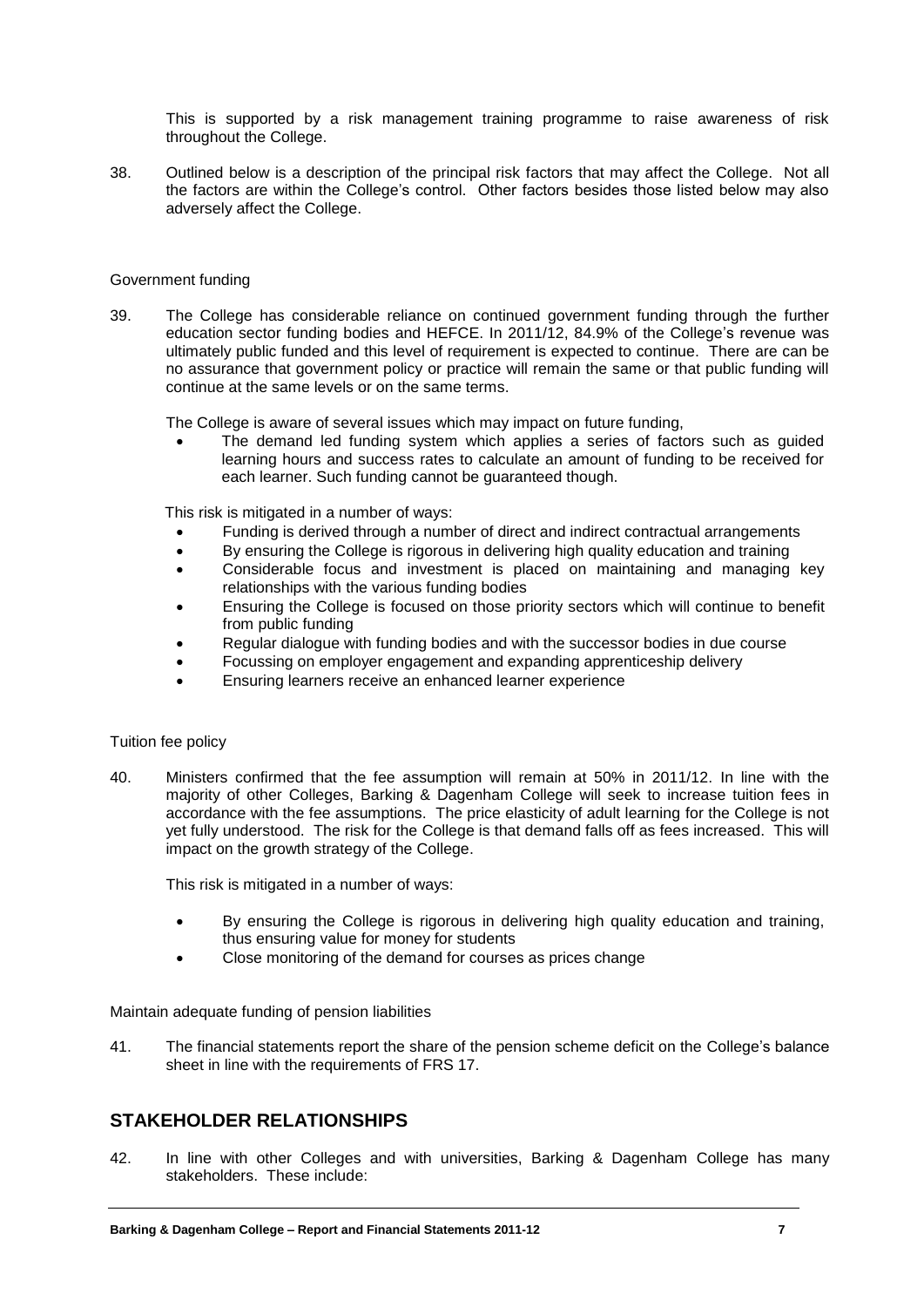- **Students**
- Education Sector funding bodies
- **Staff**
- Local employers (with specific links)
- Local Authorities
- Government Offices/ Regional Development Agencies
- The local community
- Other FE institutions
- Trade unions
- Professional bodies

The College recognises the importance of these relationships and engages in regular communication with them through the College Internet site and by meetings.

#### **Equal opportunities and employment of disabled persons**

- 43. Barking & Dagenham College is committed to ensuring equality of opportunity for all who learn and work here. We respect and value positively differences in race, gender, sexual orientation, ability, class and age. We strive vigorously to remove conditions which place people at a disadvantage and we will actively combat bigotry. This policy will be resourced, implemented and monitored on a planned basis.
- 44. The College's Equal Opportunities Policy, is published on the College's Internet/Intranet site. The College considers all applications from disabled persons, bearing in mind the aptitudes of the individuals concerned. Where an existing employee becomes disabled, every effort is made to ensure that employment with the College continues. The College's policy is to provide training, career development and opportunities for promotion, which are, as far as possible, identical to those for other employees. An equalities plan is published each year and monitored by managers and governors.

### **Disability statement**

- 45. The College seeks to achieve the objectives set down in the Disability Discrimination Act 1995 as amended by the Special Education Needs and Disability Acts 2001 and 2005.
	- a) As part of its accommodation strategy the College updated its access audit and has installed lifts and ramps to ensure most of the facilities allow access to people with a disability.
	- b) The College has appointed a company that specialises in access advice for disabled students to carry out surveys of the College and provide advice on the needs of disabled people.
	- c) There is a list of specialist equipment, such as lighting for audio facilities, which the College can make available for use by students.
	- d) The admissions policy for all students is published by the College. Appeals against a decision not to offer a place are dealt with under the complaints policy.
	- e) The College has made a significant investment in the appointment of specialist lecturers to support students with learning difficulties and/or disabilities. There are a number of student support assistants who can provide a variety of support for learning. There is a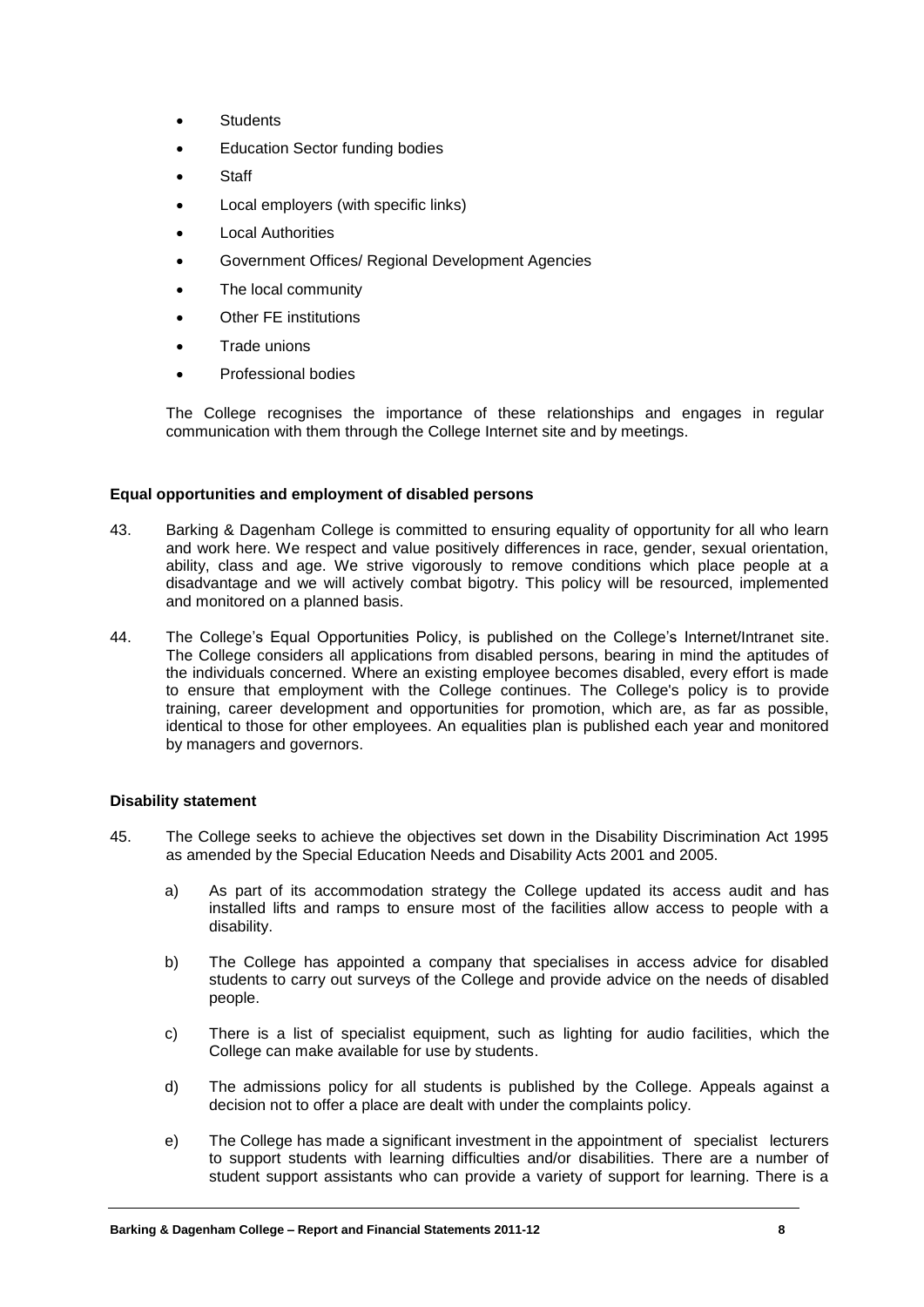continuing programme of staff development to ensure the provision of a high level of appropriate support for students who have learning difficulties and/or disabilities.

- f) Specialist programmes are described in College prospectuses, and achievements and destinations are recorded and published in the standard College format.
- g) Counselling and welfare services are described in the College Student Planner, which is issued to students at induction and also includes sections covering the Complaints and Disciplinary Procedures.

#### **Disclosure of information to auditors**

The members who held office at the date of approval of this report confirm that, so far as they are each aware, there is no relevant audit information of which the College"s auditors are unaware; and each member has taken all the steps that he or she ought to have taken to be aware of any relevant audit information and to establish that the College"s auditors are aware of that information.

**Approved by order of the members of the Corporation on 4th December 2012 and signed on its behalf by:** 

**John Middleton Chair of Corporation**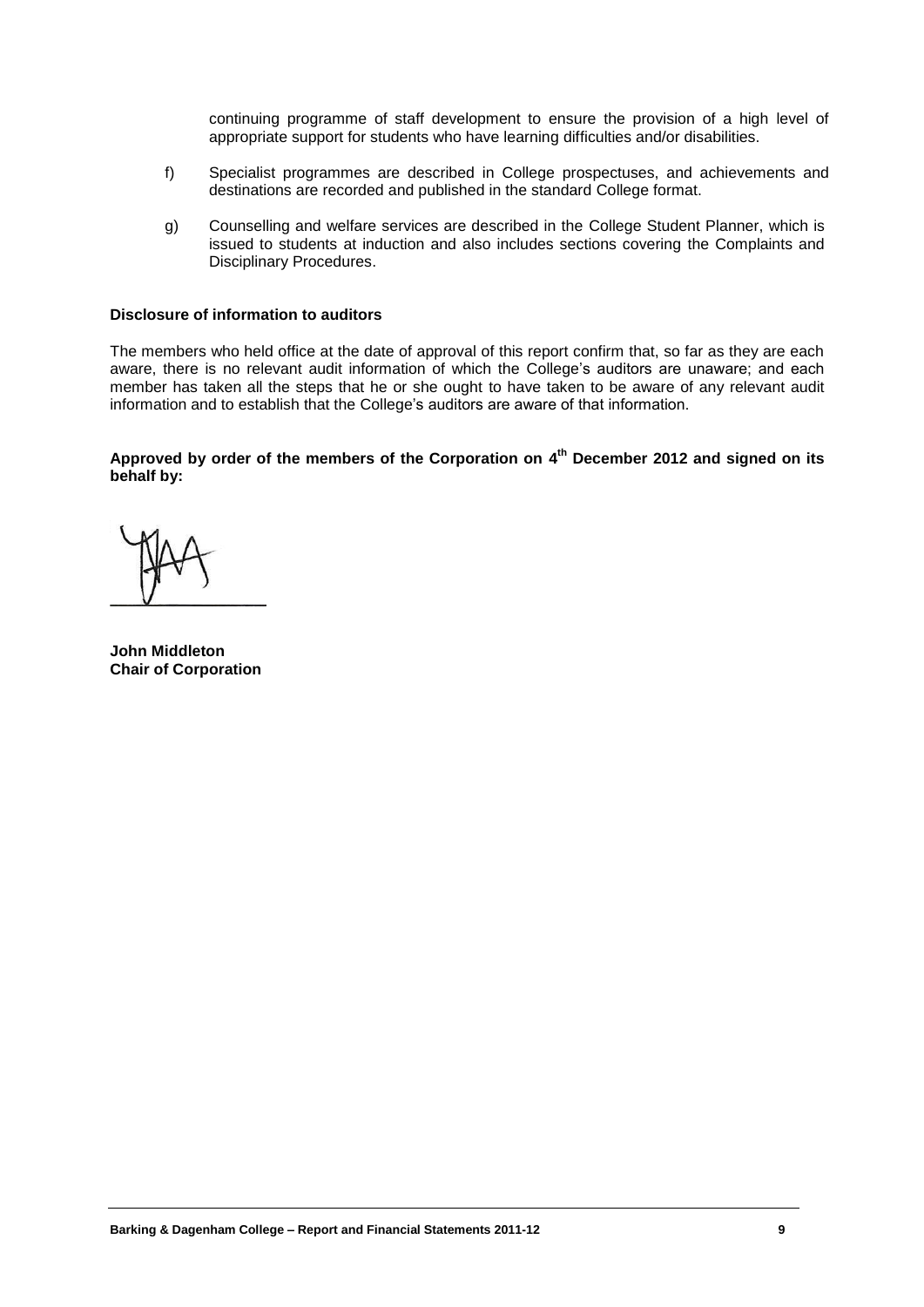# **Professional Advisors**

#### **Financial Statement and Regularity Auditors**:

MHA Macintyre Hudson New Bridge Street House 30-34 New Bridge Street London EC4V 6BJ

#### **Internal Auditors:**

RSM Tenon Vantage Victoria Street Basingstoke **Hampshire** RG21 3BT

#### **Bankers:**

Barclays Bank Canary Wharf London E14 5HP

#### **Solicitors:**

Mills & Reeve Norwich Norfolk NR3 1RU

#### **VAT Advisors:**

Davies-Mayers Pillar House Bath Road Gloucestershire GL53 7LS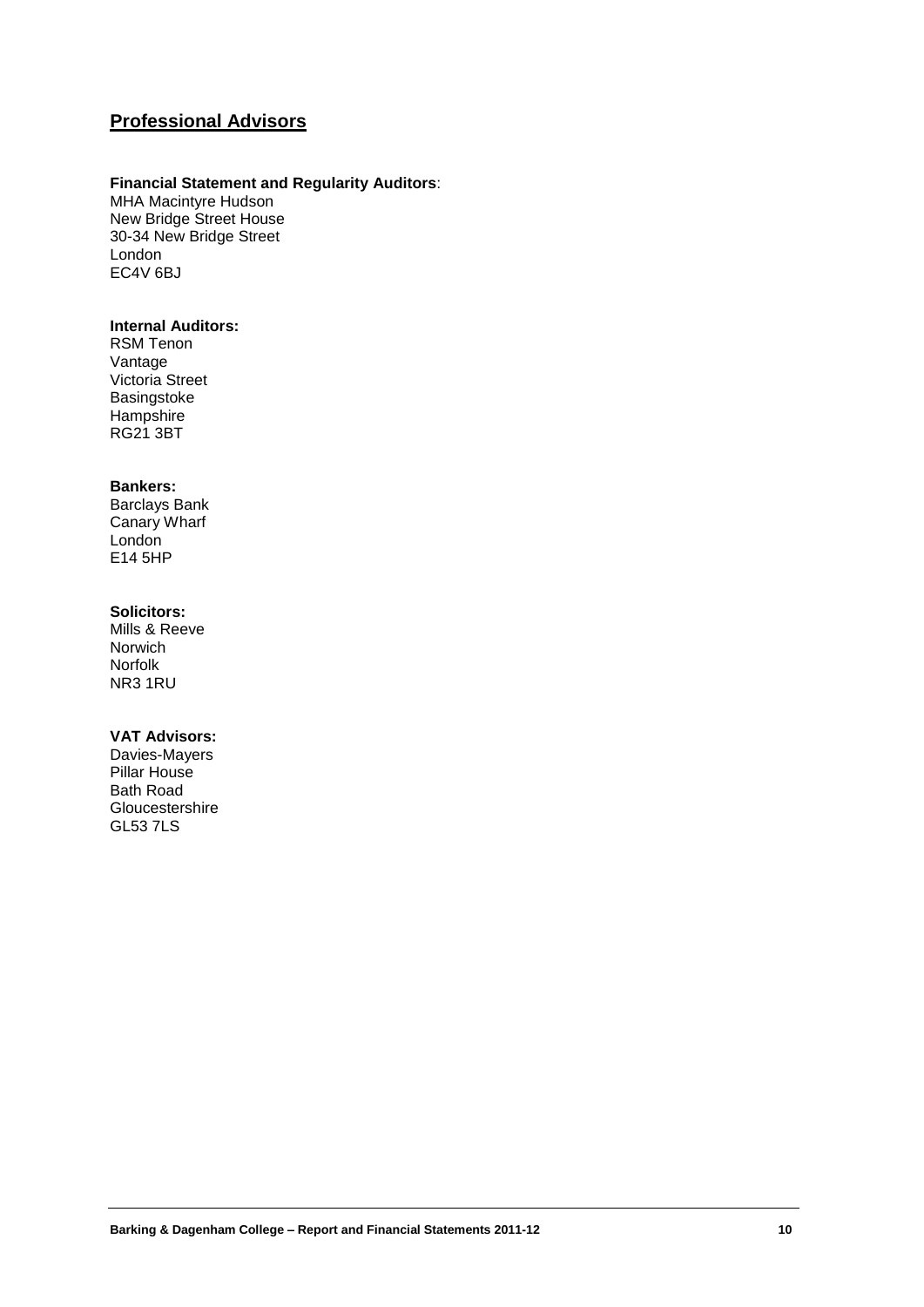# **Statement of Corporate Governance and Internal Control**

The College is committed to exhibiting best practice in all aspects of corporate governance. This summary describes the manner in which the College has applied the principles set out in the UK Corporate Governance Code ("the Code") issued by the FRC in June 2010. Its purpose is to help the reader of the accounts understand how the principles have been applied.

In the opinion of the governors, the College complies with all the provisions of the Code in so far as they apply to the Further Education Sector, and it has complied throughout the year ended 31 July 2012.

#### **The Corporation**

The members who served on the Corporation during the year and up to the date of signature of this report were as listed below:

|                          | Date of                                                  | <b>Term of</b> | Date of     | <b>Committees</b>                                                                       |
|--------------------------|----------------------------------------------------------|----------------|-------------|-----------------------------------------------------------------------------------------|
|                          | appointment                                              | <b>Office</b>  | resignation | served                                                                                  |
| Stephen Baker            | $5th$ December 2011                                      | 1 year         | 9.7.12      | Corporation, Performance & Standards                                                    |
| Selena<br>Bolingbroke    | 12.10.09                                                 | 4 years        |             | Corporation, Chair of Policy and<br><b>Resources</b>                                    |
| Cllr Evelyn<br>Carpenter | 26.02.08, (Re-<br>appointed 11.07.11)                    | 4 years        |             | Corporation, Chair of Performance &<br><b>Standards</b>                                 |
| John Fagan               | 02.06.08                                                 | 4 years        | 27.4.12     | Corporation, Audit, Remuneration                                                        |
| Alastair Grindlay        | 25.11.10                                                 | 4 years        |             | Corporation, Policy & Resources                                                         |
| <b>Peter Harris</b>      | 5.12.11                                                  | 4 years        |             | Corporation, Policy & Resources                                                         |
| Susan Jackson            | 27.04.12                                                 | 4 years        |             | Corporation, Performance & Standards                                                    |
| <b>Brendan James</b>     | 03.04.08                                                 | 4 years        | 9.7.12      | Corporation, Audit                                                                      |
| Elaine James             | 29.6.99 (Re-<br>appointed 29.6.03,<br>29.06.07, 11.7.11) | 4 years        |             | Vice Chair Corporation, Vice Chair of<br>Search & Governance, Audit,<br>Remuneration,   |
| John Middleton           | 25.11.2010                                               | 4 years        |             | Chair of Corporation, Chair of<br>Remuneration, Chair of Search &<br>Governance         |
| Alastair Sinclair        | 25.11.10                                                 | 4 years        |             | Corporation, Chair of Audit Committee                                                   |
| Mamta Toohey             | 5.12.11                                                  | 4 years        |             | Corporation, Policy & Resources                                                         |
| Cathy Walsh              | 01.09.08                                                 | Ex-officio     |             | Corporation, Policy and Resources,<br>Performance and Standards, Search &<br>Governance |
| Jenni Williams           | 12.10.09                                                 | 4 years        |             | Corporation, Remuneration, Policy &<br>Resources                                        |
|                          |                                                          |                |             | Graham Cooper was appointed Clerk to the Corporation on the 2 <sup>nd</sup> April 2012. |

#### **Governors serving on the College Board during 2011/12**

It is the Corporation's responsibility to bring independent judgement to bear on issues of strategy, performance, resources and standards of conduct.

The Corporation is provided with regular and timely information on the overall financial performance of the College together with other information such as performance against funding targets, proposed capital expenditure, quality matters and personnel-related matters such as health and safety and environmental issues. The Corporation meets each term.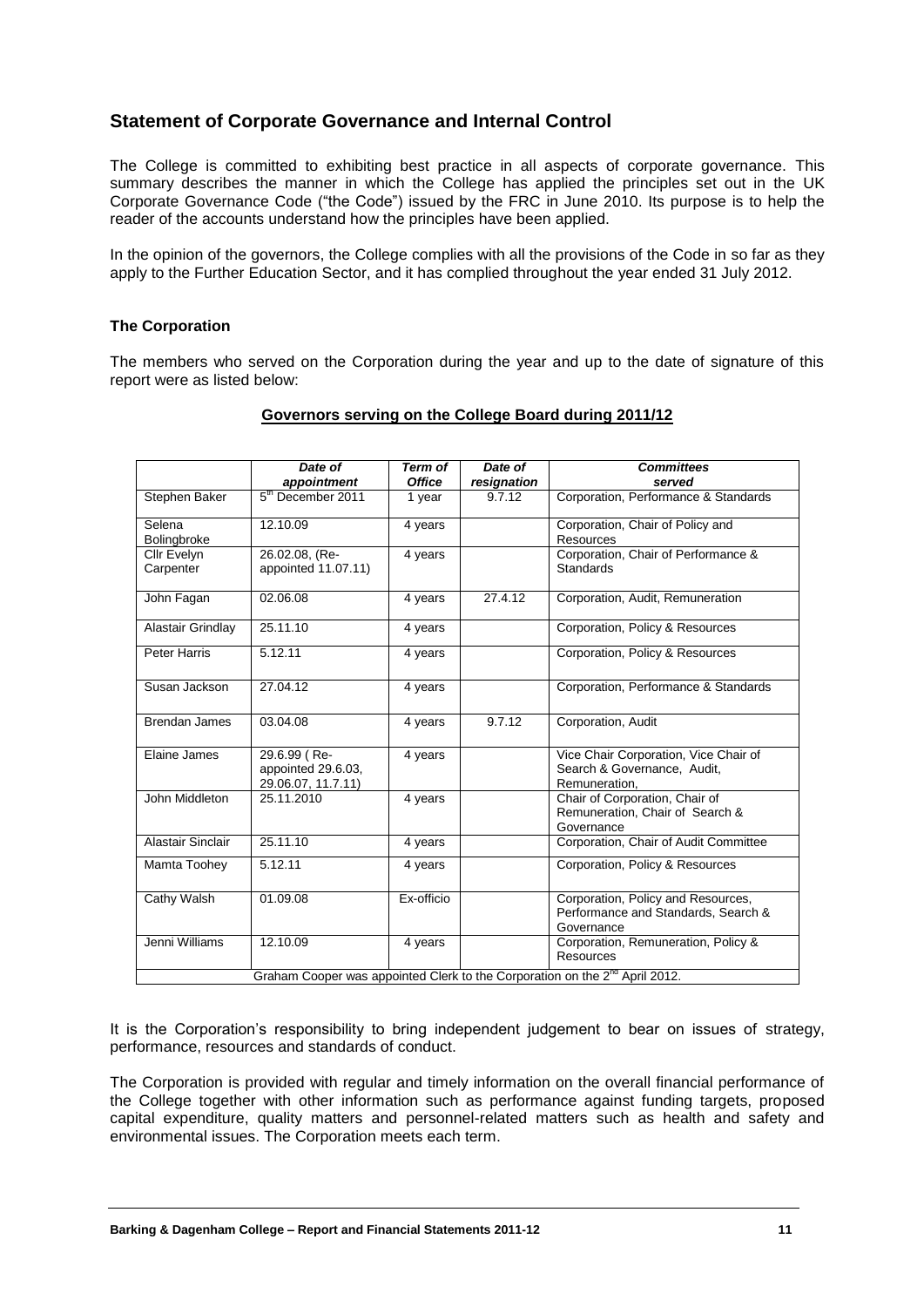The Corporation conducts its business through a number of committees. Each committee has terms of reference, which have been approved by the Corporation. These committees are Policy & Resources, Performance & Standards, Remuneration, Search and Audit. Full minutes of all meetings, except those deemed to be confidential by the Corporation, are available from the clerk to the Corporation at:

Barking & Dagenham College Dagenham Road Romford Essex RM7 0XU

The Clerk to the Corporation maintains a register of financial and personal interests of the governors. The register is available for inspection at the above address.

All governors are able to take independent professional advice in furtherance of their duties at the College's expense and have access to the Clerk to the Corporation, who is responsible to the Board for ensuring that all applicable procedures and regulations are complied with. The appointment, evaluation and removal of the Clerk are matters for the Corporation as a whole.

Formal agendas, papers and reports are supplied to governors in a timely manner, prior to Board meetings. Briefings are also provided on an ad hoc basis.

The Corporation has a strong and independent non-executive element and no individual or group dominates its decision-making process. The Corporation considers that each of its non-executive members is independent of management and free from any business or other relationship which could materially interfere with the exercise of their independent judgement.

There is a clear division of responsibility in that the roles of the Chairman and Principal are separate.

#### **Appointments to the Corporation**

Any new appointments to the Corporation are a matter for the consideration of the Corporation as a whole. The Corporation has a search committee, consisting of three members of the Corporation, which is responsible for the selection and nomination of any new member for the Corporation's consideration. The Corporation is responsible for ensuring that appropriate training is provided as required.

Members of the Corporation are appointed for a term of office not exceeding four years.

#### **Remuneration committee**

Throughout the year ending 31 July 2012, the College's remuneration committee comprised three members of the Corporation. The committee's responsibilities are to make recommendations to the Board on the remuneration and benefits of the Principal and other senior post-holders. Details of remuneration for the year ended 31 July 2012 are set out in note 7.

#### **Audit committee**

The Audit Committee comprises three members of the Corporation (excluding the Principal and Chair). The Committee operates in accordance with written terms of reference approved by the Corporation.

The Audit Committee meets on a termly basis and provides a forum for reporting by the College's internal, regularity and financial statements auditors, who have access to the Committee for independent discussion, without the presence of College management. The Committee also receives and considers reports from the main FE funding bodies as they affect the College's business.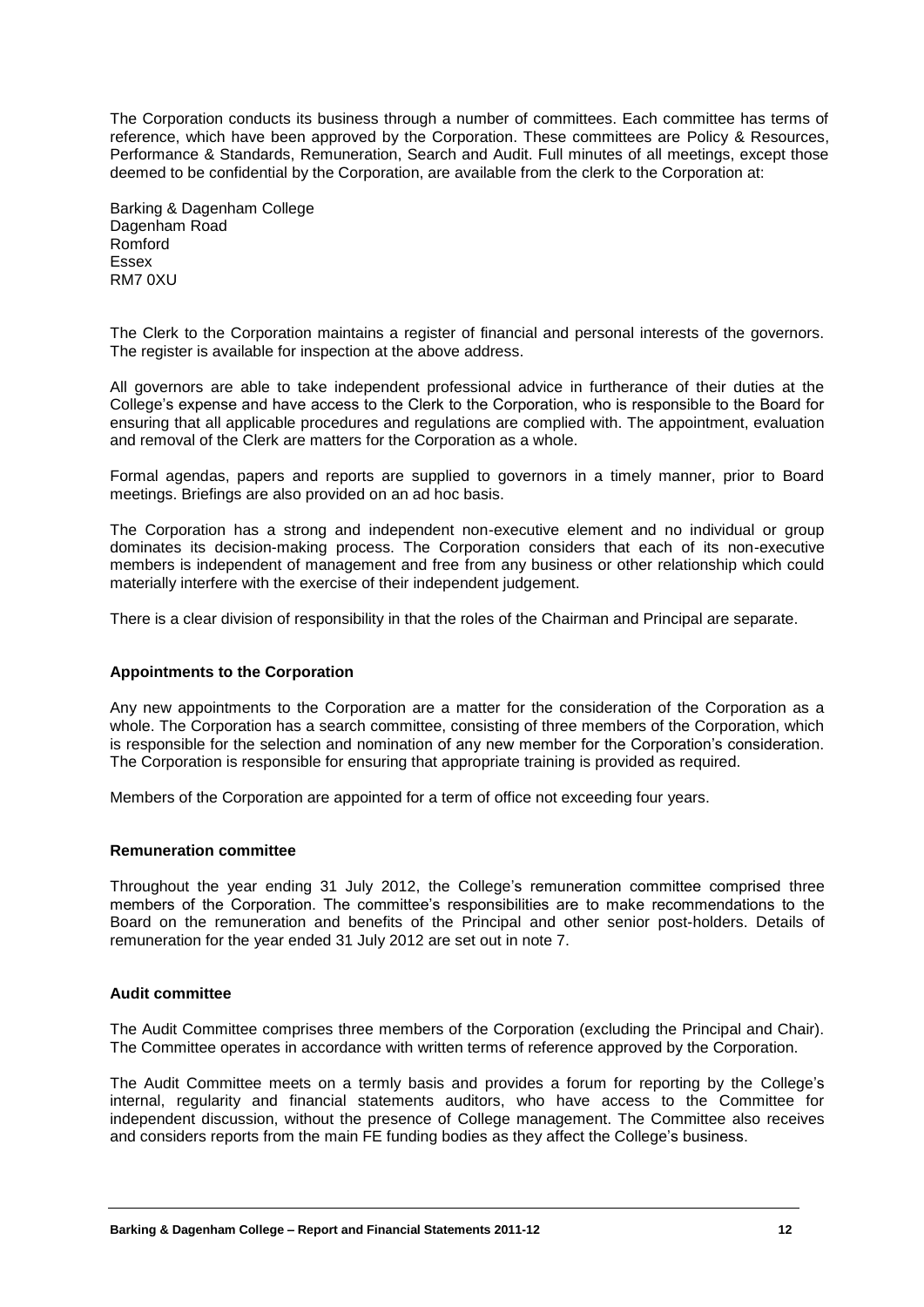The College's internal auditors monitor the systems of internal control, risk management controls and governance processes in accordance with an agreed plan of input and report their findings to management and the Audit Committee.

Management is responsible for the implementation of agreed audit recommendations and internal audit undertakes periodic follow-up reviews to ensure such recommendations have been implemented.

The Audit Committee also advises the Corporation on the appointment of internal, regularity and financial statements auditors and their remuneration for both audit and non-audit work.

#### **Internal control**

#### *Scope of responsibility*

The Corporation is ultimately responsible for the College's system of internal control and for reviewing its effectiveness. However, such a system is designed to manage rather than eliminate the risk of failure to achieve business objectives, and can provide only reasonable and not absolute assurance against material misstatement or loss.

The Corporation has delegated the day-to-day responsibility to the Principal, as Accounting Officer, for maintaining a sound system of internal control that supports the achievement of the College's policies, aims and objectives, whilst safeguarding the public funds and assets for which she is personally responsible, in accordance with the responsibilities assigned to her in the Financial Memorandum between Barking & Dagenham College and the funding bodies. The Principal is also responsible for reporting to the Corporation any material weaknesses or breakdowns in internal control.

#### *The purpose of the system of internal control*

The system of internal control is designed to manage risk to a reasonable level rather than to eliminate all risk of failure to achieve policies, aims and objectives; it can therefore only provide reasonable and not absolute assurance of effectiveness. The system of internal control is based on an ongoing process designed to identify and prioritise the risks to the achievement of College policies, aims and objectives, to evaluate the likelihood of those risks being realised and the impact should they be realised, and to manage them efficiently, effectively and economically. The system of internal control has been in place in Barking & Dagenham College for the year ended 31 July 2012 and up to the date of approval of the annual report and accounts.

#### *Capacity to handle risk*

The Corporation has reviewed the key risks to which the College is exposed together with the operating, financial and compliance controls that have been implemented to mitigate those risks. The Corporation is of the view that there is a formal ongoing process for identifying, evaluating and managing the College's significant risks that has been in place for the period ending 31 July 2012 and up to the date of approval of the annual report and accounts. This process is regularly reviewed by the Corporation.

#### *The risk and control framework*

The system of internal control is based on a framework of regular management information, administrative procedures including the segregation of duties, and a system of delegation and accountability. In particular, it includes:

- comprehensive budgeting systems with an annual budget, which is reviewed and agreed by the governing body
- regular reviews by the governing body of periodic and annual financial reports which indicate financial performance against forecasts
- setting targets to measure financial and other performance
- clearly defined capital investment control guidelines
- the adoption of formal project management disciplines, where appropriate.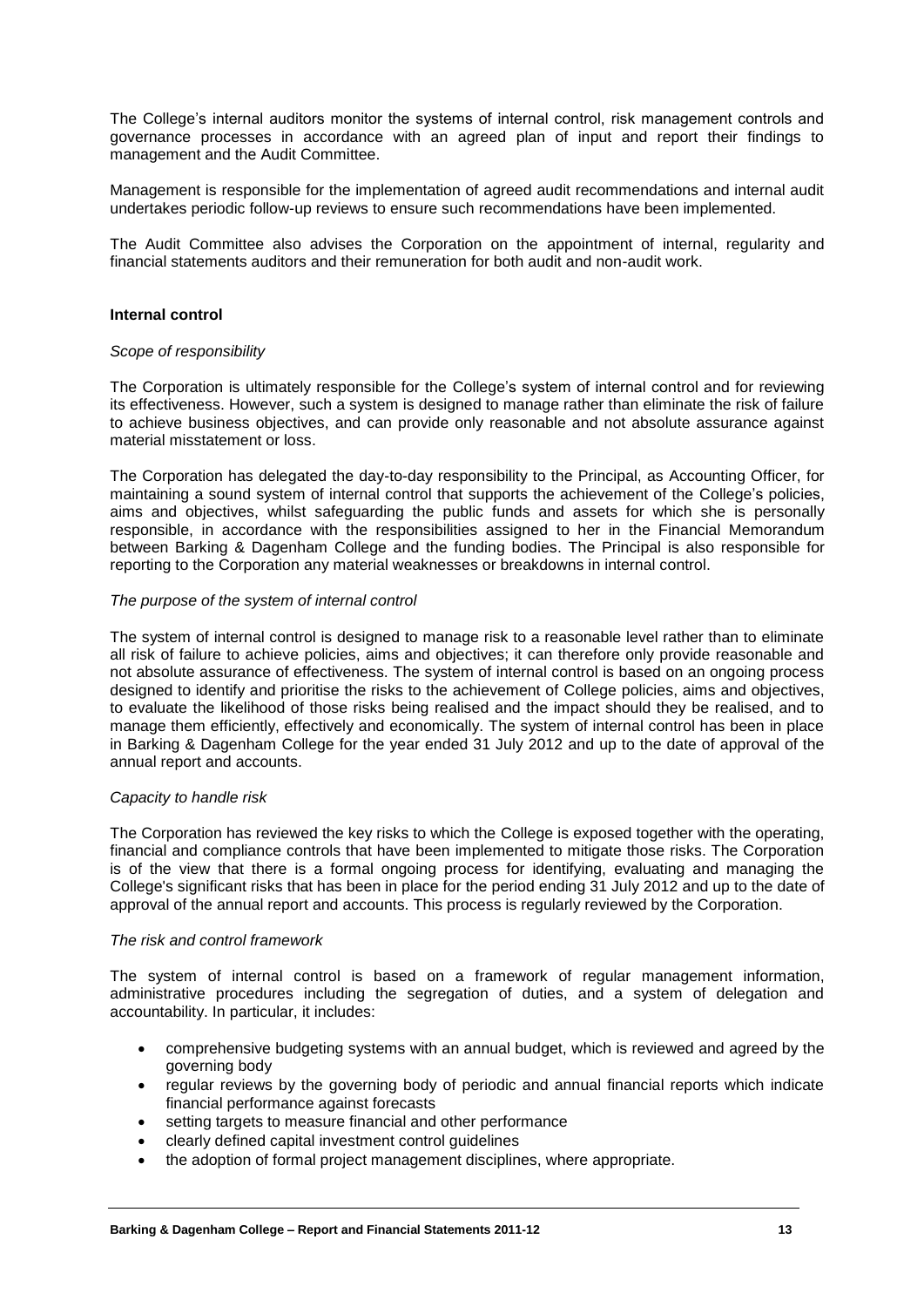Barking & Dagenham College has an internal audit service, which operates in accordance with the requirements of the LSC"s *Audit Code of Practice*. The work of the internal audit service is informed by an analysis of the risks to which the College is exposed, and annual internal audit plans are based on this analysis. The analysis of risks and the internal audit plans are endorsed by the Corporation on the recommendation of the audit committee. At minimum annually, the Head of Internal Audit (HIA) provides the governing body with a report on internal audit activity in the College. The report includes the HIA"s independent opinion on the adequacy and effectiveness of the College's system of risk management, controls and governance processes.

#### *Review of effectiveness*

As Accounting Officer, the Principal has responsibility for reviewing the effectiveness of the system of internal control. The review of the effectiveness of the system of internal control is informed by:

- the work of the internal auditors
- the work of the executive managers within the College who have responsibility for the development and maintenance of the internal control framework
- comments made by the College"s financial statements auditors, the regularity auditors, the appointed funding auditors (for Colleges outside plan-led funding) in their management letters and other reports.

The Principal has been advised on the implications of the result of the review of the effectiveness of the system of internal control by the Audit Committee, which oversees the work of the internal auditor and a plan to address weaknesses and ensure continuous improvement of the system is in place.

The strategic management team receives reports setting out key performance and risk indicators and considers possible control issues brought to their attention by early warning mechanisms, which are embedded within the departments and reinforced by risk awareness training. The senior management team and the Audit Committee also receive regular reports from internal audit, which include recommendations for improvement. The Audit Committee's role in this area is confined to a high-level review of the arrangements for internal control. The Corporation's agenda includes a regular item for consideration of risk and control and receives reports thereon from the senior management team and the Audit Committee. The emphasis is on obtaining the relevant degree of assurance and not merely reporting by exception. At its December 2012 meeting, the Corporation carried out the annual assessment for the year ended 31 July 2012 by considering documentation from senior management team and internal audit and taking account of events since 31 July 2012.

#### **Going concern**

After making appropriate enquiries, the Corporation considers that the College has adequate resources to continue in operational existence for the foreseeable future. For this reason, it continues to adopt the going concern basis in preparing the financial statements.

Approved by order of the members of the Corporation on  $4<sup>th</sup>$  December 2012 and signed on its behalf by:

**Signed:**

**Chair: John Middleton Date: 4 th December 2012**

**Signed:**

**Principal and CEO: Cathy Walsh Date: 4 th December 2012**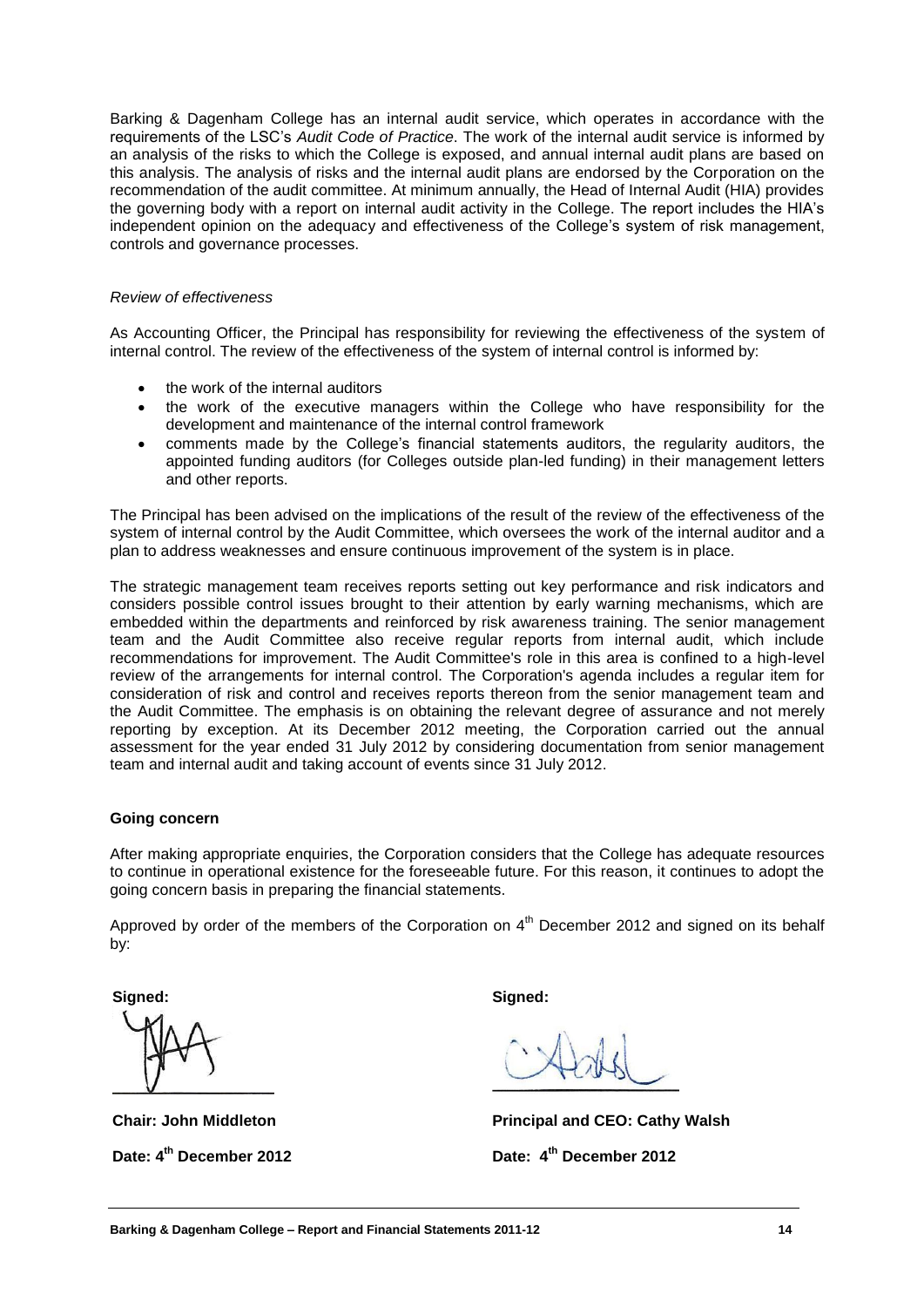## **Statement of Responsibilities of the Members of the Corporation**

The members of the Corporation are required to present audited financial statements for each financial year.

Within the terms and conditions of the Financial Memorandum between the Skills Funding Agency/EFA and the Corporation of the College, the Corporation, through its Principal, is required to prepare financial statements for each financial year in accordance with the 2007 *Statement of Recommended Practice – Accounting for Further and Higher Education Institutions* and with the Accounts Direction issued jointly by the Skills Funding Agency and the Young Peoples Learning Agency, and which give a true and fair view of the state of affairs of the College and the result for that year.

In preparing the financial statements, the Corporation is required to:

- select suitable accounting policies and apply them consistently
- make judgements and estimates that are reasonable and prudent
- state whether applicable Accounting Standards have been followed, subject to any material departures disclosed and explained in the financial statements
- prepare financial statements on the going concern basis, unless it is inappropriate to assume that the College will continue in operation.

The Corporation is also required to prepare an Operating and Financial Review Report which describes what it is trying to do and how it is going about it, including the legal and administrative status of the College.

The Corporation is responsible for keeping proper accounting records which disclose with reasonable accuracy, at any time, the financial position of the College, and which enable it to ensure that the financial statements are prepared in accordance with the relevant legislation of incorporation and other relevant accounting standards. It is responsible for taking steps that are reasonably open to it in order to safeguard the assets of the College and to prevent and detect fraud and other irregularities.

The maintenance and integrity of the College website is the responsibility of the Corporation of the College; the work carried out by the auditors does not involve consideration of these matters and, accordingly, the auditors accept no responsibility for any changes that may have occurred to the financial statements since they were initially presented on the website. Legislation in the United Kingdom governing the preparation and dissemination of financial statements may differ from legislation in other jurisdictions.

Members of the Corporation are responsible for ensuring that expenditure and income are applied for the purposes intended by Parliament and that the financial transactions conform to the authorities that govern them. In addition they are responsible for ensuring that funds from the Skills Funding Agency/EFA are used only in accordance with the Financial Memorandum with the Skills Funding Agency/EFA and any other conditions that may be prescribed from time to time. Members of the Corporation must ensure that there are appropriate financial and management controls in place in order to safeguard public and other funds and to ensure they are used properly. In addition, members of the Corporation are responsible for securing economical, efficient and effective management of the College"s resources and expenditure, so that the benefits that should be derived from the application of public funds from the Skills Funding Agency/EFA are not put at risk.

Approved by order of the members of the Corporation on  $4<sup>th</sup>$  December 2012 and signed on its behalf by:

**John Middleton Chair**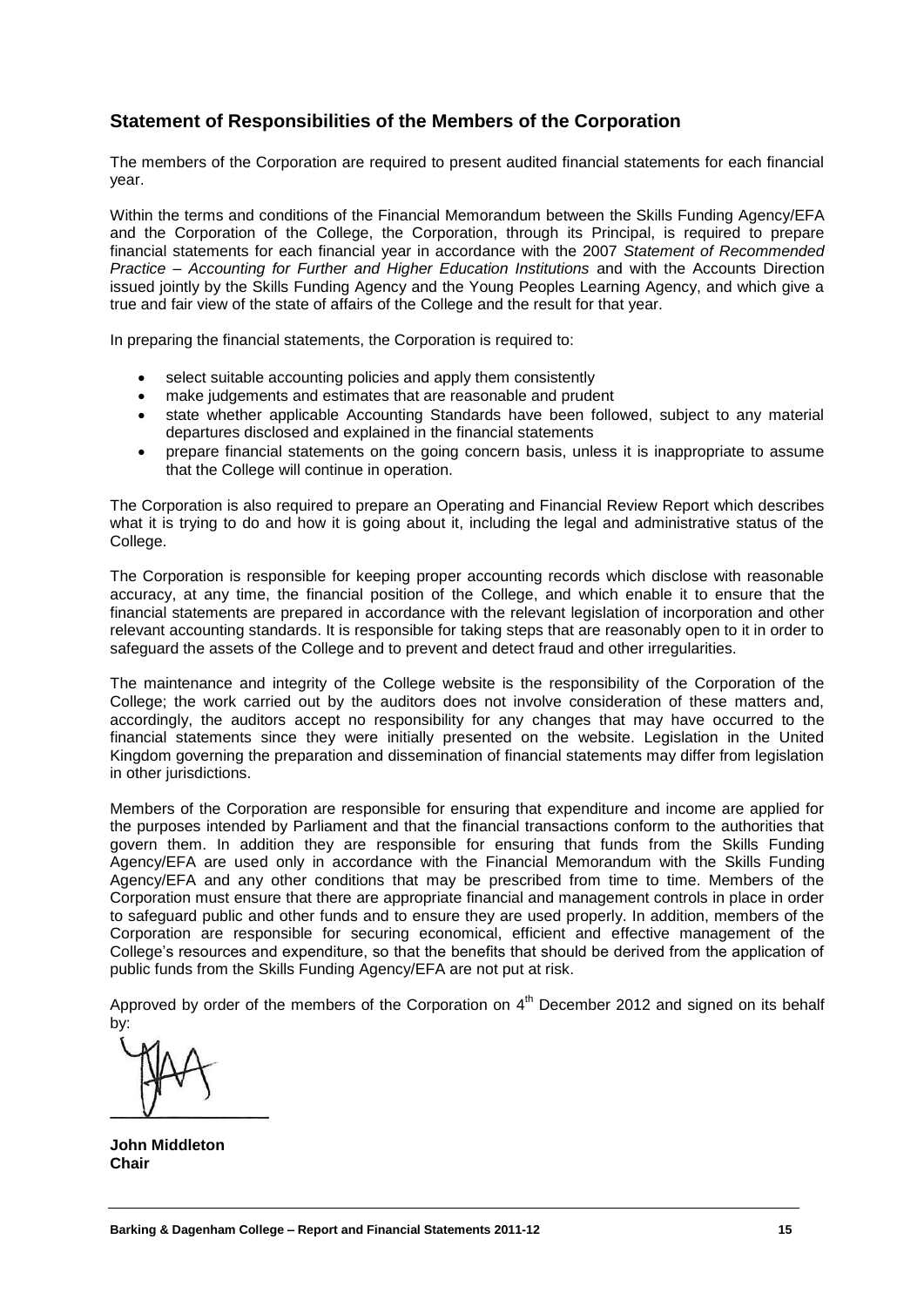#### **Independent report on Regularity to the Corporation of Barking & Dagenham College ('the Corporation') and the Chief Executive of Skills Funding/ Education Funding Agency**

In accordance with the terms of our engagement letter dated April 2012 and further to the requirements of the Skills Funding Agency/Education Funding Agency, we have carried out a review to obtain assurance about whether, in all material respects, the expenditure (disbursed) and income (received) of Barking & Dagenham College ('the College') during the year ended 31 July 2012 have been applied to the purposes identified by Parliament and the financial transactions conform to the authorities which govern them.

This report is made solely to the Corporation and the Chief Executive of Skills Funding/Education Funding Agency. Our review work has been undertaken so that we might state to the Corporation and the Chief Executive of Skills Funding/Education Funding Agency those matters we are required to state to them in a report and for no other purpose. To the fullest extent permitted by law, we do not accept or assume responsibility to anyone other than the Corporation and the Chief Executive of Skills Funding/Education Funding Agency, for our review work, for this report, or for the opinion we have formed.

#### **Respective responsibilities of the Members of the Corporation of Barking & Dagenham College and Auditors**

The College's Corporation is responsible, under the requirements of the Further & Higher Education Act 1992, subsequent legislation and related regulations, for ensuring that expenditure disbursed and income received are applied for the purposes intended by Parliament and the financial transactions conform to the authorities which govern them.

Our responsibilities for this review are established in the United Kingdom by our profession's ethical guidance and the audit guidance set out in the revised Joint Code of Practice (part 1) issued jointly by the Skills Funding Agency and the Education Funding Council and the Audit Code of Practice and the Regularity Audit Framework 2006/07 issued by the LSC. We report to you whether, in our opinion, in all material respects, the College's expenditure disbursed and income received during the year ended 31 July 2012 have been applied to purposes intended by Parliament and the financial transactions conform to the authorities which govern them.

### **Basis of opinion**

We conducted our review in accordance with the revised Joint Code of Practice (part 1) issued jointly by the Skills Funding Agency and the Education Funding Council and the Audit Code of Practice and the Regularity Audit Framework 2006/07 issued by the Learning Skills Council. Our review includes examination, on a test basis, of evidence relevant to the regularity and propriety of the College's income and expenditure.

### **Opinion**

In all material respects the expenditure disbursed and income received during the year ended 31 July 2012 has been applied to purposes intended by Parliament and the financial transactions conform to the authorities which govern them.

 $M_{\Phi}$  chatage Hudson  $10-12-12$ 

**MHA MACINTYRE HUDSON Date** New Bridge Street House 30-34 New Bridge Street London EC4V 6BJ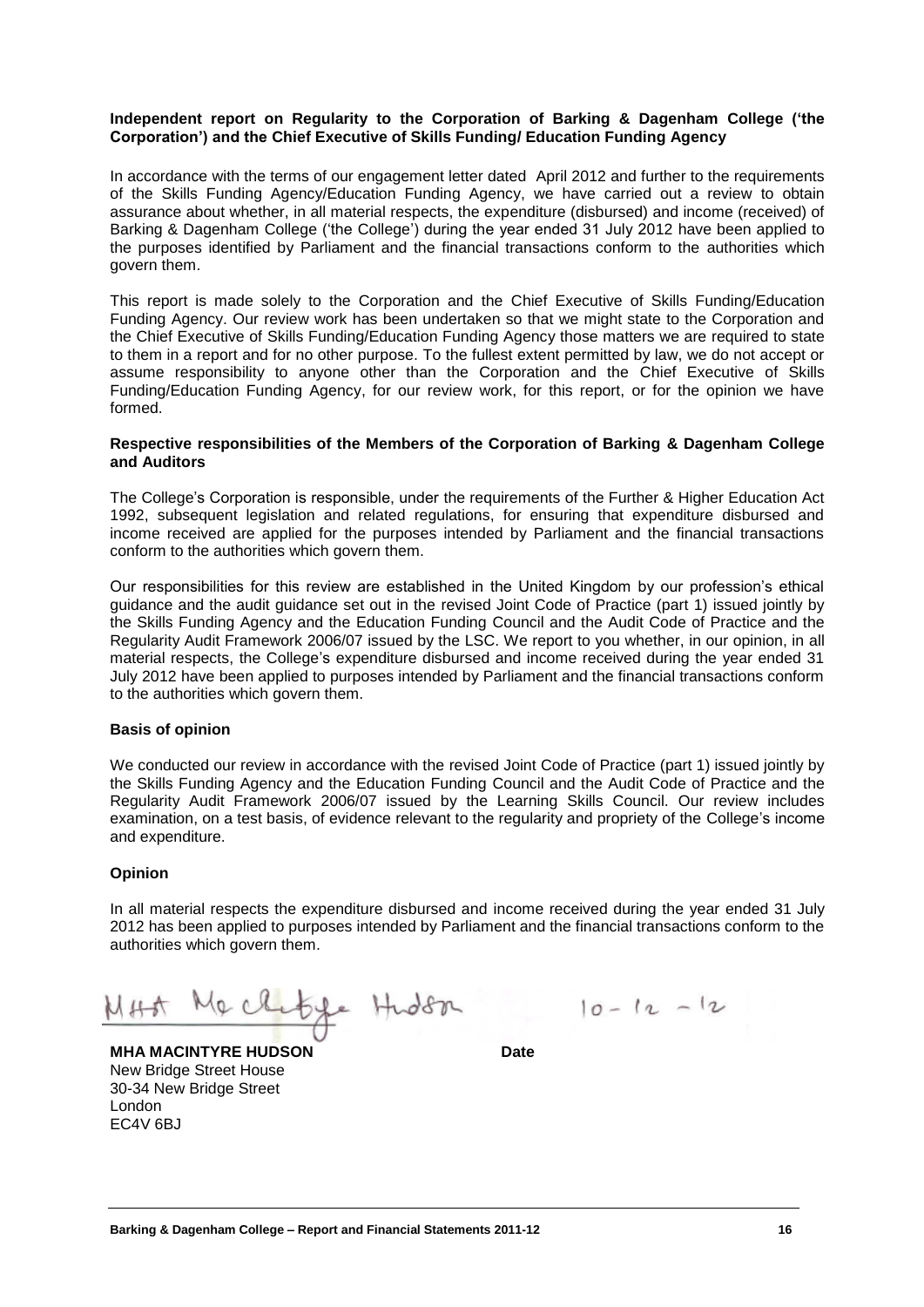# **Barking & Dagenham College Consolidated Income and Expenditure Account**

|                                                                                                                                         | <b>Notes</b>   | 2012   |        | 2011   |        |
|-----------------------------------------------------------------------------------------------------------------------------------------|----------------|--------|--------|--------|--------|
|                                                                                                                                         |                | £'000  | £'000  | £'000  | £'000  |
| <b>INCOME</b>                                                                                                                           |                |        |        |        |        |
| Funding body grants                                                                                                                     | $\overline{c}$ |        | 27,552 |        | 25,730 |
| Tuition fees and education contracts                                                                                                    | 3              |        | 2,444  |        | 2,756  |
| Other grants and contracts                                                                                                              | 4              |        | 838    |        | 964    |
| Endowment and investment income                                                                                                         | 5              |        | 998    |        | 35     |
| <b>Total income</b>                                                                                                                     |                |        | 31,832 |        | 29,485 |
| <b>EXPENDITURE</b>                                                                                                                      |                |        |        |        |        |
| Staff costs                                                                                                                             | 6              | 17,513 |        | 17,021 |        |
| Exceptional restructuring costs                                                                                                         | 6              | 426    |        | 660    |        |
| Other operating expenses                                                                                                                | 8              | 9,858  |        | 8,463  |        |
| Depreciation & amortisation                                                                                                             | 12/13          | 1,936  |        | 1,718  |        |
| Interest and other finance costs                                                                                                        | 9              | 144    |        | 256    |        |
| <b>Total expenditure</b>                                                                                                                |                |        | 29,877 |        | 28,118 |
| Surplus on continuing operations after<br>depreciation of tangible fixed assets at<br>valuation and before exceptional items and<br>tax |                |        | 1,955  |        | 1,367  |
| <b>Taxation</b>                                                                                                                         | 10             |        |        |        |        |
| Surplus on continuing operations after<br>depreciation of assets at valuation and tax                                                   | 11             |        | 1,955  |        | 1,367  |
| Surplus for the year retained within general<br>reserves                                                                                |                |        | 1,955  |        | 1,367  |

The income and expenditure account is in respect of continuing activities

There were no operations that were acquired or discontinued by Barking & Dagenham College during the year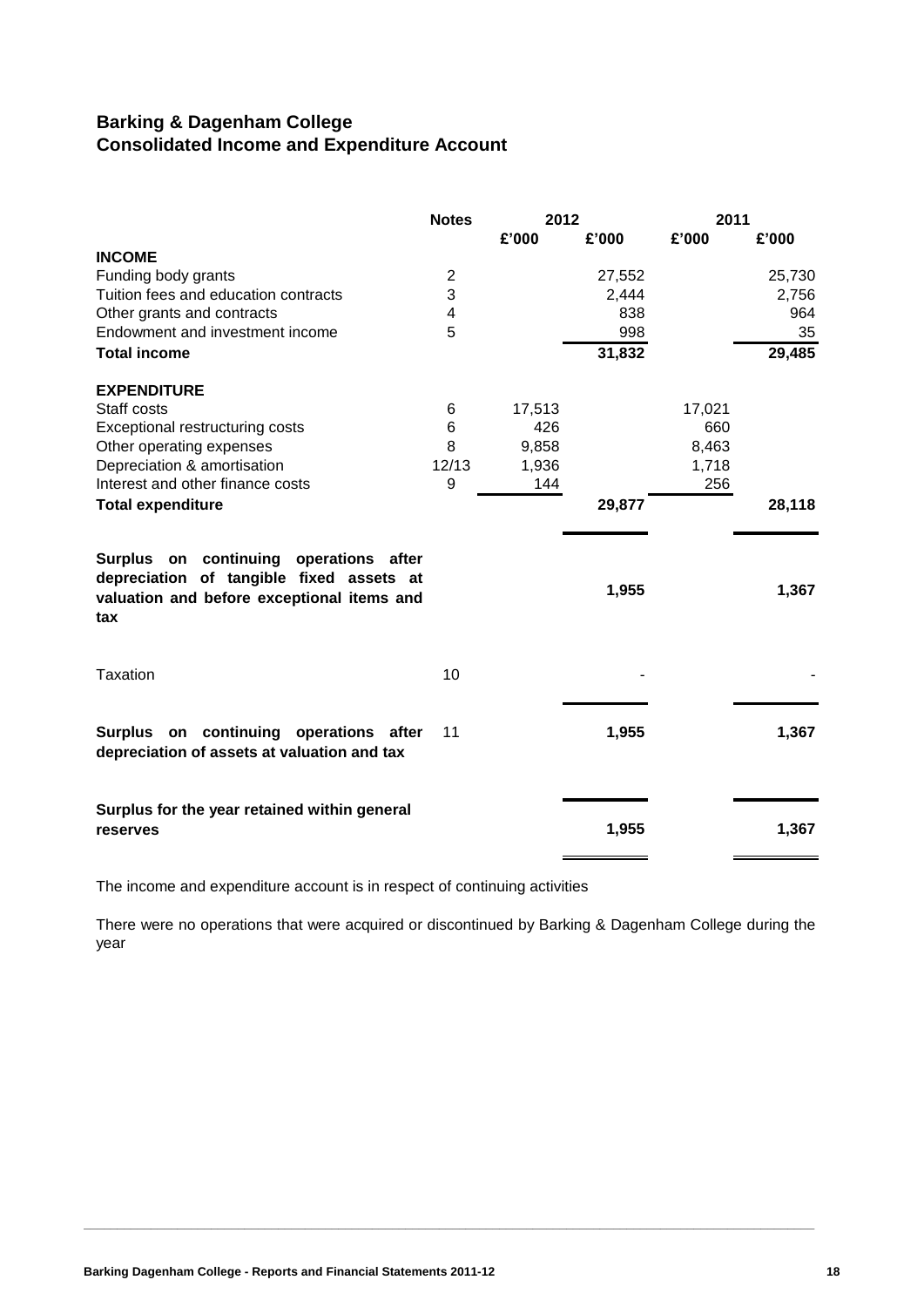# **Barking & Dagenham College Consolidated Statement of Historical Cost Surpluses and Deficits**

|                                                                                                                         | <b>Notes</b> | 2012<br>£'000 | 2011<br>£'000 |
|-------------------------------------------------------------------------------------------------------------------------|--------------|---------------|---------------|
| Surplus on continuing operations before taxation                                                                        |              | 1,955         | 1,367         |
| Difference between historical cost depreciation and the actual<br>charge for the year calculated on the revalued amount | 21           | 417           | 417           |
| Historical cost surplus for the year before taxation                                                                    |              | 2,372         | 1,784         |
| Historical cost surplus for the year after taxation                                                                     |              | 2,372         | 1,784         |

# **Consolidated Statement of Total Recognised Gains and Losses**

|                                                                                       | <b>Notes</b> | 2012<br>£'000 | 2011<br>£'000 |
|---------------------------------------------------------------------------------------|--------------|---------------|---------------|
| Surplus on continuing operations after depreciation of assets at<br>valuation and tax |              | 1,955         | 1,367         |
| Actuarial (loss)/gain in respect of pension scheme                                    | 27           | (3,278)       | 2,221         |
| Total recognised losses since last report                                             |              | (1, 323)      | 3,588         |
| <b>Reconciliation</b>                                                                 |              |               |               |
| Opening reserves                                                                      |              | 15,692        | 12,104        |
| Total recognised losses for the year                                                  |              | (1,323)       | 3,588         |
| <b>Closing reserves</b>                                                               |              | 14,369        | 15,692        |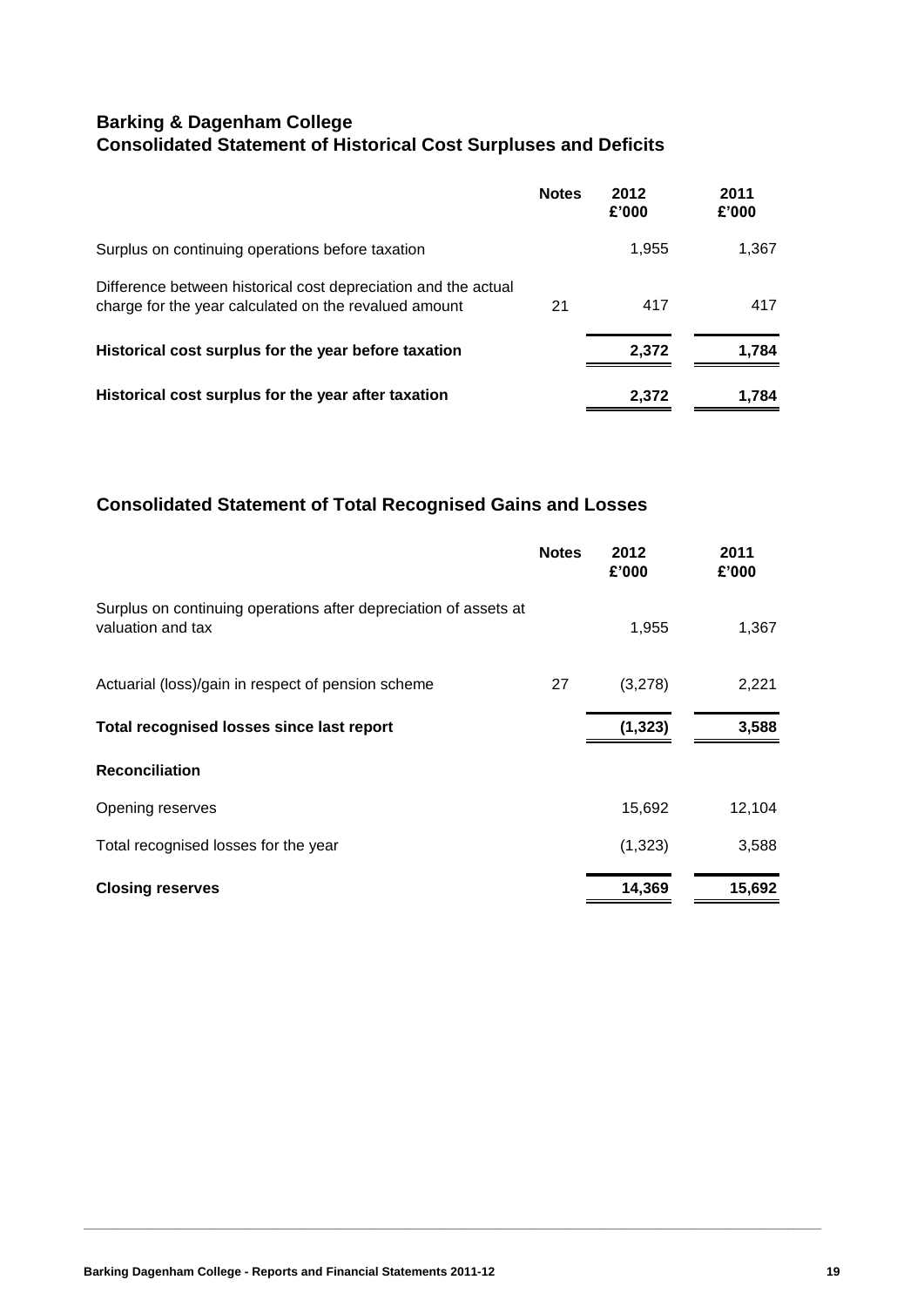# **Barking & Dagenham College Balance sheet as at 31 July**

|                                                                   | <b>Notes</b> | Group           | <b>College</b>  | Group           | College         |
|-------------------------------------------------------------------|--------------|-----------------|-----------------|-----------------|-----------------|
|                                                                   |              | 2012<br>£'000   | 2012<br>£'000   | 2011<br>£'000   | 2011<br>£'000   |
| <b>Fixed assets</b>                                               |              |                 |                 |                 |                 |
| Tangible assets<br>Investments                                    | 12<br>13     | 20,528<br>2,944 | 20,528<br>2,944 | 19,391<br>2,648 | 19,391<br>2,648 |
| <b>Total fixed assets</b>                                         |              | 23,472          | 23,472          | 22,039          | 22,039          |
| <b>Current assets</b>                                             |              |                 |                 |                 |                 |
| <b>Stocks</b><br>Debtors                                          | 14           | 8<br>1,290      | 8<br>1,329      | 14<br>714       | 14<br>714       |
| Accrued income and prepayments                                    | 14           | 124             | 124             | 75              | 75              |
| Cash at bank and in hand                                          | 25           | 8,216           | 8,182           | 6,781           | 6,781           |
| Total current assets                                              |              | 9,638           | 9,643           | 7,584           | 7,584           |
| Less: Creditors - amounts falling due<br>within one year          | 15           | (4, 494)        | (4,500)         | (3, 446)        | (3, 446)        |
| <b>Net current assets</b>                                         |              | 5,144           | 5,143           | 4,138           | 4,138           |
| <b>Total assets less current liabilities</b>                      |              | 28,616          | 28,615          | 26,177          | 26,177          |
| Less: Creditors - amounts falling due<br>after more than one year | 16           | 167             | 167             | 276             | 276             |
| Less: Provisions for liabilities                                  | 17           | 1,743           | 1,743           | 1,668           | 1,668           |
| Net assets excluding pension liability                            |              | 26,706          | 26,705          | 24,233          | 24,233          |
| Net pension liability                                             | 27           | (8, 483)        | (8, 483)        | (5,045)         | (5,045)         |
| <b>NET ASSETS INCLUDING PENSION</b><br><b>LIABILITY</b>           |              | 18,223          | 18,222          | 19,188          | 19,188          |
| Deferred capital grants                                           | 18           | 3,854           | 3,854           | 3,496           | 3,496           |
| <b>Reserves</b>                                                   |              |                 |                 |                 |                 |
| Income and expenditure account<br>excluding pension reserve       | 21           | 17,082          | 17,081          | 14,550          | 14,550          |
| Pension reserve                                                   | 27           | (8, 483)        | (8, 483)        | (5,045)         | (5,045)         |
| Income and expenditure account<br>including pension reserve       | 21           | 8,599           | 8,598           | 9,505           | 9,505           |
| Revaluation reserve                                               | 20           | 5,770           | 5,770           | 6,187           | 6,187           |
| <b>Total reserves</b>                                             |              | 14,369          | 14,368          | 15,692          | 15,692          |
| <b>TOTAL FUNDS</b>                                                |              | 18,223          | 18,222          | 19,188          | 19,188          |

The financial statements on pages 18 to 44 were approved by the Corporation on 4th December 2012 and were signed on its behalf on that date by:

**John Middleton Cathy Walsh**

**\_\_\_\_\_\_\_\_\_\_\_\_\_\_\_\_\_\_\_\_\_\_\_\_\_\_\_\_\_\_\_\_\_\_\_\_\_\_\_\_\_\_\_\_\_\_\_\_\_\_\_\_\_\_\_\_\_\_\_\_\_\_\_\_\_\_\_\_\_\_\_\_\_\_\_\_\_\_\_\_\_\_\_\_\_\_\_\_\_\_\_\_\_\_\_\_\_\_\_\_\_\_\_\_\_\_\_\_\_\_\_\_**

**Chair Principal & CEO**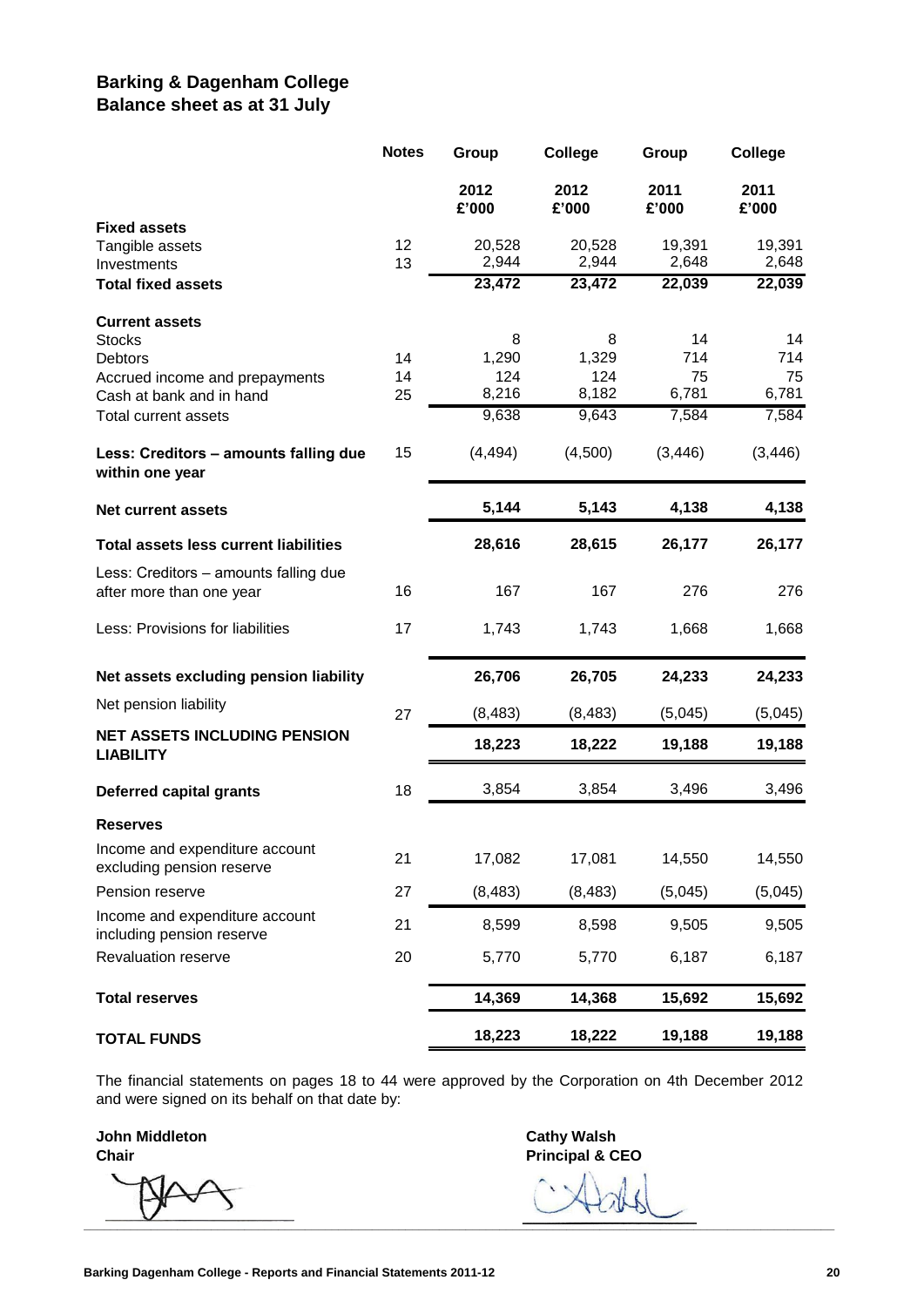# **Barking & Dagenham College Consolidated Cash Flow Statement**

|                                                 | <b>Notes</b> | 2012<br>£'000 | 2011<br>£'000 |
|-------------------------------------------------|--------------|---------------|---------------|
| Cash inflow from operating activities           | 22           | 4,175         | 3,448         |
| Returns on investments and servicing of finance | 23           | 61            | 35            |
| Capital expenditure and financial investment    | 24           | (2,801)       | (1,430)       |
| Increase in cash in the year                    |              | 1,435         | 2,053         |

### **Reconciliation of net cash flow to movement in net funds**

| Net funds at 31 July                | 8,216 | 6,781 |
|-------------------------------------|-------|-------|
| Net funds at 1 August               | 6.781 | 4.728 |
| Movement in net funds in the period | 1.435 | 2,053 |
| Increase in cash in the period      | 1,435 | 2,053 |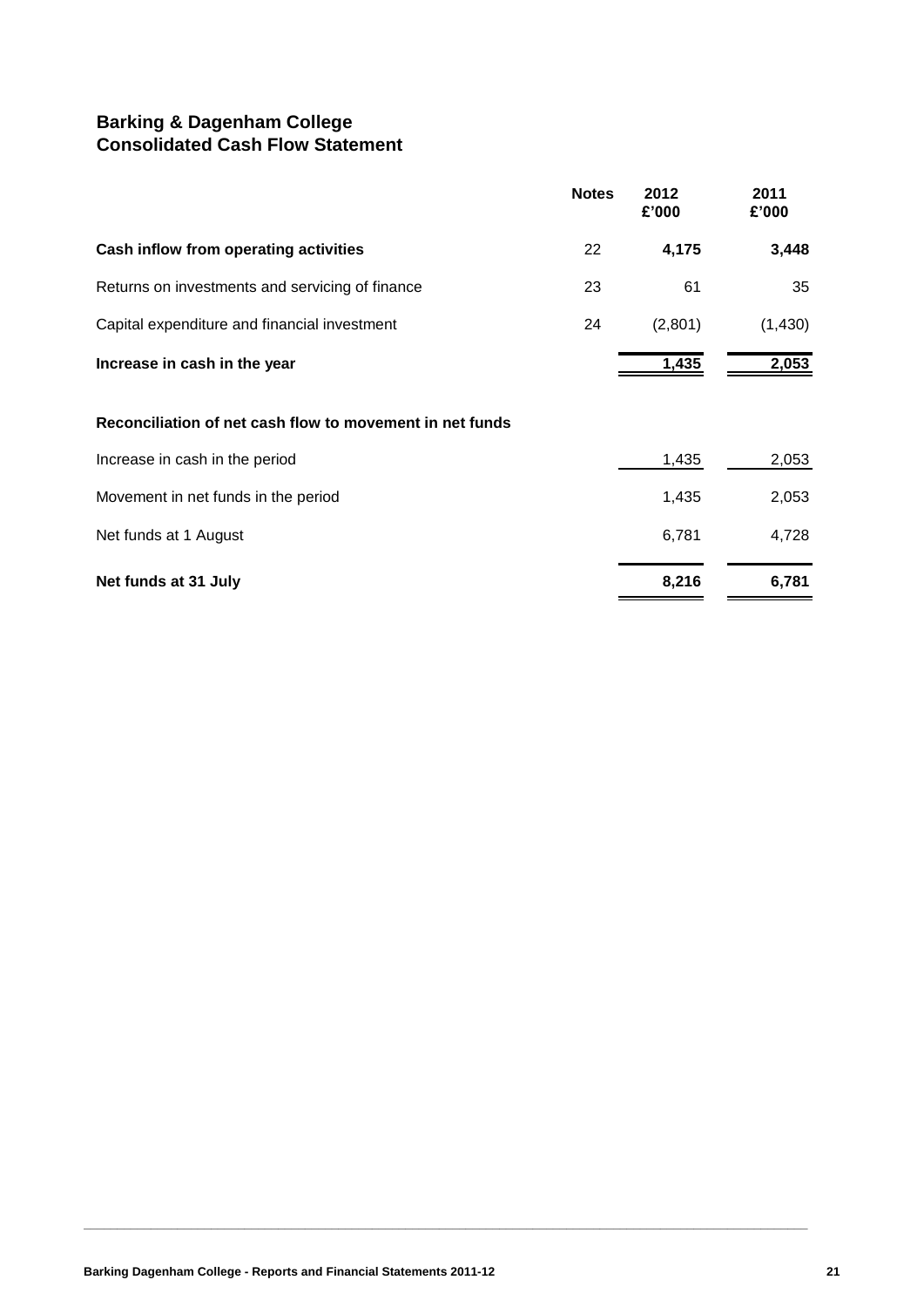### **Notes to the Accounts**

### **1. Accounting policies**

#### **Statement of accounting policies**

The following accounting policies have been applied consistently in dealing with items which are considered material in relation to the financial statements.

#### **Basis of preparation**

These financial statements have been prepared in accordance with the *Statement of Recommended Practice: Accounting for Further and Higher Education 2007* (the SORP) and in accordance with applicable Accounting Standards. They conform to guidance published jointly by the Skills Funding Agency and the EFA in the 2011/12 Accounts Direction Handbook.

In line with guidance provided by the LSC in the 2008-09 Accounts Direction Handbook, the impairment of the investment and associated grant release have been presented separately from the remainder of the income and expenditure of the College. This presentation is necessary to better deliver a true and fair view of the results of the College for the year. Exceptional items as defined by FRS3 paragraph 20 continues to be recorded after the operating surplus or deficit of the College.

#### **Basis of accounting**

The financial statements are prepared in accordance with the historical cost convention modified by the revaluation of certain fixed assets and in accordance with the applicable United Kingdom accounting standards.

### **Going concern**

The activities of the College, together with the factors likely to affect its future development and performance are set out in the Operating and Financial Review. The financial position of the College, its cash flow, liquidity and borrowings are described in the Financial Statements and accompanying Notes.

#### **Basis of consolidation**

At the year end Barking & Dagenham College had two subsidiary companies; Aspire Training & Enterprise Limited (dormant during 2011-12), Apprenticeships Work Limited and Hairazors Limited. Hairazors Limited has not been consolidated in the 2011-12 accounts as the results are for part of a year and are not considered material.

#### **Recognition of income**

The recurrent grant from HEFCE represents the funding allocations attributable to the current financial year and is credited direct to the income and expenditure account.

Funding bodies recurrent grants are recognised in line with best estimates for the period of what is receivable and depend on the particular income stream involved. Any under or over achievement for the Adult Skills Budget is adjusted for and reflected in the level of recurrent grant recognised in the income and expenditure account. The final grant income is normally determined with the conclusion of the year end reconciliation process with the funding body at the end of November following the year end and the results of any funding audits Employer responsive grant funding element of the single budget allocation is recognised based on a year end reconciliation of income claimed and actual delivery. 16-18 learnerresponsive funding is not normally subject to a reconciliation and is therefore not subject to contract adjustments.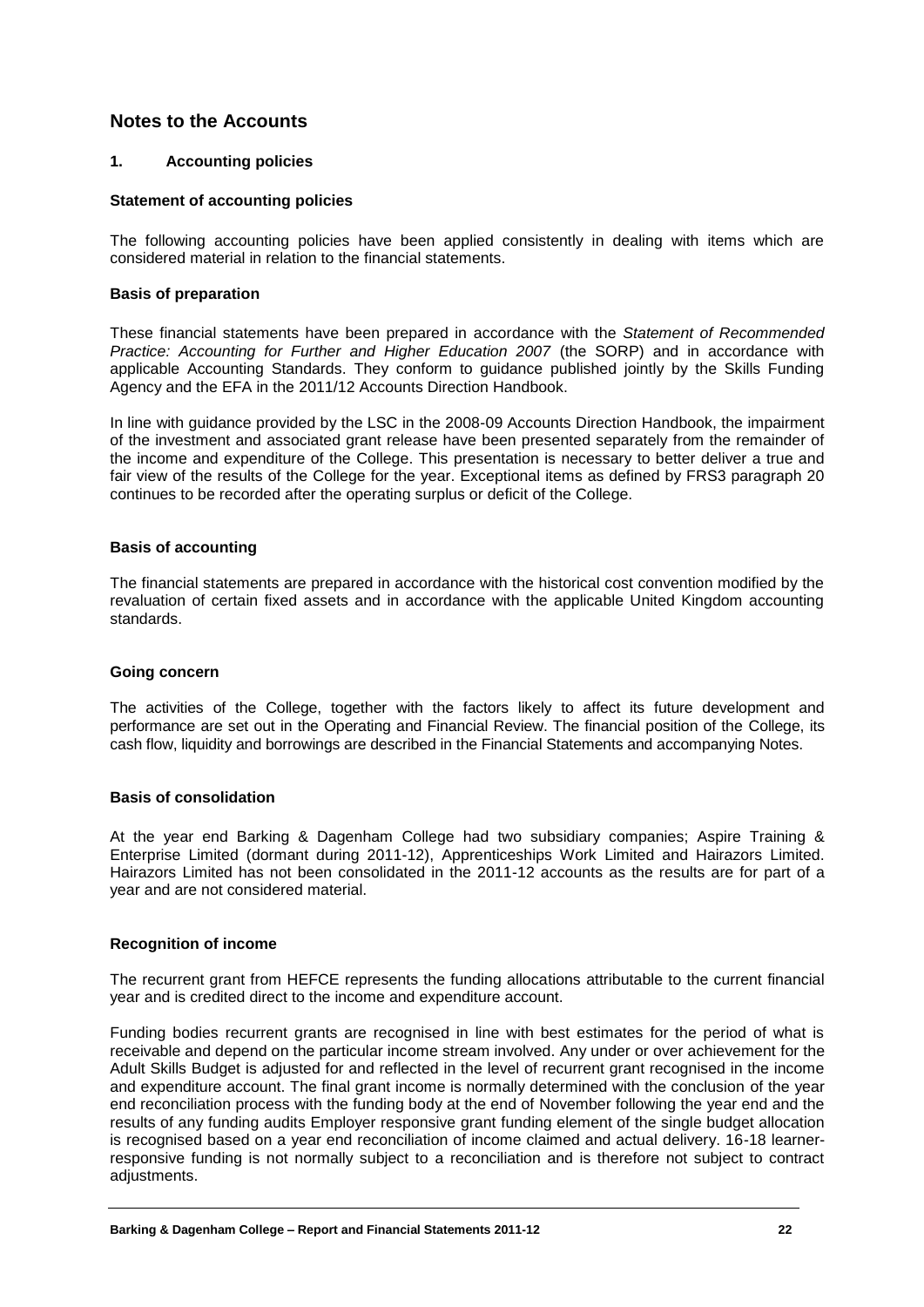Non-recurrent grants from the funding bodies or other bodies received in respect of the acquisition of fixed assets are treated as deferred capital grants and amortised in line with depreciation over the life of the assets.

Income from tuition fees is recognised in the period for which it is received and includes all fees payable by students or their sponsors.

Income from grants, contracts and other services rendered is included to the extent the conditions of the funding have been met or the extent of the completion of the contract or service concerned.

All income from short-term deposits is credited to the income and expenditure account in the period in which it is earned.

#### **Post retirement benefits**

Retirement benefits to employees of the College are provided by the Teachers' Pension Scheme (TPS) and the Local Government Pension Scheme (LGPS). These are defined benefit schemes, which are externally funded and contracted out of the State Earnings-Related Pension Scheme (SERPS) and the assets are held separately from those of the College.

The TPS is an unfunded scheme and contributions are calculated so as to spread the cost of pensions over employees' working lives with the College in such a way that the pension cost is a substantially level percentage of current and future pensionable payroll. The contributions are determined by the Government Actuary on the basis of quinquennial valuations using a prospective benefit method. As stated in Note 27 the TPS is a multi employer scheme and the College is unable to identify its share of the underlying assets and liabilities of the scheme on a consistent and reasonable basis. The TPS is therefore treated as a defined contribution scheme and the contributions recognised as they are paid each year.

The LGPS is a funded scheme and the assets are held separately from those of the College in separate trustee administered funds. Pension scheme assets are measured at fair value and liabilities are measured on an actuarial basis using the projected unit method and discounted at a rate equivalent to the current rate of return on a high quality corporate bond of equivalent term and currency to the liabilities. The actuarial valuations are obtained at least triennially and are updated at each balance sheet date. The amounts charged to operating surplus are the current service costs and gains and losses on settlements and curtailments. They are included as part of staff costs. Past service costs are recognised immediately in the income and expenditure account if the benefits have vested. If the benefits have not vested immediately, the costs are recognised over the period until vesting occurs. The expected return on assets and the interest cost are shown as a net finance amount of other finance costs or credits adjacent to interest. Actuarial gains and losses are recognised immediately in the statement of total recognised gains and losses.

#### **Enhanced Pensions**

The actual cost of any enhanced ongoing pension to a former member of staff is paid by a College annually. An estimate of the expected future cost of any enhancement to the ongoing pension of a former member of staff is charged in full to the College's income and expenditure account in the year that the member of staff retires. In subsequent years a charge is made to provisions in the balance sheet using the enhanced pension spreadsheet provided by the funding bodies.

#### **Tangible fixed assets**

#### *Land and buildings*

Land and buildings inherited from the local education authority and buildings acquired since incorporation are stated in the balance sheet at valuation on the basis of depreciated replacement cost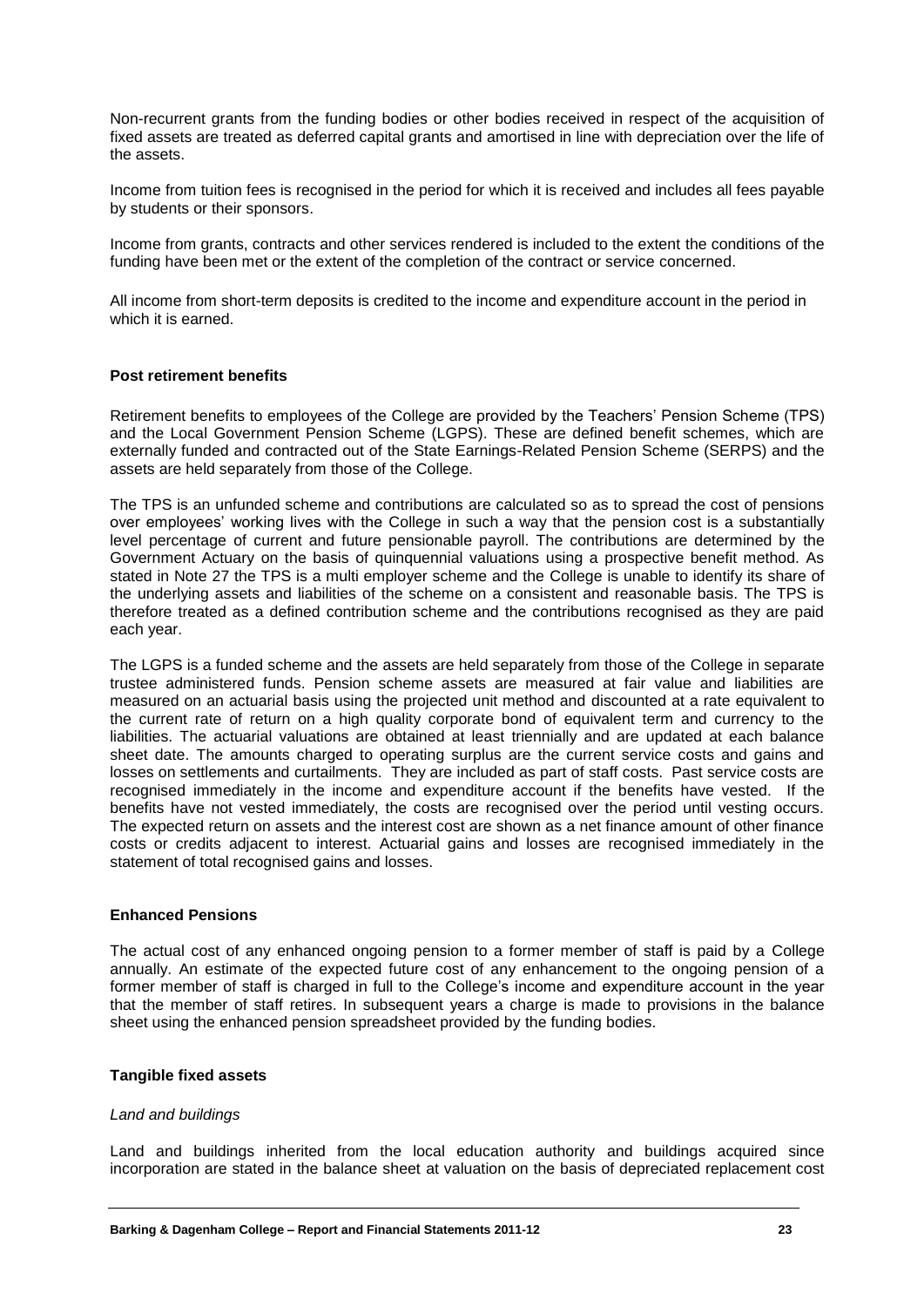as the open market value for existing use is not readily obtainable. The associated credit is included in the revaluation reserve. The difference between depreciation charged on the historic cost of assets and the actual charge for the year calculated on the revalued amount is released to the income and expenditure account reserve on an annual basis. Land and buildings acquired since incorporation are included in the balance sheet at cost. Freehold land is not depreciated. Freehold buildings are depreciated over their expected useful economic life to the College of between 10 and 60 years. Leasehold buildings are depreciated over the life of the lease. It should be noted that during 2010-11 the College acquired a leasehold property, London Road, where the premises were refurbished to an industry standard facility for motor vehicle provision. The lease agreement is for five years and thus the costs are depreciated over this period.

Where land and buildings are acquired with the aid of specific grants, they are capitalised and depreciated as above. The related grants are credited to a deferred capital grant account, and are released to the income and expenditure account over the expected useful economic life of the related asset on a basis consistent with the depreciation policy.

Finance costs, which are directly attributable to the construction of land and buildings, are not capitalised as part of the cost of those assets.

A review for impairment of a fixed asset is carried out if events or changes in circumstances indicate that the carrying amount of any fixed asset may not be recoverable. Shortfalls between the carrying value of fixed assets and their recoverable amounts are recognised as impairments. Impairment losses are recognised in the income and expenditure account.

On adoption of FRS 15, the College followed the transitional provision to retain the book value of land and buildings, which were revalued in 1996, but not to adopt a policy of revaluations of these properties in the future. These values are retained subject to the requirement to test assets for impairment in accordance with FRS 11.

#### *Assets under construction*

Assets under construction are accounted for at cost, based on the value of architects' certificates and other direct costs, incurred to 31 July. They are not depreciated until they are brought into use.

#### *Subsequent expenditure on existing fixed assets*

Where significant expenditure is incurred on tangible fixed assets it is charged to the income and expenditure account in the period it is incurred, unless it meets one of the following criteria, in which case it is capitalised and depreciated on the relevant basis:

- Asset capacity increases
- Substantial improvement in the quality of output or reduction in operating costs
- Significant extension of the asset's life beyond that conferred by repairs and maintenance

#### *Buildings owned by third parties*

Where land and buildings are used, but the legal rights are held by a third party, for example a charitable trust, they are only capitalised if the College has rights or access to ongoing future economic benefit.

These assets are then depreciated over their expected useful economic life.

#### *Equipment*

Equipment costing more than £2,000 or more per individual item and all computer hardware and software is capitalised at cost. All other equipment is written off to the income and expenditure account in the period of acquisition.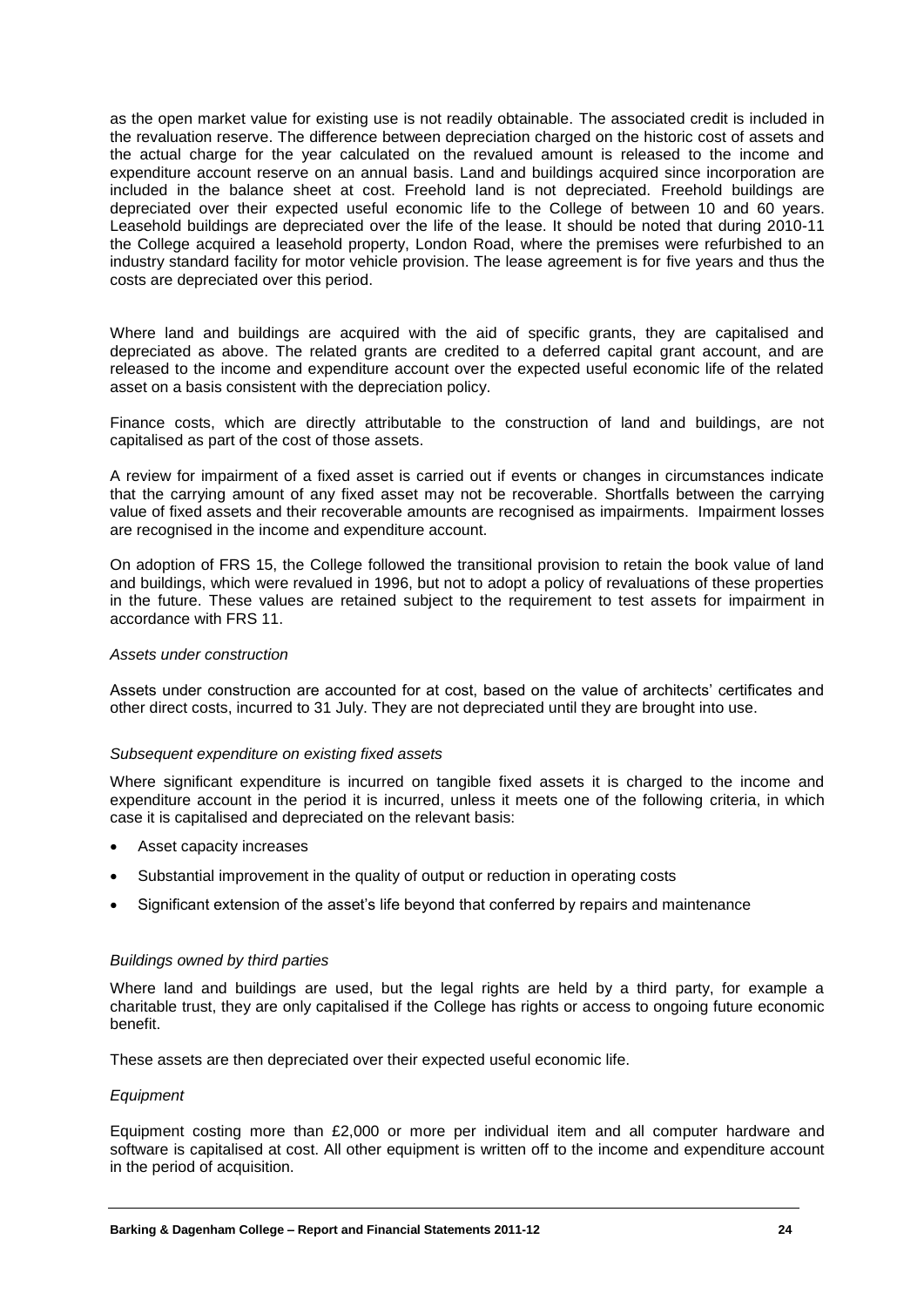All other equipment is depreciated over its useful economic life as follows:

| $\bullet$ | Motor vehicle                            | ۰      | three years              |
|-----------|------------------------------------------|--------|--------------------------|
|           | • General equipment                      | $\sim$ | five years and ten years |
|           | • Computer equipment                     | ۰      | three to eight years     |
| $\bullet$ | Equipment acquired for specific projects | $\sim$ | project life             |

Where equipment is acquired with the aid of specific grants, it is capitalised and depreciated in accordance with the above policy, with the related grant being credited to a deferred capital grant account and released to the income and expenditure account over the expected useful economic life of the related equipment.

#### **Leased assets**

Costs in respect of operating leases are charged on a straight-line basis over the lease term.

#### **Investments**

Listed investments held as fixed assets or endowment assets are stated at market value. Current asset investments, which may include listed investments, are stated at the lower of their cost and net realisable value.

#### **Stocks**

Stocks are stated at the lower of their cost and net realisable value. Where necessary, provision is made for obsolete, slow-moving and defective stocks.

#### **Foreign currency translation**

Transactions denominated in foreign currencies are recorded using the rate of exchange ruling at the date of the transaction. Monetary assets and liabilities denominated in foreign currencies are translated at the rates of exchange ruling at the end of the financial period with all resulting exchange differences being taken to the income and expenditure account in the period in which they arise.

### **Taxation**

The College is considered to pass the tests set out in Paragraph 1 Schedule 6 Finance Act 2010 and therefore it meets the definition of a charitable company for UK corporation tax purposes. Accordingly, the College is potentially exempt from taxation in respect of income or capital gains received within categories covered by Chapter 3 Part 11 Corporation Tax Act 2010 or Section 256 of the Taxation of Chargeable Gains Act 1992, to the extent that such income or gains are applied exclusively to charitable purposes.

The College is partially exempt in respect of Value Added Tax, so that it can only recover a minor element of VAT charged on its inputs. Irrecoverable VAT on inputs is included in the costs of such inputs and added to the cost of tangible fixed assets as appropriate, where the inputs themselves are tangible fixed assets by nature.

The College's subsidiary companies are subject to corporation tax and VAT in the same way as any commercial organisation.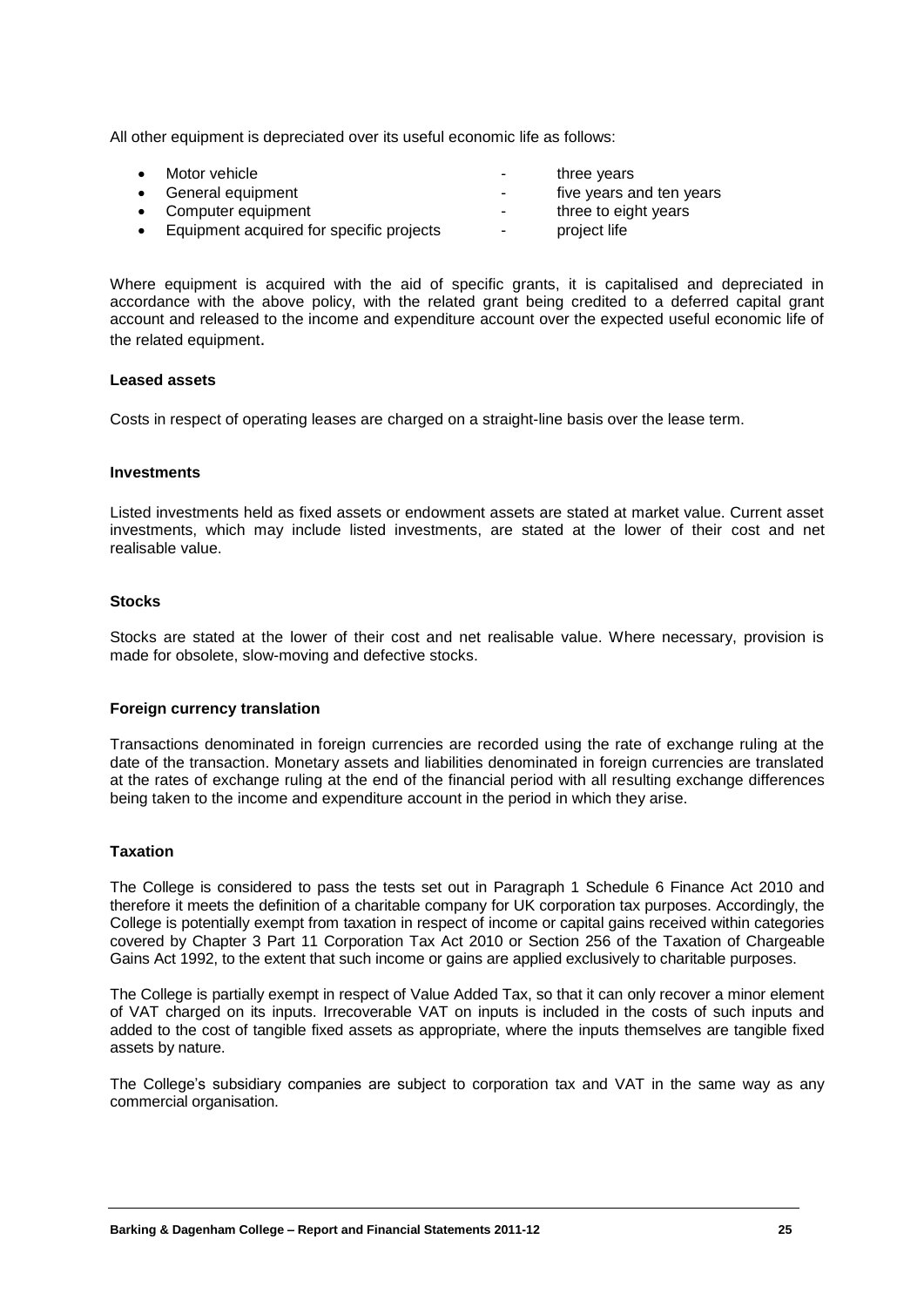#### **Liquid resources**

Liquid resources include sums on short-term deposits with recognised banks, building societies and government securities.

#### **Provisions**

Provisions are recognised when the College has a present legal or constructive obligation as a result of a past event, it is probable that a transfer of economic benefit will be required to settle the obligation and a reliable estimate can be made of the amount of the obligation.

#### **Agency arrangements**

The College acts as an agent in the collection and payment of Discretionary Support Funds, Education Maintenance Allowances and Adult Learning Grants. Related payments received from the funding bodies and subsequent disbursements to students are excluded from the Income and Expenditure account and are shown separately in Note 32, except for the 5 per cent of the grant received which is available to the College to cover administration costs relating to the grant. The College employs one member of staff dedicated to the administration of Learner Support Fund applications and payments.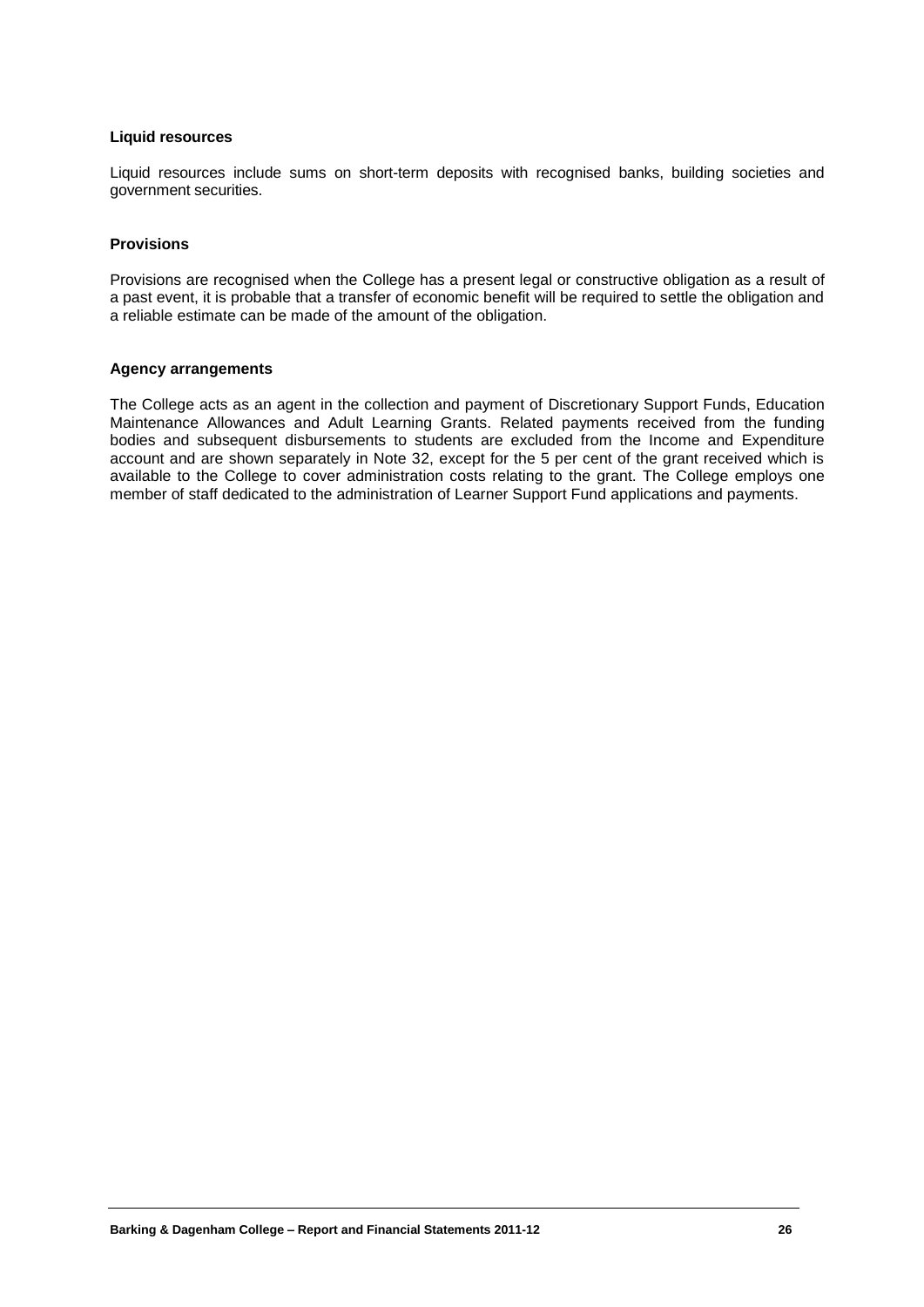#### **2 Funding council grants**

|                                               | 2012<br>£'000 | 2011<br>£'000 |
|-----------------------------------------------|---------------|---------------|
| Recurrent grant                               | 26,203        | 24,333        |
| Recurrent grant - HEFCE                       | 807           | 921           |
| Non recurrent grants-main funding body        | 332           | 268           |
| Releases of deferred capital grants (note 18) | 210           | 208           |
| <b>Total</b>                                  | 27,552        | 25,730        |
|                                               |               |               |

### **3 Tuition fees and education contracts**

|                            | 2012<br>£'000 | 2011<br>£'000 |
|----------------------------|---------------|---------------|
| Tuition fees               | 1,826         | 1,789         |
| <b>Education contracts</b> | 618           | 967           |
| <b>Total</b>               | 2,444         | 2,756         |

### **Tuition fees funded by bursaries**

### **4 Other income grants and contracts**

|              | 2012<br>£'000 | 2011<br>£'000 |
|--------------|---------------|---------------|
| Other income | 838           | 911           |
| Grants       | ۰             | 53            |
| <b>Total</b> | 838           | 964           |

#### **5 Endowment and investment income**

|                                                              | 2012<br>£'000 | 2011<br>£'000 |
|--------------------------------------------------------------|---------------|---------------|
| Income from restricted endowment asset investments (note 19) | 937           |               |
| Other interest receivable                                    | 61            | 35            |
| <b>Total</b>                                                 | 998           | 35            |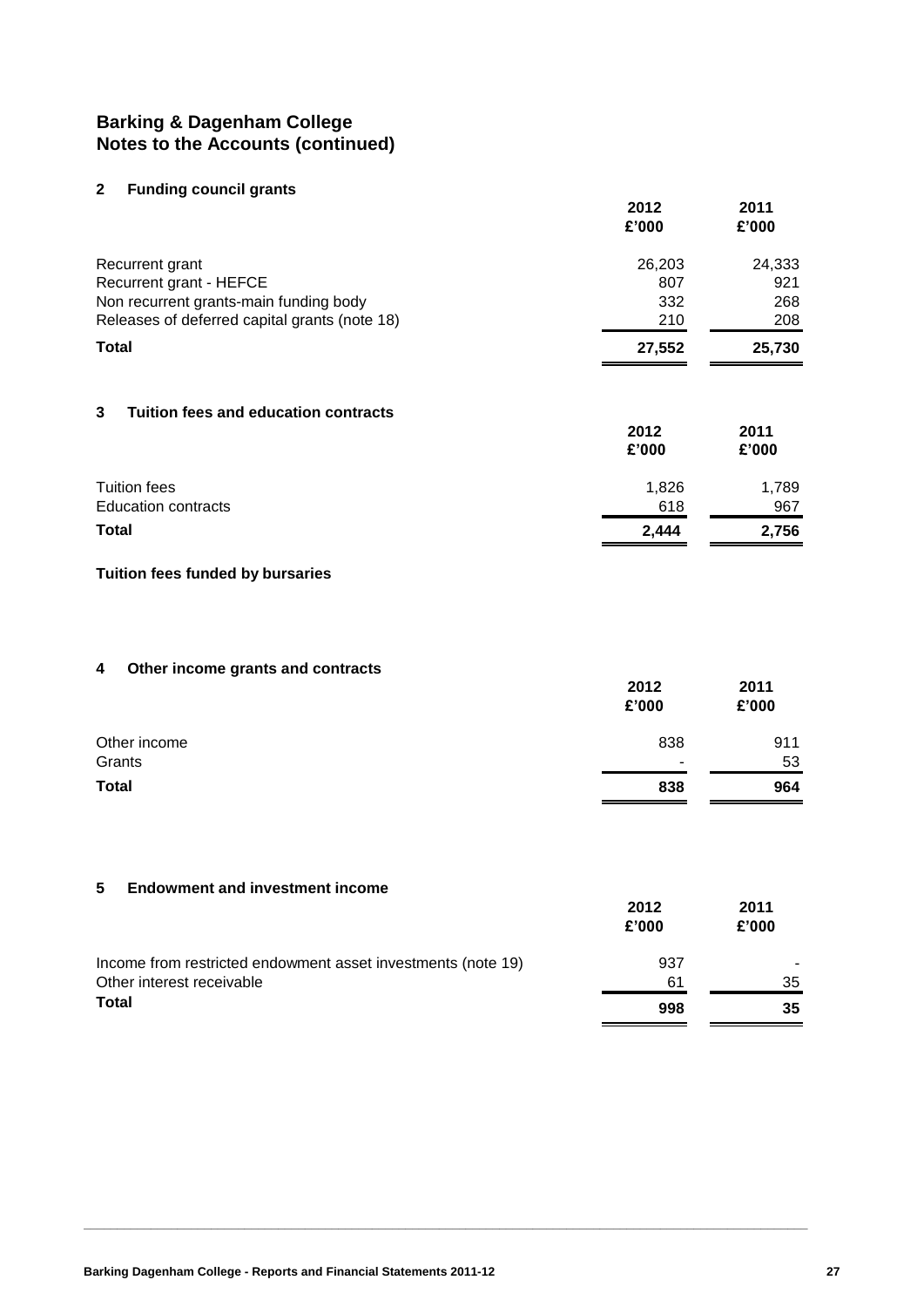#### **6 Staff costs**

The average number of persons (including senior post-holders) employed by the College during the year, described as full-time equivalents, was:

|                                                                                           | 2012<br>No.   | 2011<br>No.   |
|-------------------------------------------------------------------------------------------|---------------|---------------|
| Teaching staff                                                                            | 307           | 316           |
| Non teaching staff                                                                        | 87            | 110           |
| Total                                                                                     | 394           | 426           |
| Staff costs for the above persons                                                         |               |               |
|                                                                                           | 2012<br>£'000 | 2011<br>£'000 |
| Wages and salaries                                                                        | 12,914        | 13,427        |
| Social security costs                                                                     | 1,027         | 1,019         |
| Other pension costs (including FRS 17 adjustments of<br>£16,000 credit $-2011$ : £70,000) | 1,923         | 1,575         |
| Payroll sub total                                                                         | 15,864        | 16,021        |
| Contracted out staffing services                                                          | 1,649         | 1,000         |
|                                                                                           | 17,513        | 17,021        |
| Exceptional restructuring costs                                                           | 426           | 660           |
| Total                                                                                     | 17,939        | 17,681        |

The number of senior post-holders and other staff who received emoluments, including pension contributions and benefits in kind, in the following ranges was:

| 2011 |
|------|
|      |
| No.  |
|      |
|      |
|      |
|      |
| U    |
|      |

**\_\_\_\_\_\_\_\_\_\_\_\_\_\_\_\_\_\_\_\_\_\_\_\_\_\_\_\_\_\_\_\_\_\_\_\_\_\_\_\_\_\_\_\_\_\_\_\_\_\_\_\_\_\_\_\_\_\_\_\_\_\_\_\_\_\_\_\_\_\_\_\_\_\_\_\_\_\_\_\_\_\_\_\_\_\_\_\_\_\_\_\_\_\_\_\_\_\_\_\_\_\_\_\_\_\_\_\_**

During the year 2011-12 college Governors did not receive any financial reimbursement.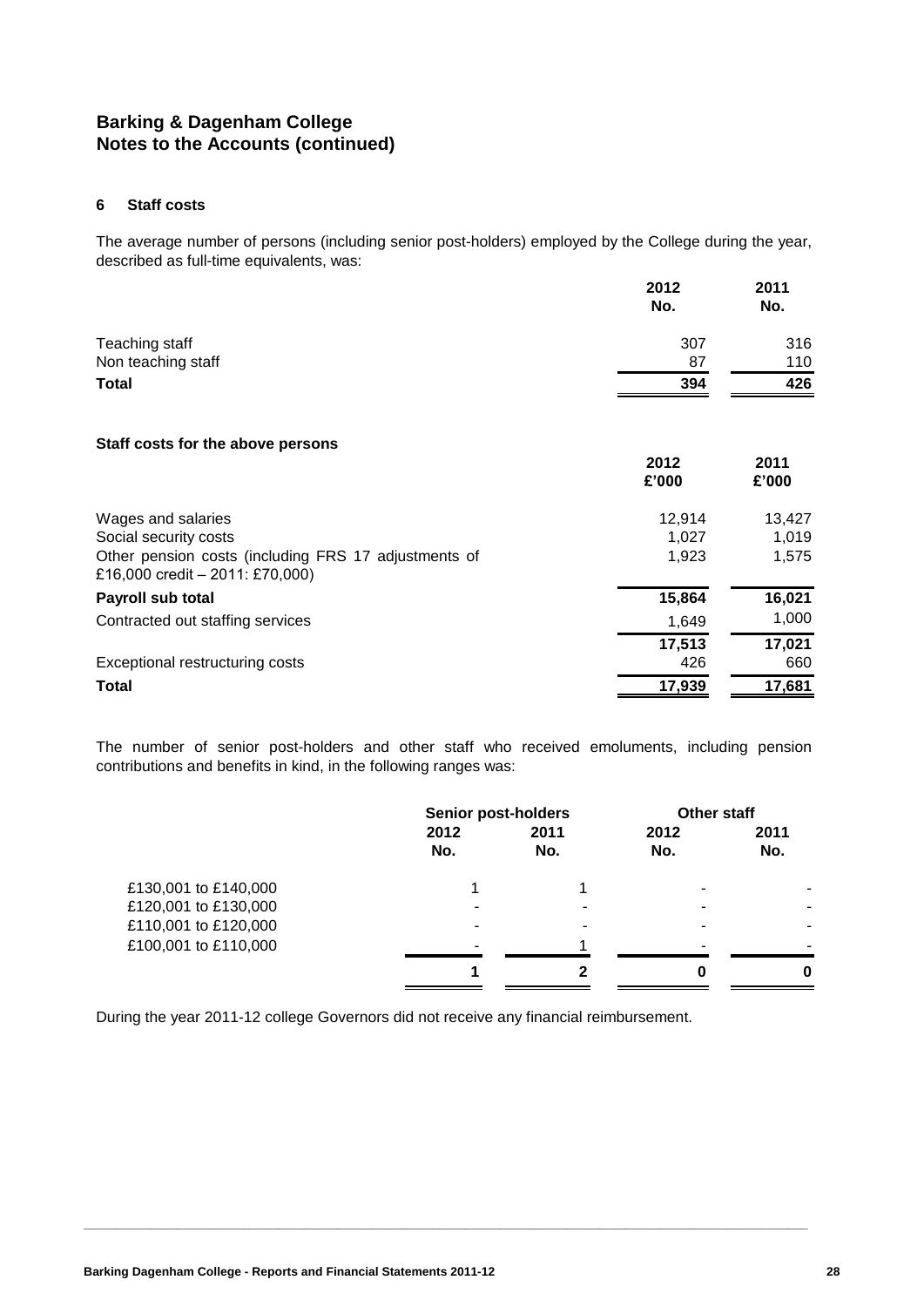### **7 Senior post-holders' emoluments**

Senior post-holders are defined as the Principal and holders of the other senior posts whom the Governing Body has selected for the purposes of the articles of government of the College relating to the appointment and promotion of staff who are appointed by the Governing Body.

|                                                                | 2012<br>No.   | 2011<br>No.   |
|----------------------------------------------------------------|---------------|---------------|
| The number of senior post-holders including the Principal was: | 1             | 2             |
| Senior post-holders' emoluments are made up as follows:        | 2012<br>£'000 | 2011<br>£'000 |
| <b>Salaries</b><br>Benefits in kind<br>Pension contributions   | 133<br>19     | 219<br>31     |
| <b>Total emoluments</b>                                        | 152           | 250           |

The above emoluments include amounts payable to the Principal (who is also the highest paid senior post-holder) of:

|                                     | 2012<br>£'000 | 2011<br>£'000   |
|-------------------------------------|---------------|-----------------|
| <b>Salaries</b><br>Benefits in kind | 134<br>0      | 134<br>$\Omega$ |
|                                     | 134           | 134             |
| Pension contributions               | 19            | 19              |

The pay award for the Principal in 2011-12 was 5.36% affective from the 1 April 2012. It is noted that 2010-11 figure includes backdated 2009-10 pay award payments.

The pension contributions in respect of the Principal are in respect of employer's contributions to the Teachers' Pension Scheme and are paid at the same rate as for other employees.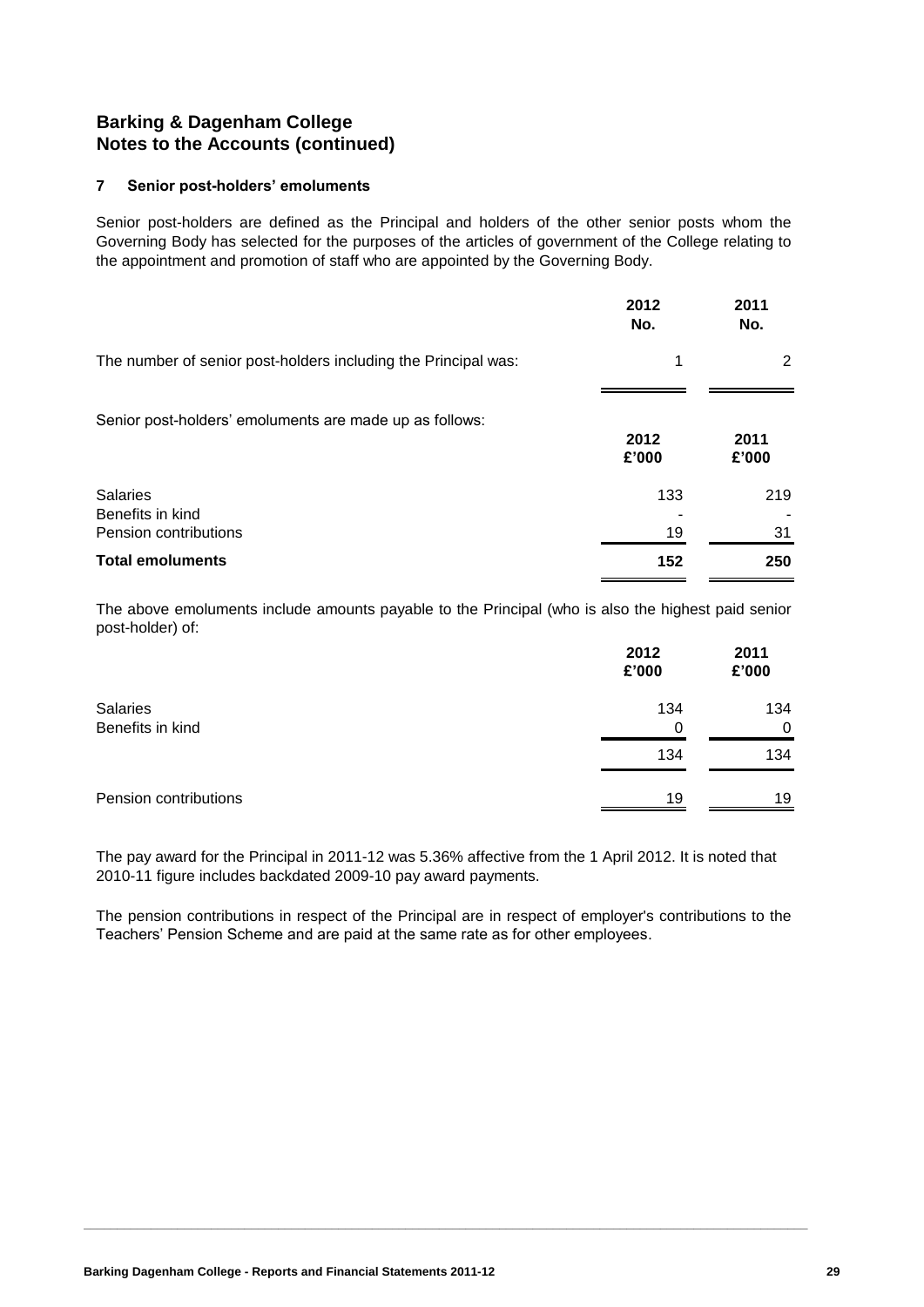**8 Other operating expenses**

|                                   | 2012<br>£'000 | 2011<br>£'000 |
|-----------------------------------|---------------|---------------|
| Teaching costs                    | 2,321         | 2,025         |
| Non teaching costs                | 5,387         | 4,713         |
| Premises costs                    | 2,150         | 1,725         |
| Total                             | 9,858         | 8,463         |
| Other operating expenses include: | 2012<br>£'000 | 2011<br>£'000 |
| Auditors' remuneration:           |               |               |
| Financial statements audit        | 31            | 28            |
| Internal audit                    | 29            | 47            |
| 9<br>Interest payable             |               |               |
|                                   | 2012          | 2011          |
|                                   | £'000         | £'000         |
| Pension finance costs (note 27)   | 144           | 256           |
| <b>Total</b>                      | 144           | 256           |

### **10 Taxation**

The members do not believe the College was liable for any corporation tax arising out of its activities during the year.

#### **11 Surplus on continuing operations for the period**

Surplus on continuing operations for the year is made up as

|                                                                                                                | 2012<br>£'000 | 2011<br>£'000 |
|----------------------------------------------------------------------------------------------------------------|---------------|---------------|
| College's surplus for the period                                                                               | 1.954         | 1.367         |
| Surplus generated by subsidiary undertakings and transferred to<br>the College under gift aid/deed of covenant |               |               |
| <b>Total</b>                                                                                                   | 1.955         | 1.367         |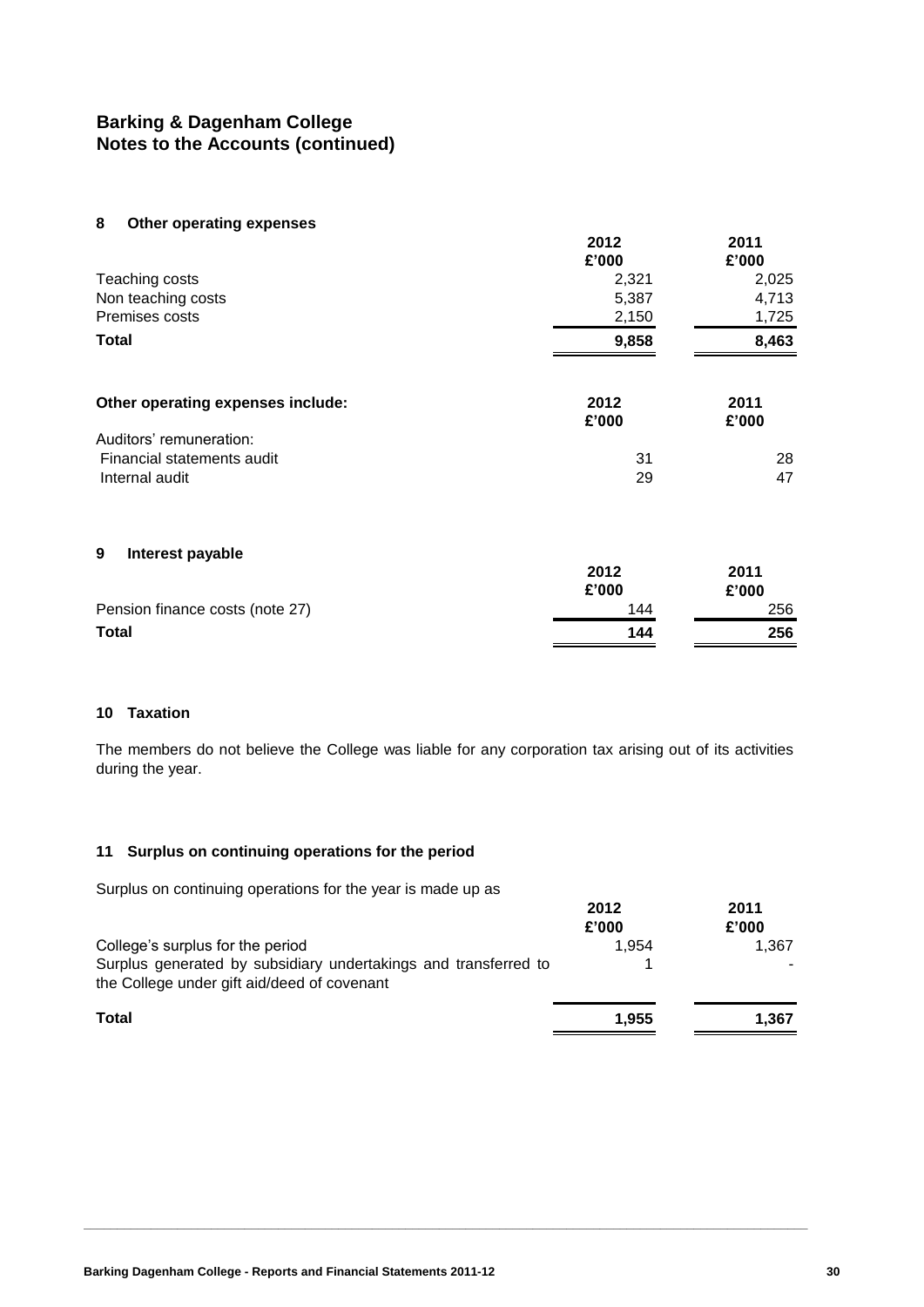# **12 Tangible fixed assets (Group)**

|                                              |                 | Land and buildings<br><b>Equipment</b> |                                                           |        | Total  |
|----------------------------------------------|-----------------|----------------------------------------|-----------------------------------------------------------|--------|--------|
|                                              | <b>Freehold</b> |                                        | <b>Short</b><br>Assets under<br>leasehold<br>construction |        |        |
|                                              | £'000           | £'000                                  | £'000                                                     | £'000  | £'000  |
| <b>Cost or valuation</b><br>At 1 August 2011 | 28,184          | 759                                    |                                                           | 15,071 | 44,014 |
| Additions                                    | 360             |                                        | 1,626                                                     | 899    | 2,885  |
| At 31 July 2012                              | 28,544          | 759                                    | 1,626                                                     | 15,970 | 46,899 |
| <b>Depreciation</b>                          |                 |                                        |                                                           |        |        |
| At 1 August 2011                             | 11,479          | 115                                    |                                                           | 13,029 | 24,623 |
| Charge for the year                          | 802             | 154                                    |                                                           | 792    | 1,748  |
| At 31 July 2012                              | 12,281          | 269                                    |                                                           | 13,821 | 26,371 |
| Net book value at 31 July 2012               | 16,263          | 490                                    | 1,626                                                     | 2,149  | 20,528 |
| Net book value at 31 July 2011               | 16,705          | 644                                    |                                                           | 2,042  | 19,391 |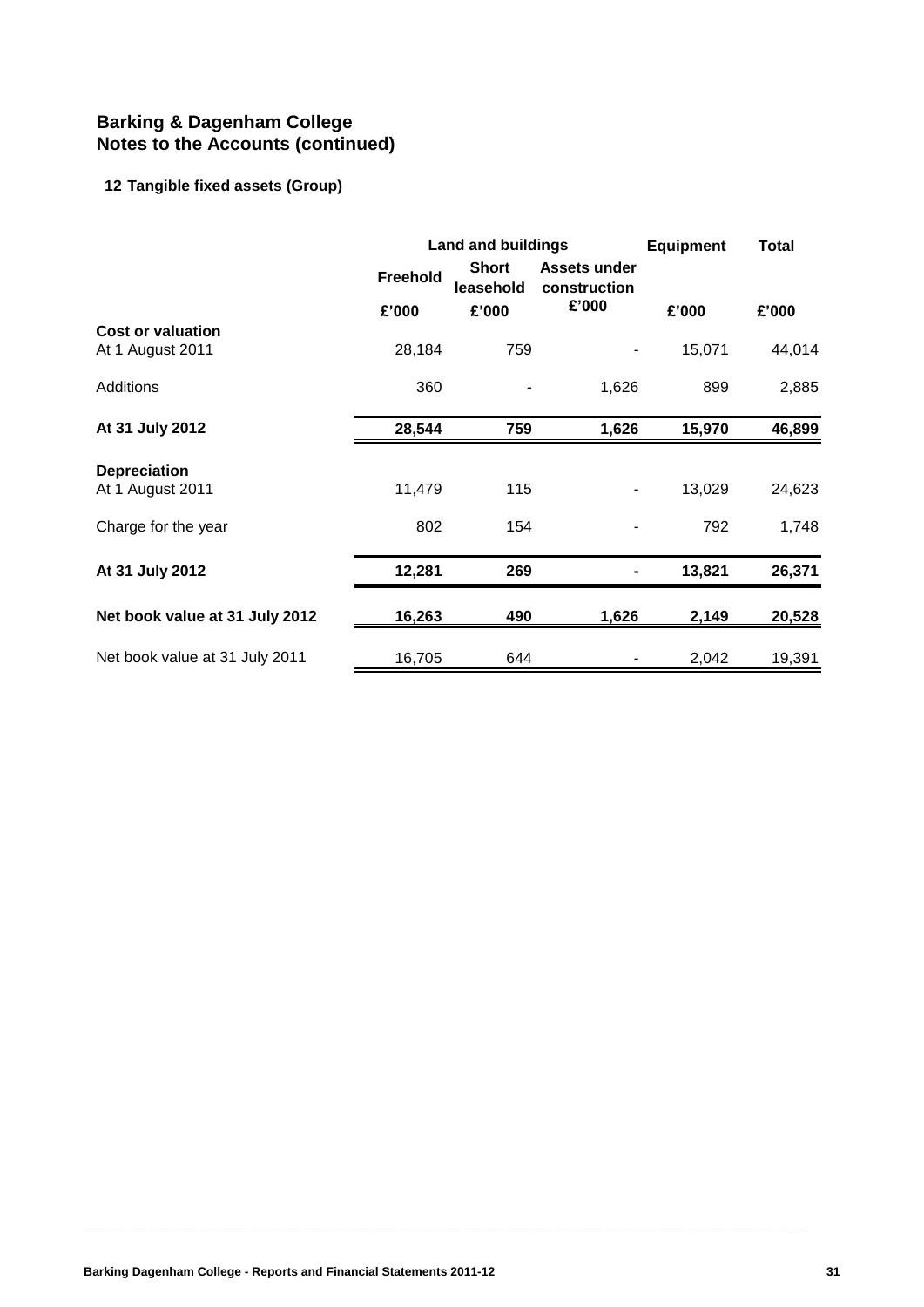#### **12 Tangible fixed assets (College only)**

|                                | <b>Land and buildings</b> |                           |                                     | <b>Equipment</b> | <b>Total</b> |  |
|--------------------------------|---------------------------|---------------------------|-------------------------------------|------------------|--------------|--|
|                                | <b>Freehold</b>           | <b>Short</b><br>leasehold | <b>Assets under</b><br>construction |                  |              |  |
|                                | £'000                     | £'000                     | £'000                               | £'000            | £'000        |  |
| Cost or valuation              |                           |                           |                                     |                  |              |  |
| At 1 August 2011               | 28,184                    | 759                       |                                     | 15,071           | 44,014       |  |
| Additions                      | 360                       |                           | 1,626                               | 899              | 2,885        |  |
| At 31 July 2012                | 28,544                    | 759                       | 1,626                               | 15,970           | 46,899       |  |
| <b>Depreciation</b>            |                           |                           |                                     |                  |              |  |
| At 1 August 2011               | 11,479                    | 115                       | -                                   | 13,029           | 24,623       |  |
| Charge for the year            | 802                       | 154                       |                                     | 792              | 1,748        |  |
| At 31 July 2012                | 12,281                    | 269                       |                                     | 13,821           | 26,371       |  |
| Net book value at 31 July 2012 | 16,263                    | 490                       | 1,626                               | 2,149            | 20,528       |  |
| Net book value at 31 July 2011 | 16,705                    | 644                       |                                     | 2,042            | 19,391       |  |

The transitional rules set out in FRS 15 Tangible Fixed Assets have been applied on implementing FRS 15. Accordingly the book values at implementation have been retained.

During 2010-11 the college leased premises at London Road. Costs were incurred to refurbish and develop the building to an industry standard motor vehicle facility. These costs are being depreciated over the life of the lease, 5 years in this instance.

**£'000** If inherited land & buildings had not been valued they would have included at the following amounts:

|                                              | t uuu      |
|----------------------------------------------|------------|
| Cost<br>Aggregate depreciation based on cost | Nil<br>Nil |
|                                              | Nil        |
| Net book value based on cost                 |            |

The College was incorporated in January 1993. At the time the London Borough of Barking & Dagenham gave permission for Barking College to value inherited land, property and building assets at £9.606m. The assets were last revalued at £12.545m in 1995.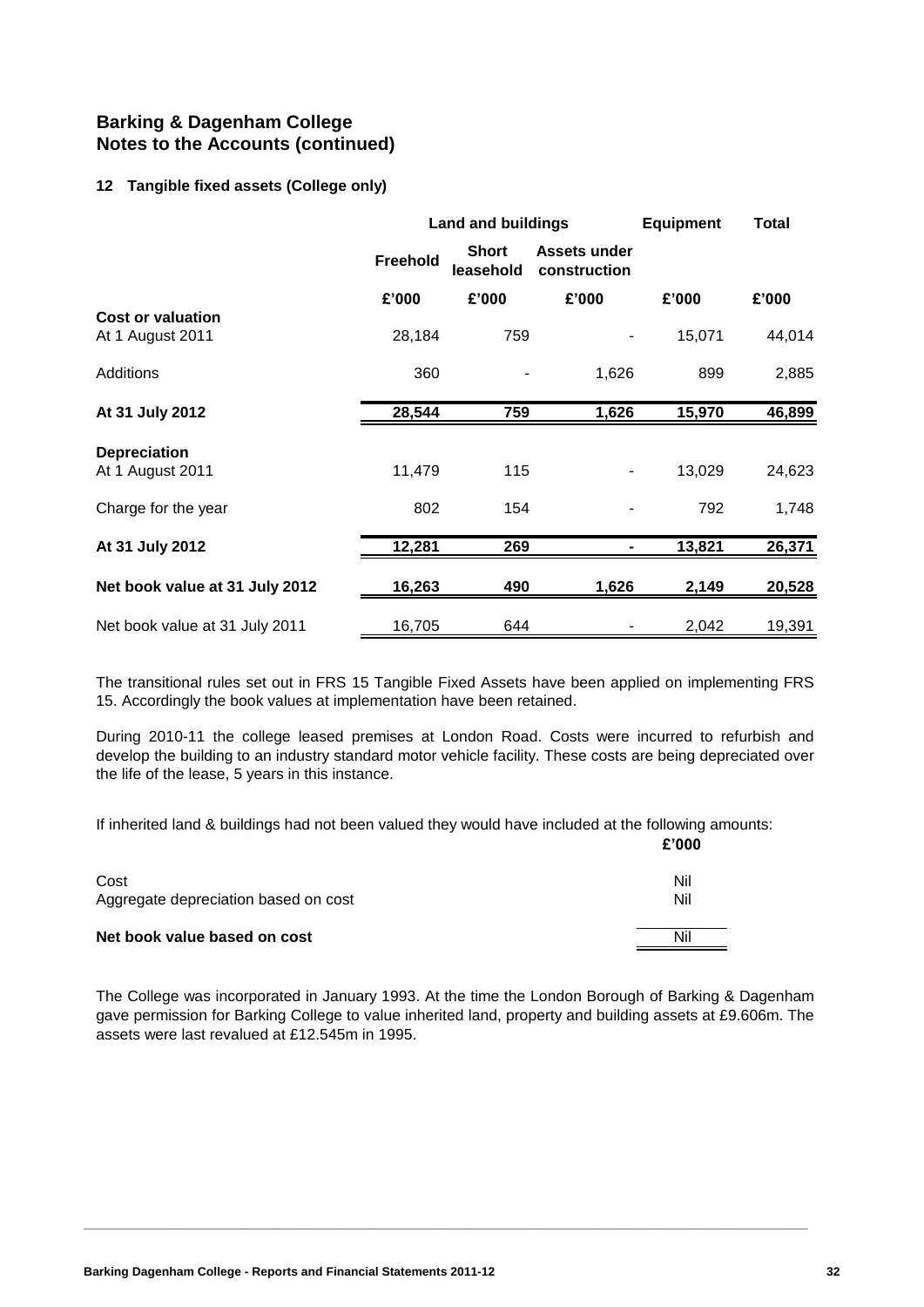#### **13 Investments**

|                                                                                | <b>Year Ended</b><br>31st July 2012<br>£000's | £000's               | <b>Year Ended</b><br>31st July 2011<br>£000's<br>£000's |                      |
|--------------------------------------------------------------------------------|-----------------------------------------------|----------------------|---------------------------------------------------------|----------------------|
| <b>Broadway Theatre</b><br>Less amortisation                                   | 1,800<br>(720)                                | 1,080                | 1,800<br>(630)                                          | 1,170                |
| <b>Barking Learning Centre</b><br>Less amortisation                            | 1,772<br>(392)                                | 1,380                | 1,772<br>(294)                                          | 1,478                |
| <b>Hairazors Limited</b><br>Less amortisation                                  | 484                                           | 484                  |                                                         |                      |
| <b>Total</b>                                                                   |                                               | 2,944                |                                                         | 2,648                |
|                                                                                | Group<br>2012<br>£                            | College<br>2012<br>£ | Group<br>2011<br>£                                      | College<br>2011<br>£ |
| Investments in subsidiary<br>company<br>Aspire Training & Enterprise           | 1                                             | 1                    | 1                                                       | 1                    |
| Investments in subsidiary<br>company<br>$\sim$<br>Apprenticeships Work Limited | 1                                             | 1                    | 1                                                       | 1                    |
| <b>Hairazors Limited</b>                                                       | 484,253                                       | 484,253              |                                                         |                      |
| Total                                                                          | 484,255                                       | 484,255              | $\overline{\mathbf{2}}$                                 | $\mathbf{2}$         |

The college owns 100 per cent of the issued £1 share of Aspire Training & Enterprise Limited, a company incorporated in England & Wales and 100 per cent of the issued £1 share of Apprenticeships Work Limited, a company incorporated in England & Wales. The principal business of Aspire Training & Enterprise Limited is to act as the holding company for all BDC investments. Aspire Training & Enterprise Limited was dormant during 2011-12. The Apprenticeships Work Limited principal activity is an employment business for providing employment for apprentices. The college owns 100 per cent Hairazors Limited. The hairdressing and training salon was purchased during 2011-12 to provide training to students undertaking hairdressing courses.

#### **Broadway Theatre**

The college has entered into a Development Agreement by which it has agreed to make capital contributions of £1,800,000 to refurbish with Barking & Dagenham Council the Broadway Theatre building. The college has exclusive use of one part of the building, for the purposes of delivering vocational courses, and shares common services with other users for a period of no less than twenty years.

The investment will be amortised on a straight line basis over a period of twenty years from the 1st August 2004.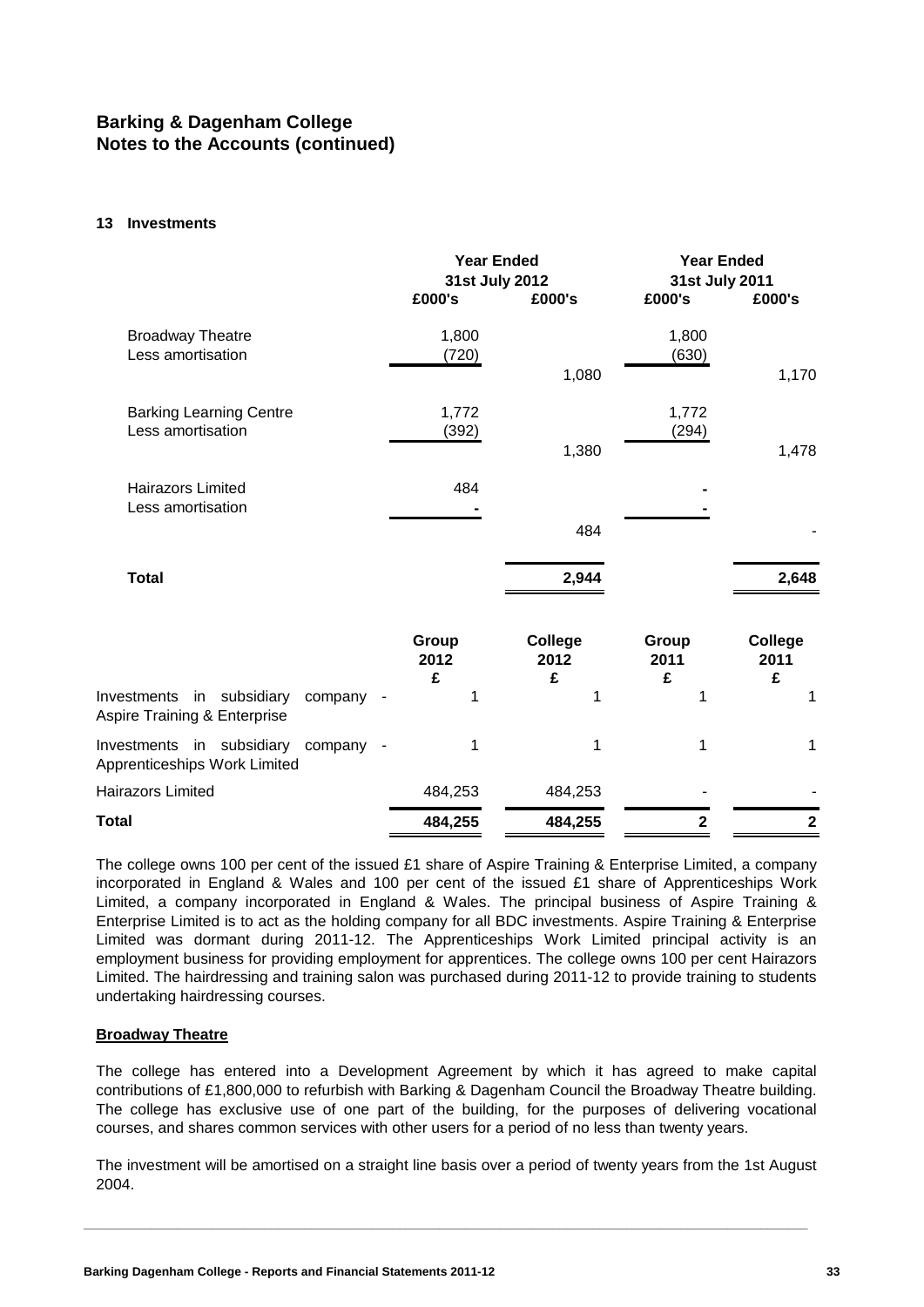#### **13 Investments (continued)**

#### **Barking Learning Centre**

The College has entered into a lease and memorandum of understanding by which it has agreed to make capital contributions of £1,772,000 towards the cost of the Barking Learning Centre. The college has exclusive use of parts of the building for the purposes of delivering a range of courses and shares common services with other users, London Borough of Barking & Dagenham and University of East London for a period of not less than twenty years.

The investment will be amortised on a straight line basis over a twenty year period. The college has received LSC grant approval for a sum of £167,000 towards the cost of the investment which is being released over a similar period.

| 14<br><b>Debtors</b>                 |                        |                          |                        |                          |
|--------------------------------------|------------------------|--------------------------|------------------------|--------------------------|
|                                      | Group<br>2012<br>£'000 | College<br>2012<br>£'000 | Group<br>2011<br>£'000 | College<br>2011<br>£'000 |
| Amounts falling due within one year: |                        |                          |                        |                          |
| Trade debtors                        | 1,111                  | 1,100                    | 671                    | 671                      |
| Amounts owed by group undertakings:  |                        |                          |                        |                          |
| Subsidiary undertakings              |                        | 50                       |                        |                          |
| Prepayments and accrued income       | 124                    | 124                      | 75                     | 75                       |
| Amounts owed by SFA/EFA              | 179                    | 179                      | 43                     | 43                       |
| <b>Total</b>                         | 1,414                  | 1,453                    | 789                    | 789                      |

#### **15 Creditors: amounts falling due within one year**

|                                     | Group<br>2012<br>£'000 | College<br>2012<br>£'000 | Group<br>2011<br>£'000 | College<br>2011<br>£'000 |
|-------------------------------------|------------------------|--------------------------|------------------------|--------------------------|
| Payments received in advance        | 118                    | 118                      | 258                    | 258                      |
| Trade creditors                     | 1.237                  | 1.237                    | 575                    | 575                      |
| Amounts owed to group undertakings: |                        |                          |                        |                          |
| Subsidiary undertakings             |                        | 6                        |                        |                          |
| Payment on account                  | 551                    | 551                      | 211                    | 211                      |
| Other taxation and social security  | 356                    | 356                      | 335                    | 335                      |
| Accruals                            | 2,232                  | 2,232                    | 2,067                  | 2,067                    |
| <b>Total</b>                        | 4.494                  | 4,500                    | 3.446                  | 3,446                    |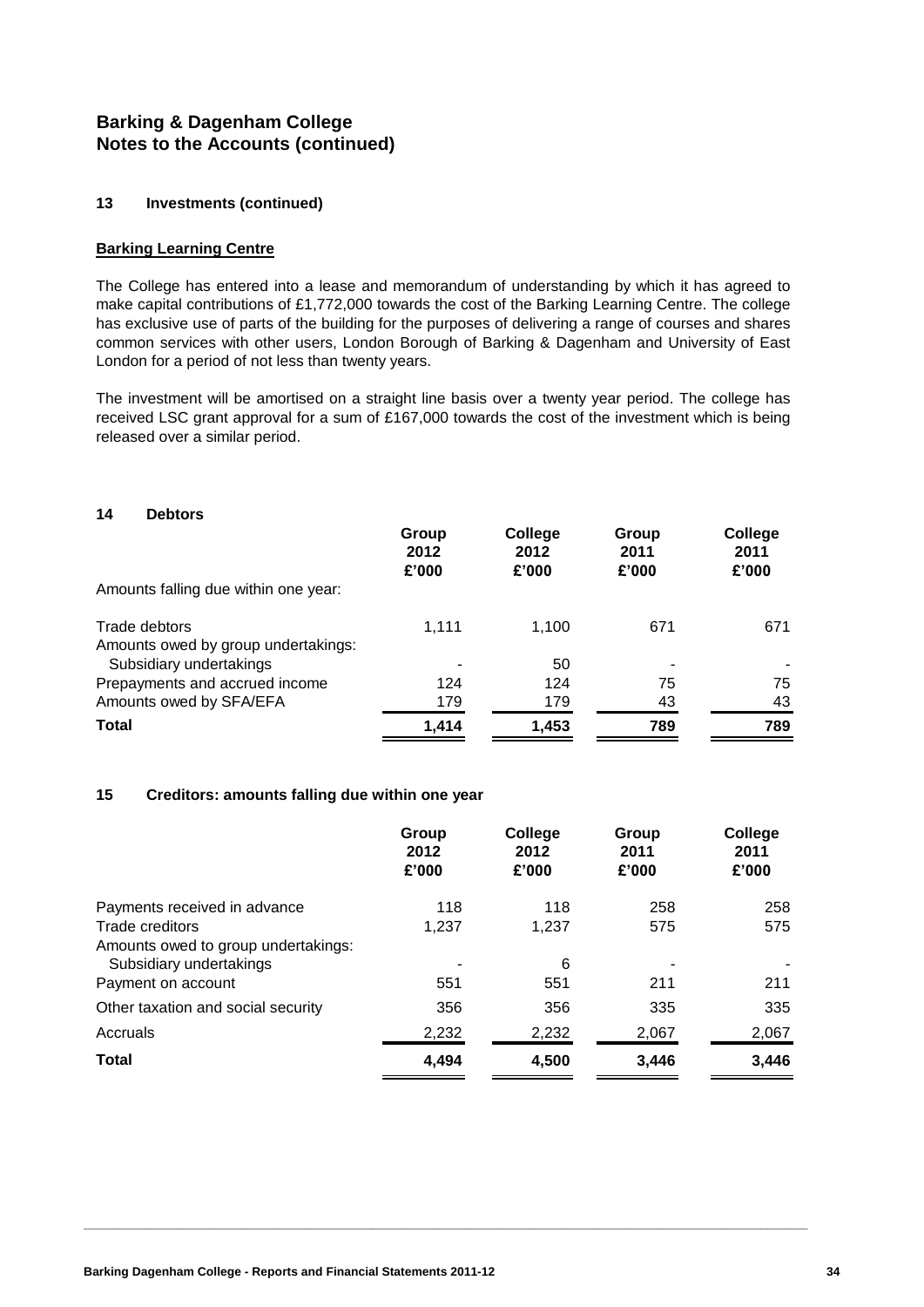#### **16 Creditors: amounts falling due after one year**

|                      | Group<br>2012<br>£'000 | College<br>2012<br>£'000 | Group<br>2011<br>£'000 | College<br>2011<br>£'000 |
|----------------------|------------------------|--------------------------|------------------------|--------------------------|
| <b>VAT liability</b> | 167                    | 167                      | 276                    | 276                      |
| <b>Total</b>         | 167                    | 167                      | 276                    | 276                      |

#### **17 Provisions for liabilities and charges**

|                                         | <b>Enhanced</b><br>pensions | <b>Other</b> | <b>Total</b> |  |
|-----------------------------------------|-----------------------------|--------------|--------------|--|
|                                         | £'000                       | £'000        | £'000        |  |
| At 1 August 2011                        | 1,668                       | 0            | 1,668        |  |
| Expenditure in the period               | 117                         | 0            | 117          |  |
| Transferred from income and expenditure | (42)                        | 0            | (42)         |  |
| At 31 July 2012                         | 1,743                       | 0            | 1,743        |  |

The enhanced pension provision relates to the cost of staff who have already left the College's employment. This provision has been recalculated in accordance with guidance provided by the funding bodies.

The principal assumptions for this calculation are:

|                 | 2012  | 2011  |
|-----------------|-------|-------|
| Price inflation | 3.89% | 5.36% |
| Discount rate   | 2.50% | 2.75% |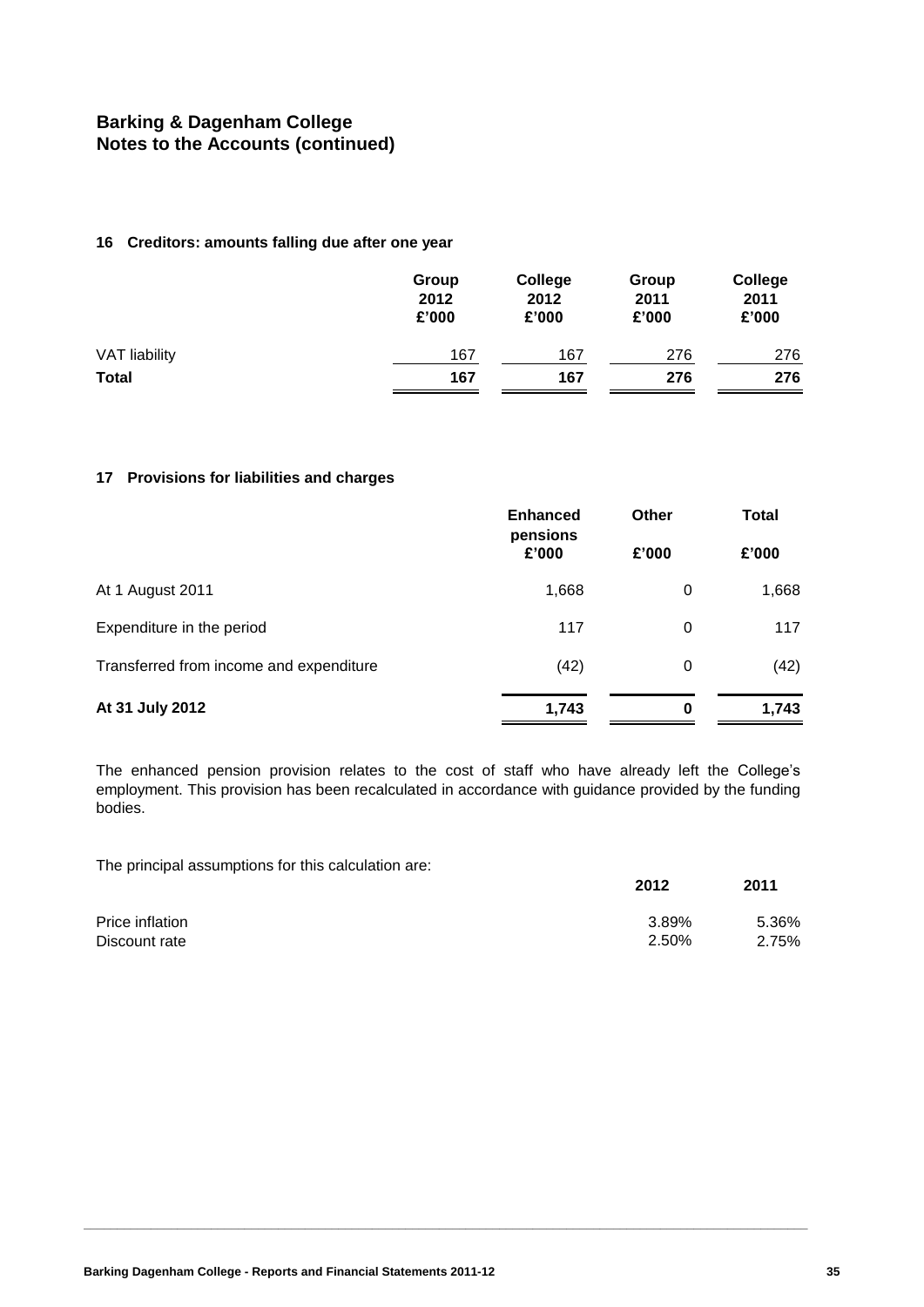#### **18 Deferred capital grants**

| <b>10 Deterioù oapital grafito</b>         | <b>Group and College</b>                       |                        |              |
|--------------------------------------------|------------------------------------------------|------------------------|--------------|
|                                            | <b>Funding</b><br><b>Body</b><br><b>Grants</b> | <b>Other</b><br>Grants | <b>Total</b> |
|                                            | £'000                                          | £'000                  | £'000        |
| At 1 August 2011                           | 3,362                                          | 134                    | 3,496        |
| Cash received                              | 549                                            | 19                     | 568          |
| Released to income and expenditure account | (166)                                          | (44)                   | (210)        |
| At 31 July 2012                            | 3.745                                          | 109                    | 3,854        |

### **19 Endowments**

| -------------                                  | Year ended 31 July 2012                 |                                       |                                  |                                        |              |
|------------------------------------------------|-----------------------------------------|---------------------------------------|----------------------------------|----------------------------------------|--------------|
|                                                | £'000                                   | £'000                                 | £'000                            | £'000                                  | £'000        |
|                                                | <b>Unrestricted</b><br><b>Permanent</b> | <b>Restricted</b><br><b>Permanent</b> | <b>Total</b><br><b>Permanent</b> | <b>Restricted</b><br><b>Expendable</b> | <b>Total</b> |
| At 1 August 2011                               |                                         |                                       |                                  |                                        |              |
| Net additions/disposals                        |                                         |                                       |                                  |                                        |              |
| Appreciation of endowment<br>asset investments |                                         |                                       |                                  |                                        |              |
| Income for year                                |                                         |                                       |                                  | 937                                    | 937          |
| Expenditure for year                           |                                         |                                       |                                  |                                        |              |
| At 31 July 2012                                |                                         |                                       |                                  | 937                                    | 937          |

| <b>Revaluation reserve</b><br>20 |                        |                          |                        |                          |
|----------------------------------|------------------------|--------------------------|------------------------|--------------------------|
|                                  | Group<br>2012<br>£'000 | College<br>2012<br>£'000 | Group<br>2011<br>£'000 | College<br>2011<br>£'000 |
| At 1 August                      | 6,187                  | 6,187                    | 6,604                  | 6,604                    |
| Transfer from revaluation        |                        |                          |                        |                          |
| Depreciation on revalued assets  | (417)                  | (417)                    | (417)                  | (417)                    |
| At 31 July                       | 5,770                  | 5,770                    | 6,187                  | 6,187                    |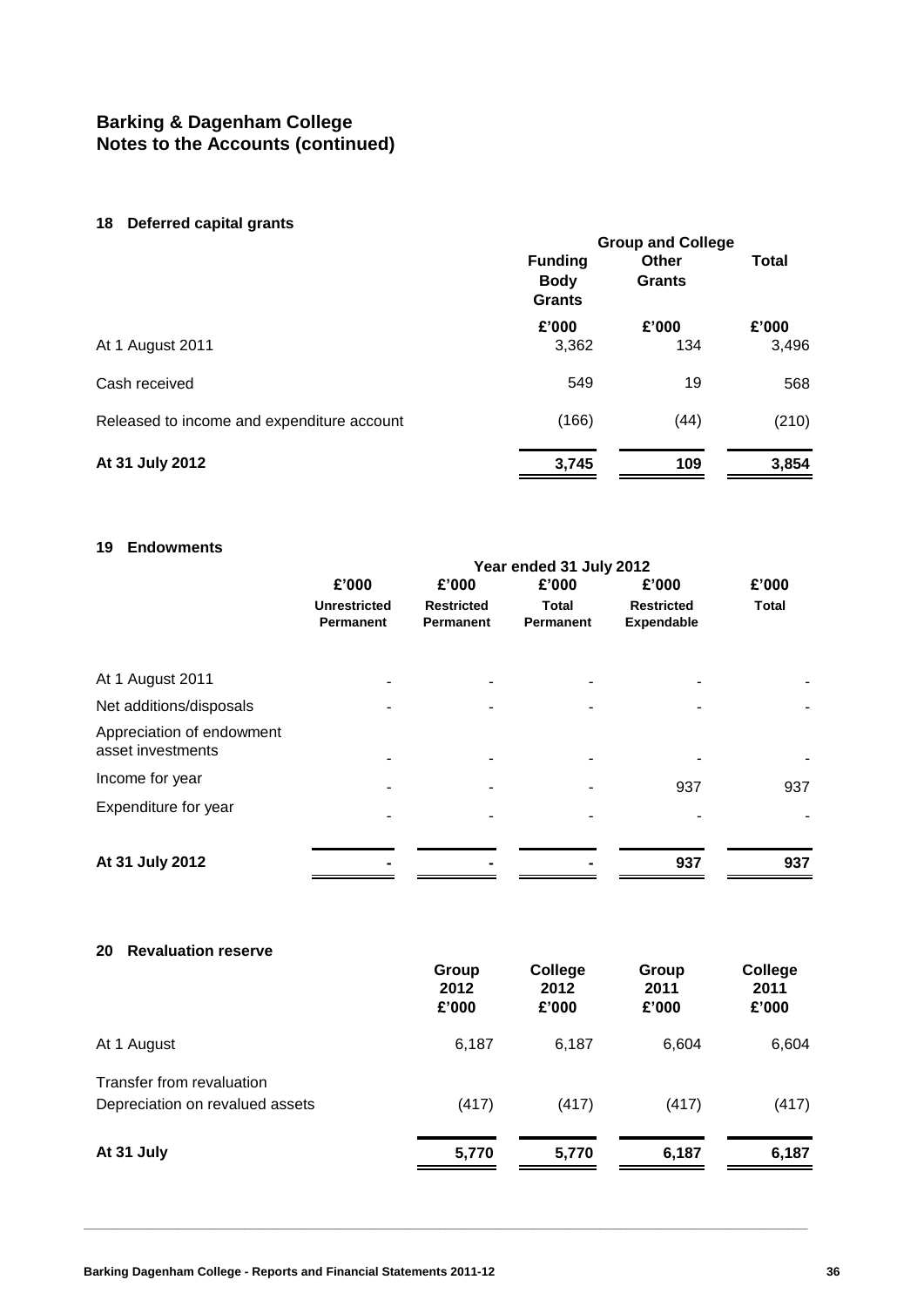#### **21 Movement on general reserves**

|                                                                     | Group         | College       | Group         | College       |
|---------------------------------------------------------------------|---------------|---------------|---------------|---------------|
|                                                                     | 2012<br>£'000 | 2012<br>£'000 | 2011<br>£'000 | 2011<br>£'000 |
| Income and expenditure account reserve<br>At 1 August               | 9,505         | 9,505         | 5,500         | 5,500         |
| Surplus retained for the year                                       | 1,955         | 1,954         | 1,367         | 1,367         |
| Transfer from revaluation reserve                                   | 417           | 417           | 417           | 417           |
| Actuarial (loss)/gain in respect of pension<br>scheme               | (3,278)       | (3,278)       | 2,221         | 2,221         |
| At 31 July                                                          | 8,599         | 8,598         | 9,505         | 9,505         |
| Balance represented by:<br>Pension reserve                          | (8, 483)      | (8, 483)      | (5,045)       | (5,045)       |
| Income and expenditure account reserve<br>excluding pension reserve | 17,082        | 17,081        | 14,550        | 14,550        |
| At 31 July                                                          | 8,599         | 8,598         | 9,505         | 9,505         |

#### **22 Reconciliation of consolidated operating (deficit)/surplus to net**

|                                                | 2012<br>£'000 | 2011<br>£'000 |
|------------------------------------------------|---------------|---------------|
| Surplus on continuing operations after         | 1,955         | 1,367         |
| depreciation of assets at valuation            |               |               |
| Depreciation (notes 12 & 13)                   | 1,936         | 1,718         |
| Deferred capital grants released to income     | (210)         | (208)         |
| Interest payable (note 9)                      | 144           | 256           |
| Endowment and interest (note 5)                | (61)          | (35)          |
| FRS 17 pension cost less contributions payable | 16            | (70)          |
| Decrease in stocks                             | 6             | (4)           |
| Increase in debtors                            | (625)         | 639           |
| Increase in creditors                          | 939           | (255)         |
| Increase in provisions                         | 75            | 40            |
| Net cash inflow from operating activities      | 4,175         | 3,448         |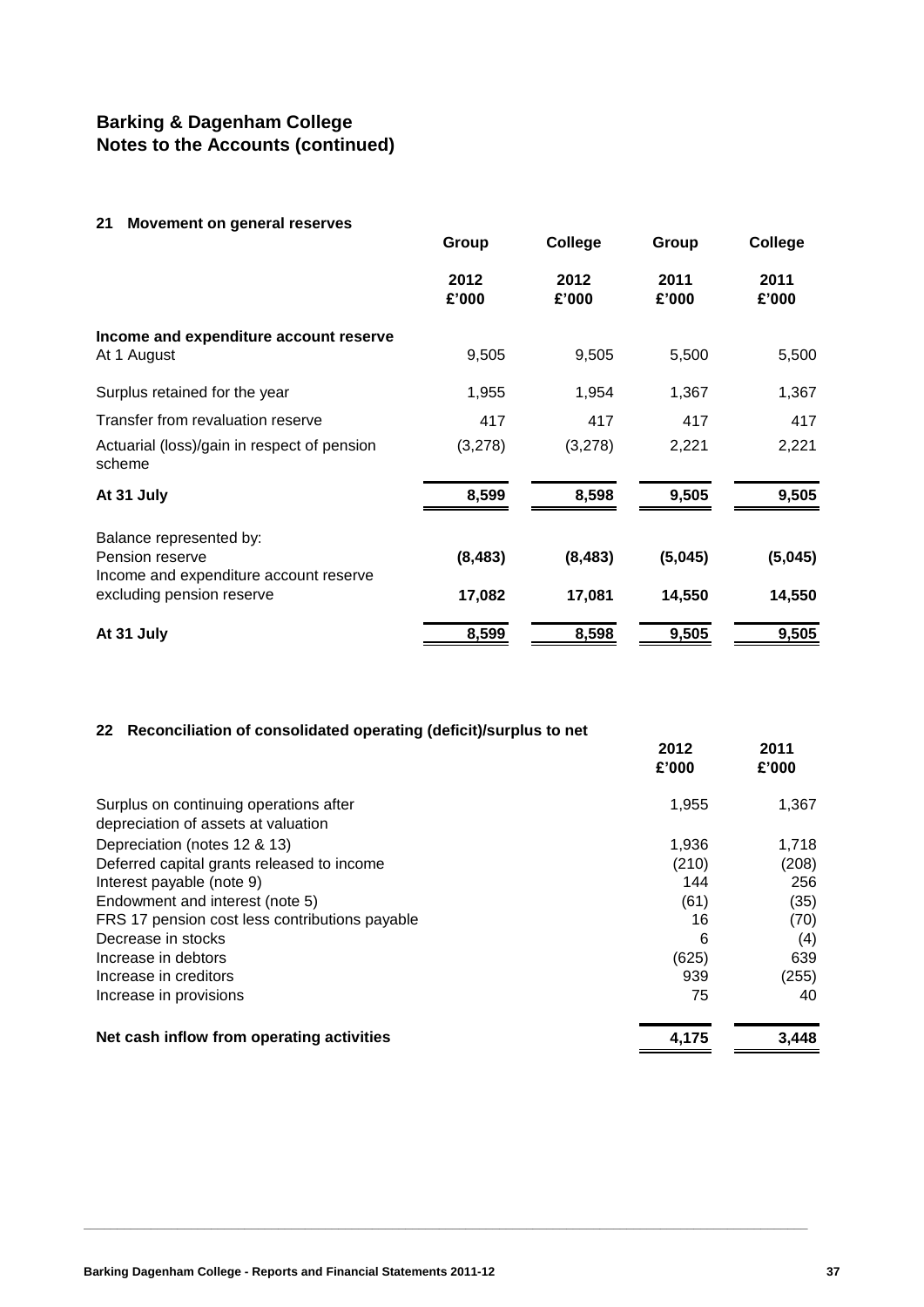#### **23 Returns on investments and servicing of finance**

|                                                                        | 2012<br>£'000 | 2011<br>£'000 |
|------------------------------------------------------------------------|---------------|---------------|
| Other interest received                                                | 61            | 35            |
| Net cash inflow from returns on investment and<br>servicing of finance | 61            | 35            |

#### **24 Capital expenditure and financial investment**

|                                                                       | 2012<br>£'000 | 2011<br>£'000 |
|-----------------------------------------------------------------------|---------------|---------------|
| Purchase of tangible fixed assets                                     | (2,885)       | (1,900)       |
| Purchase of investments                                               | (484)         |               |
| Deferred capital grants received                                      | 568           | 470           |
| Net cash outflow from capital expenditure and<br>financial investment | (2,801)       | (1, 430)      |

### **25 Analysis of changes in net funds**

|                           | At 1 August<br>2011<br>£'000 | Cash<br>flows<br>£'000 | Other<br>changes<br>£'000 | At 31 July<br>2012<br>£'000 |
|---------------------------|------------------------------|------------------------|---------------------------|-----------------------------|
| Cash in hand, and at bank | 6.781                        | 1.435                  | ۰                         | 8.216                       |
| <b>Total</b>              | 6,781                        | 1.435                  | $\blacksquare$            | 8,216                       |

**\_\_\_\_\_\_\_\_\_\_\_\_\_\_\_\_\_\_\_\_\_\_\_\_\_\_\_\_\_\_\_\_\_\_\_\_\_\_\_\_\_\_\_\_\_\_\_\_\_\_\_\_\_\_\_\_\_\_\_\_\_\_\_\_\_\_\_\_\_\_\_\_\_\_\_\_\_\_\_\_\_\_\_\_\_\_\_\_\_\_\_\_\_\_\_\_\_\_\_\_\_\_\_\_\_\_\_\_**

#### **26 Major non-cash transactions**

During the year the college release a provision of £42,000 for future pension costs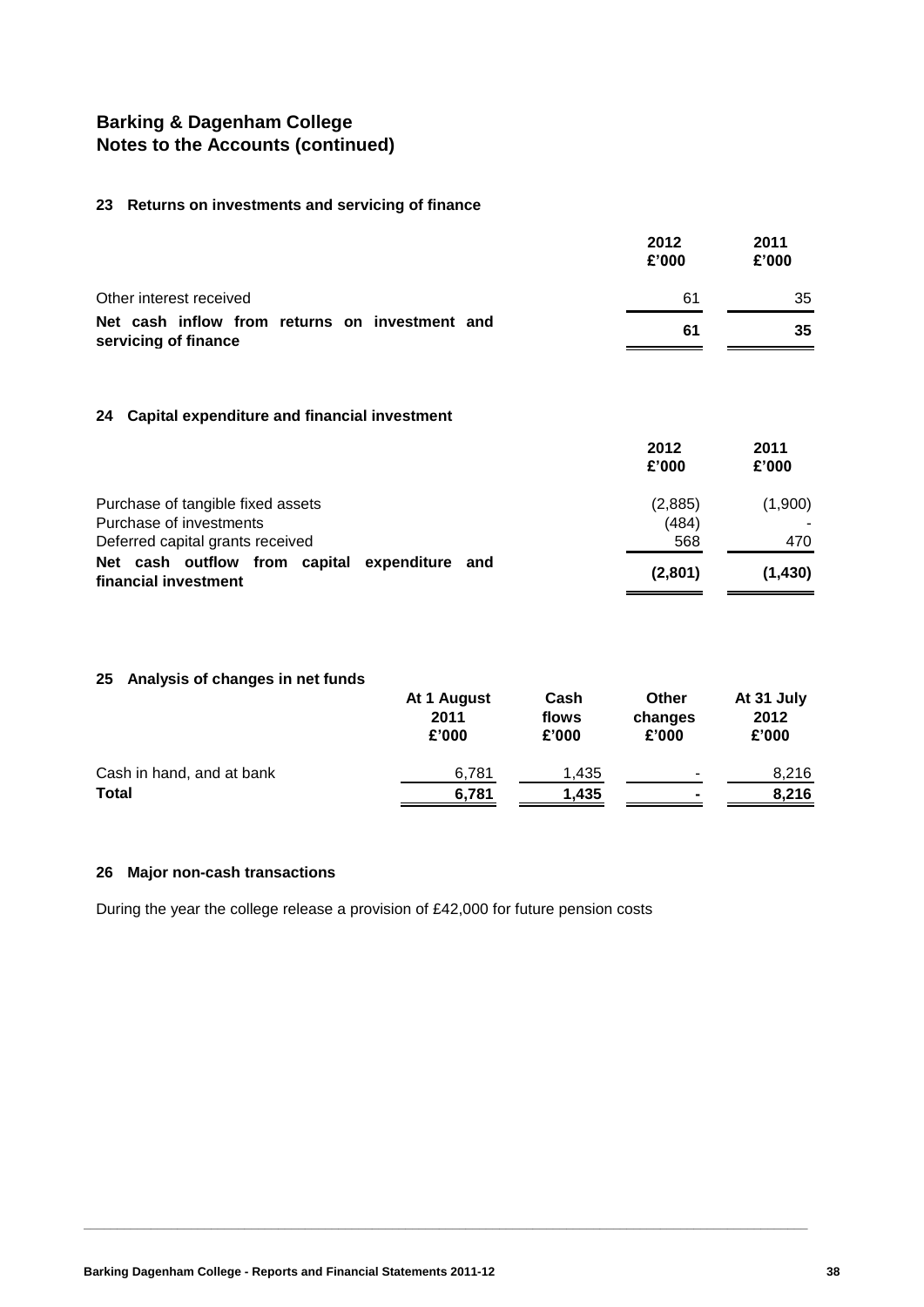#### **27 Pension and similar obligations**

The College's employees belong to two principal pension schemes: the Teachers' Pension Scheme England and Wales (TPS) for academic and related staff; and the Local Government Pension Scheme (LGPS) for non-teaching staff, which is managed by the London Borough of Barking & Dagenham and CAPITA respectively. Both are defined-benefit schemes.

| Total pension cost for the year                                                 |     | 2012<br>£'000 |      | 2011<br>£'000 |
|---------------------------------------------------------------------------------|-----|---------------|------|---------------|
| Teachers Pension Scheme: contributions paid<br>Local Government Pension Scheme: |     | 1,305         |      | 912           |
| Contributions paid                                                              | 719 |               | 844  |               |
| FRS 17 charge                                                                   | 16  |               | (70) |               |
| Charge to the Income and Expenditure Account (staff                             |     |               |      |               |
| costs)                                                                          |     | 735           |      | 774           |
| Enhanced pension charge to Income and Expenditure<br>Account (staff costs)      |     | (117)         |      | (111)         |
| <b>Total Pension Cost for Year</b>                                              |     | 1.923         |      | 1.575         |

The pension costs are assessed in accordance with the advice of independent qualified actuaries. The latest actuarial valuation of the TPS was 31 March 2004 and of the LGPS 31 March 2010.

#### **Teachers' Pension Scheme**

The TPS is an unfunded defined benefit scheme. Contributions on a "pay-as-you-go" basis are credited to the Exchequer under arrangements governed by the Superannuation Act 1972. A notional asset value is ascribed to the scheme for the purpose of determining contribution rates.

The pensions cost is normally assessed no less than every four years in accordance with the advice of the Government Actuary. The assumptions and other data that have the most significant effect on the determination of the contribution levels are as follows:

| Latest actuarial valuation (under the new provisions) | 31 March 2004          |
|-------------------------------------------------------|------------------------|
| Actuarial method                                      | Prospective benefits   |
| Investment returns per annum                          | 6.5 per cent per annum |
| Salary scale increases per annum                      | 5.0 per cent per annum |
| Notional value of assets at date of last valuation    | £162,650 million       |
| Proportion of members' accrued benefits               |                        |
| covered by the notional value of the assets           | 98.88%                 |

Following the implementation of Teacher's Pension (Employers' Supplementary Contributions) Regulations 2000, the Government Actuary carried out a further review on the level of employer contributions. For the period from 1 August 2011 to 31 July 2012 the employer contribution was 14.1 per cent. The employee rate was 6.4% for the period to 31st March 2012, with rates between 6.4% and 8.8% depending on the member's salary from 1st April 2012. An appropriate provision in respect of unfunded pensioners' benefits is included in provisions.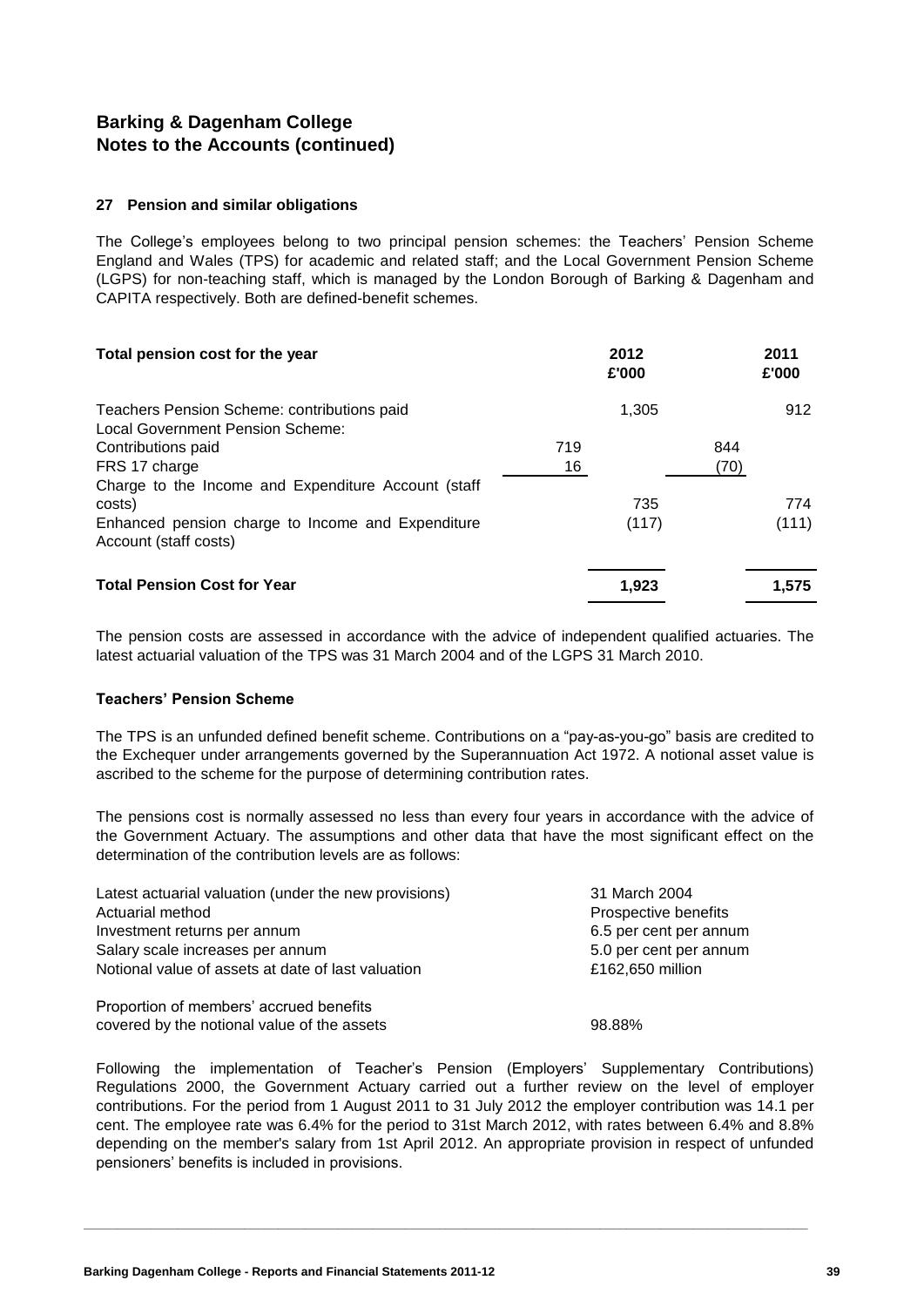### **27 Pension and similar obligations (continued)**

### *FRS 17*

Under the definitions set out in Financial Reporting Standard (FRS 17) Retirement Benefits, the TPS is a multi-employer pension scheme. The College is unable to identify its share of the underlying assets and liabilities of the scheme.

Accordingly, the College has taken advantage of the exemption in FRS17 and has accounted for its contributions to the scheme as if it were a defined-contribution scheme. The College has set out above the information available on the scheme and the implications for the College in terms of the anticipated contribution rates.

#### **Local Government Pension Scheme**

The LGPS is a funded defined-benefit scheme, with the assets held in separate funds administered by London Borough of Barking & Dagenham Local Authority . The total contribution made for the year ended 31 July 2012 was £974,000 of which employer's contributions totalled £719,000 and employees' contributions totalled £255,000. The agreed contribution rates for future years are 20.3 per cent for employers and range from 5.5% to 7.5% cent for employees.

### *FRS 17*

| <b>Principal Actuarial Assumptions</b>               | At 31 July<br>2012 | At 31 July<br>2011 |
|------------------------------------------------------|--------------------|--------------------|
| Rate of increase in salaries                         | 4.50%              | 5.00%              |
| Rate of increase for pensions in payment / inflation | 2.20%              | 2.70%              |
| Discount rate for scheme liabilities                 | 4.10%              | 5.30%              |
| Inflation assumption (CPI)                           | 4.50%              | 6.10%              |

The current mortality assumptions include sufficient allowance for future improvements in mortality rates. The assumed life expectations on retirement age 65 are:

|                       | At 31 July<br>2012 | At 31 July<br>2011 |
|-----------------------|--------------------|--------------------|
| <b>Retiring today</b> |                    |                    |
| Males                 | 21.20              | 21.20              |
| Females               | 23.10              | 23.10              |
| Retiring in 20 years  |                    |                    |
| Males                 | 22.70              | 22.70              |
| Females               | 25.00              | 25.00              |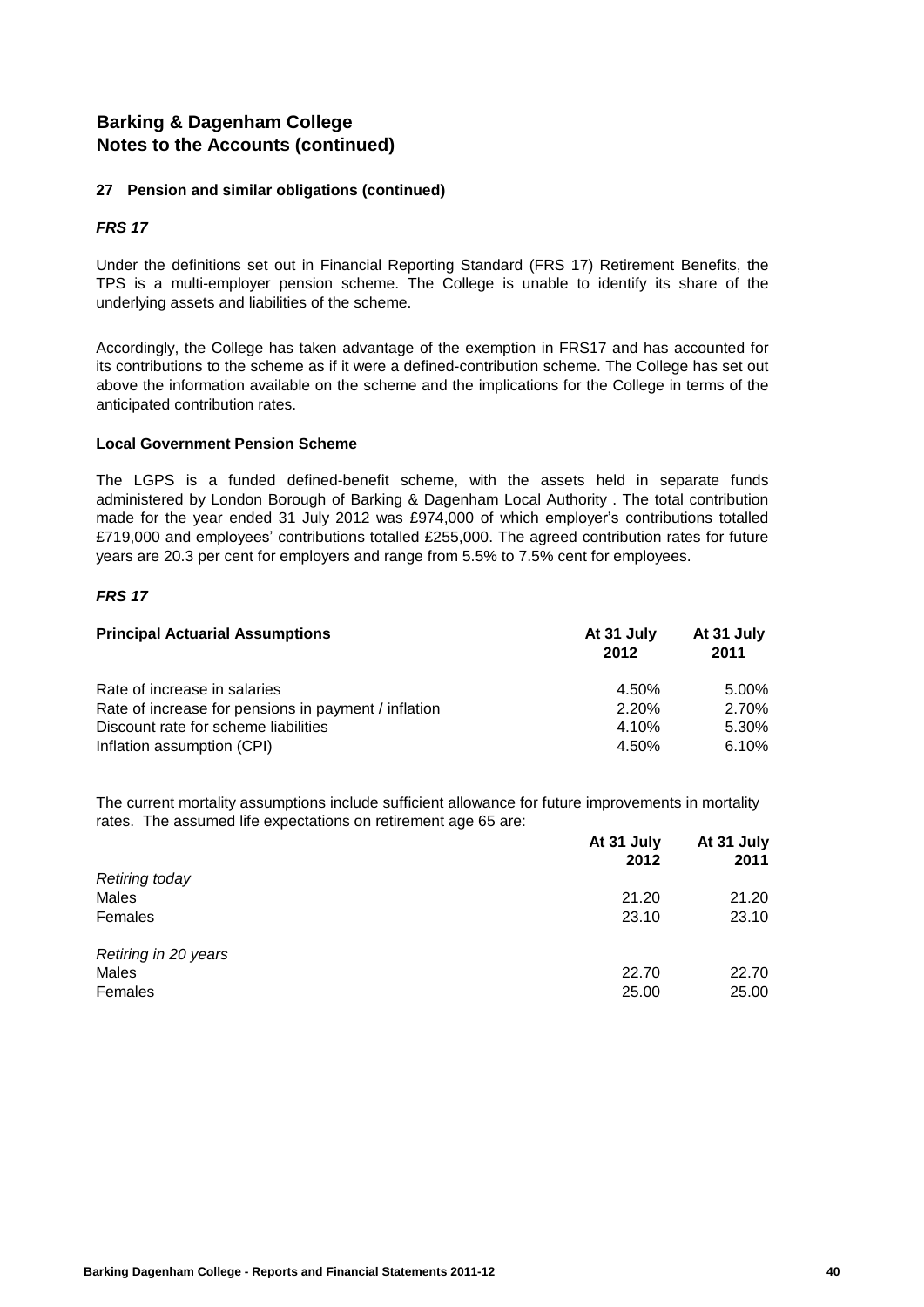### **27 Pension and similar obligations**

#### **Local Government Pension Scheme (Continued)**

The college's estimated share of the assets and liabilities in the scheme and the expected rates of return were:

|                                                                             | Long-term<br>rate of<br>return<br>expected at<br>31 July<br>2012 | Value at 31<br><b>July 2012</b> | Long-term<br>rate of<br>return<br>expected at<br>31 July<br>2011 | Value at 31<br><b>July 2011</b> |
|-----------------------------------------------------------------------------|------------------------------------------------------------------|---------------------------------|------------------------------------------------------------------|---------------------------------|
|                                                                             |                                                                  | £'000                           |                                                                  | £'000                           |
| Equities                                                                    | 5.50%                                                            | 9,149                           | 7.00%                                                            | 9,242                           |
| <b>Bonds</b>                                                                | 2.80%                                                            | 4,575                           | 4.60%                                                            | 4,091                           |
| Property<br>Cash                                                            | 3.70%<br>2.80%                                                   | 1,420<br>631                    | 5.10%<br>4.00%                                                   | 1,364<br>455                    |
| <b>Total market value of assets</b><br>Present value of scheme liabilities  |                                                                  | 15,775                          |                                                                  | 15,152                          |
| - Funded                                                                    |                                                                  | (24, 241)                       |                                                                  | (20, 180)                       |
| - Unfunded                                                                  |                                                                  | (17)                            |                                                                  | (17)                            |
| Related deferred tax liability                                              |                                                                  |                                 |                                                                  |                                 |
| Deficit in the scheme                                                       |                                                                  | (8, 483)                        |                                                                  | (5,045)                         |
| Analysis of the amount charged to income and expenditure account            |                                                                  |                                 |                                                                  |                                 |
|                                                                             |                                                                  |                                 | 2012<br>£'000                                                    | 2011<br>£'000                   |
| Current service cost                                                        |                                                                  |                                 | 736                                                              | 753                             |
| Past service cost                                                           |                                                                  |                                 |                                                                  |                                 |
| Adjustment                                                                  |                                                                  |                                 |                                                                  |                                 |
| Loss on curtailments                                                        |                                                                  |                                 | 1                                                                | 23                              |
| Total operating charge                                                      |                                                                  |                                 | 737                                                              | 776                             |
| Analysis of pension finance income / (costs)                                |                                                                  |                                 |                                                                  |                                 |
|                                                                             |                                                                  |                                 | 2012<br>£'000                                                    | 2011<br>£'000                   |
| Expected return on pension scheme assets<br>Interest on pension liabilities |                                                                  |                                 | (939)<br>1,083                                                   | (872)<br>1,128                  |
| <b>Pension finance income</b>                                               |                                                                  |                                 | 144                                                              | 256                             |

**\_\_\_\_\_\_\_\_\_\_\_\_\_\_\_\_\_\_\_\_\_\_\_\_\_\_\_\_\_\_\_\_\_\_\_\_\_\_\_\_\_\_\_\_\_\_\_\_\_\_\_\_\_\_\_\_\_\_\_\_\_\_\_\_\_\_\_\_\_\_\_\_\_\_\_\_\_\_\_\_\_\_\_\_\_\_\_\_\_\_\_\_\_\_\_\_\_\_\_\_\_\_\_\_\_\_\_\_**

The actual return on scheme assets was £149,000 (2011: £1,770,000).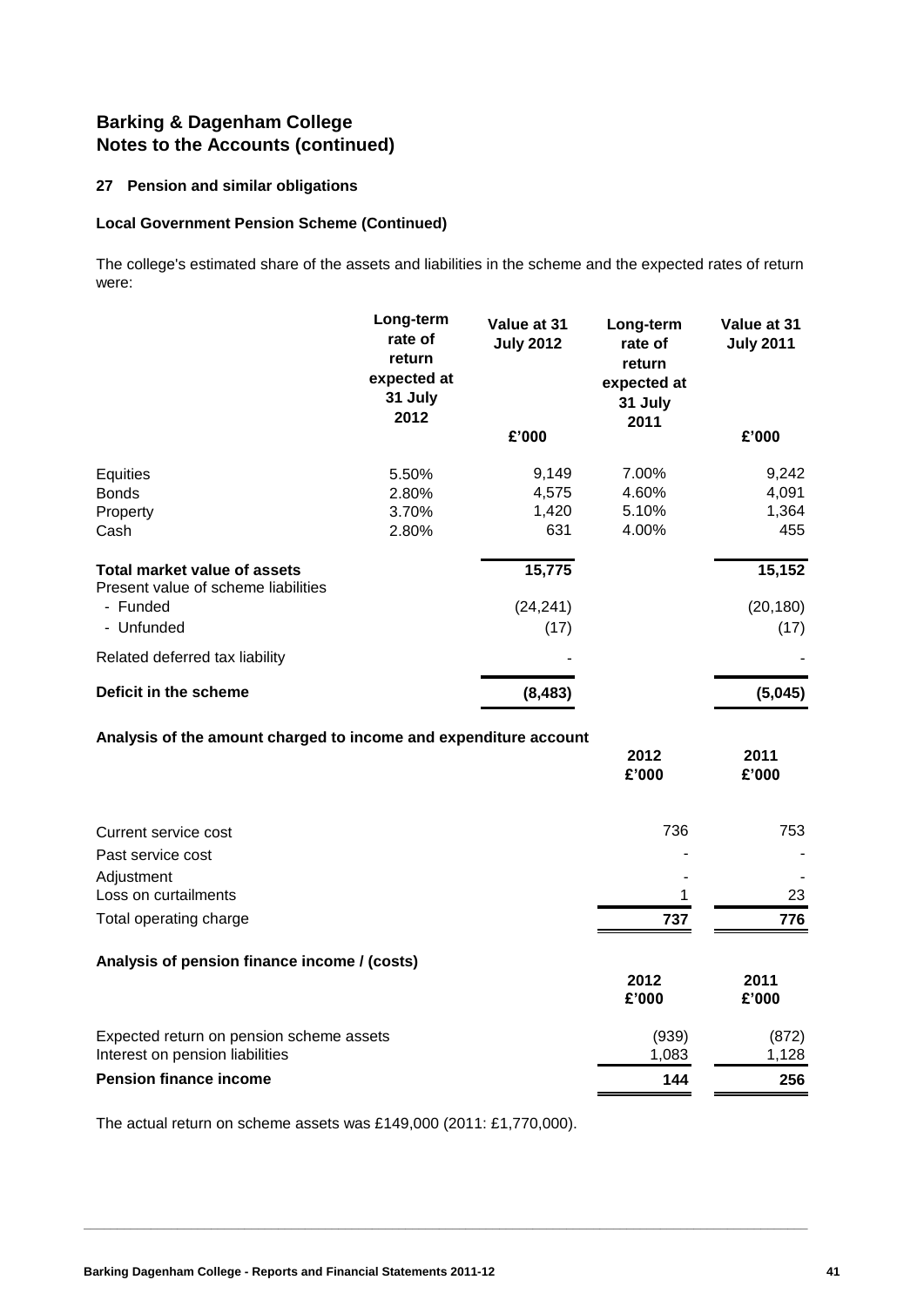### **Local Government Pension Scheme (Continued)**

| Amount recognised in the statement of total recognised gains and losses (STRGL) |               |               |
|---------------------------------------------------------------------------------|---------------|---------------|
|                                                                                 | 2012<br>£'000 | 2011<br>£'000 |
| Actuarial (losses)/gain on pension scheme assets                                | (795)         | 144           |
| Actuarial (losses)/gains on scheme liabilities                                  | (2, 483)      | 2,077         |
| <b>Actuarial loss recognised in STRGL</b>                                       | (3,278)       | 2.221         |

Cumulative actuarial losses recognised in the Statement of Total Recognised Gains and Losses are £5,240,000 (2011: £1,964,000).

#### **Movement in deficit during year**

|                                                    | 2012     | 2011    |
|----------------------------------------------------|----------|---------|
|                                                    | £'000    | £'000   |
| Deficit in scheme at 1 August<br>Movement in year: | (5,045)  | (7,080) |
| Employer service cost (net of employee             | (736)    | (753)   |
| contributions)                                     |          |         |
| <b>Employer contributions</b>                      | 719      | 844     |
| Past service cost                                  |          |         |
| Loss on curtailment                                | (1)      | (23)    |
| Net interest/return on assets                      | (144)    | (256)   |
| Actuarial (gain) or loss                           | (3,276)  | 2,221   |
| Adjustment                                         |          | 2       |
| Deficit in scheme at 31 July                       | (8, 483) | (5,045) |
|                                                    |          |         |
| <b>Asset and Liability Reconciliation</b>          |          |         |
|                                                    | 2012     | 2011    |
|                                                    | £'000    | £'000   |
| <b>Reconciliation of Liabilities</b>               |          |         |
| Liabilities at start of period                     | 20,197   | 20,666  |
| Service cost                                       | 736      | 753     |
| Interest cost                                      | 1,083    | 1,128   |
| Employee contributions                             | 255      | 287     |
| Liabilities assumed in a business combination      | (2)      | (2)     |
| Actuarial loss/(gain)                              | 2,483    | (2,077) |
| Benefits paid<br>Past Service cost                 | (495)    | (581)   |
| Curtailments and settlements                       | 1        | 23      |
|                                                    |          |         |
| Liabilities at end of period                       | 24,258   | 20,197  |
| <b>Reconciliation of Assets</b>                    |          |         |
| Assets at start of period                          | 15,152   | 13,586  |
| Expected return on assets                          | 939      | 872     |
| Actuarial gain/(loss)                              | (795)    | 144     |
| <b>Employer contributions</b>                      | 719      | 844     |
| Employee contributions                             | 255      | 287     |
| Benefits paid                                      | (495)    | (581)   |
| Assets distributed on settlements                  |          |         |
| Assets acquired in a business combination          |          |         |
| Assets at end of period                            | 15,775   | 15,152  |

The estimated value of employer contributions for the year ended 31st July 2012 is £764,000.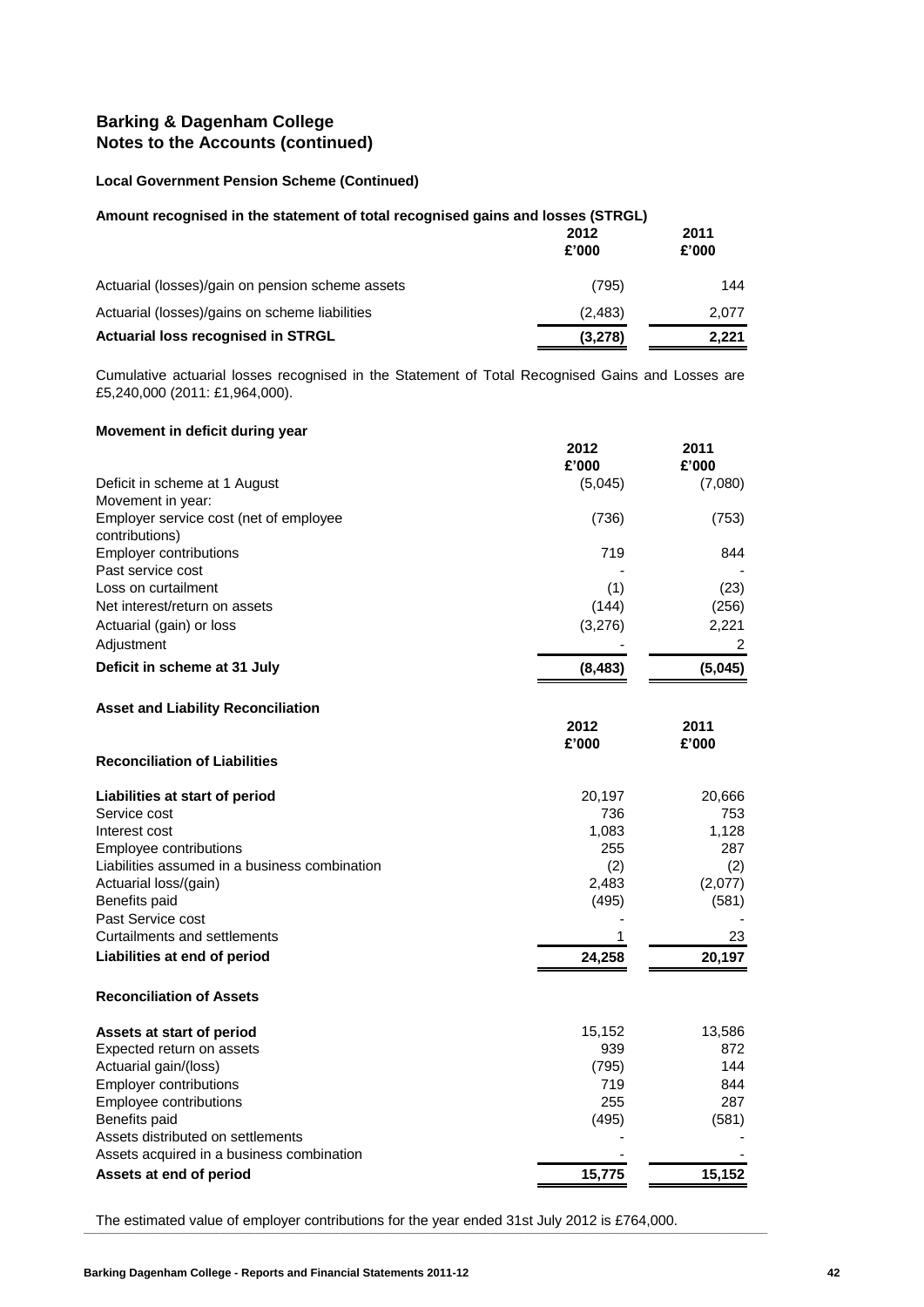### **27 Pension and similar obligations**

#### **Local Government Pension Scheme (Continued)**

#### **Amounts for the current and previous 4 periods are as follows:**

|                                            | 2012<br>£000's | 2011<br>£000's | 2010<br>£000's           | 2009<br>£000's | 2008<br>£000's |
|--------------------------------------------|----------------|----------------|--------------------------|----------------|----------------|
| Defined obligation                         | (24, 258)      | (20, 197)      | (20,666)                 | (19,004)       | (14, 944)      |
| Scheme assets                              | 15,775         | 15,152         | 13,586                   | 11.126         | 11,217         |
| Deficit                                    | (8, 483)       | (5,045)        | (7,080)                  | (7, 878)       | (3,727)        |
| Experience adjustments on scheme           | (247)          | 1,762          | $\overline{\phantom{a}}$ | -              | 444            |
| Experience adjustments on scheme<br>assets | (795)          | 144            | 999                      | (1,705)        | (2, 362)       |

#### **28 Post Balance Sheet Event**

#### Technical Skills Academy

The College, in partnership with London Borough of Barking & Dagenham (LBBD) opened a training facility centre for young learners in the Barking town centre in September 2012. The Centre's mission will be to offer vocational Education and Training opportunities to young people. It will cater for those young people (14 to 19) in the LBBD who have an interest and aptitude for applied learning. A particular focus for the Centre will be the development of cohorts of learners at Technician level who will be able to access a growing range of jobs within the Sustainable technologies sector. Sustainability is key to the centre's purpose and is closely aligned with the Borough's strategic regeneration priorities. The Centre will provide a real work environment that resembles a place of employment rather than a traditional education institution.

#### Jubilee Building

During 2012-13 the College will embark on developing the Jubilee Building, £7m development to help help grow its learner numbers. As of 1 August 2012 the College was entitled to draw down on a £5m loan form Barclays Bank PLC to help fund the capital expenditure.

#### **29 Capital commitments**

|                                          | <b>Group and College</b> |               |  |
|------------------------------------------|--------------------------|---------------|--|
|                                          | 2012<br>£'000            | 2011<br>£'000 |  |
| Commitments contracted for at 31 July    | 6,722                    | 653           |  |
| Authorised but not contracted at 31 July | <b>NIL</b>               | <b>NIL</b>    |  |